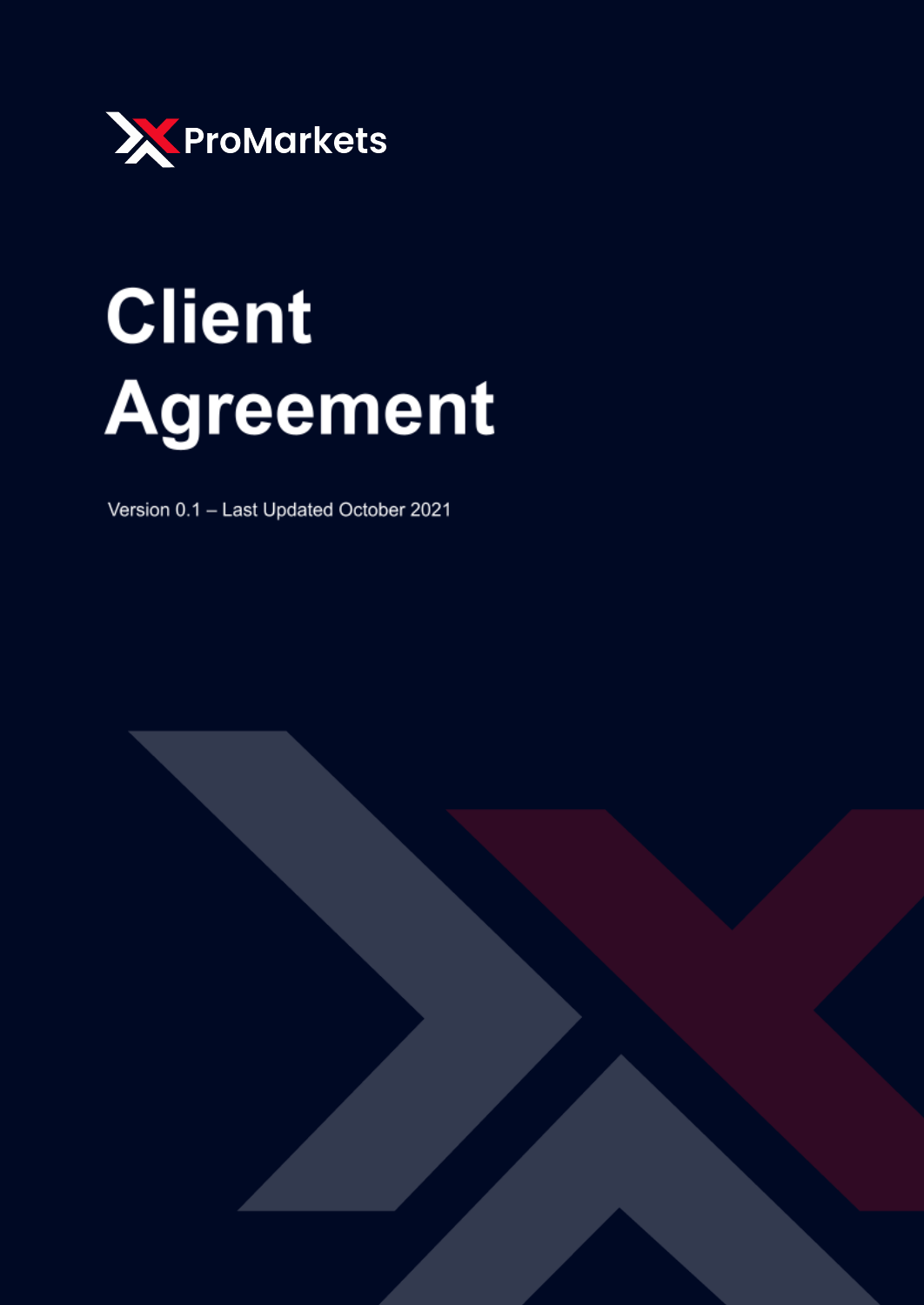

#### **CLIENT AGREEMENT**

**Please take sufficient time to read this Client Agreement as well as any other additional documentation and information available to you via our website prior to opening an account and/or carrying out any activity with us. You should contact us for any further clarification, or seek independent professional advice, if necessary.**

**Risk Warning: Contracts for difference ('CFDs') are complex financial products, with speculative character, the trading of which involves significant risks of loss of capital. Trading CFDs, which are marginal products, may result in the loss of your entire balance. Remember that leverage in CFDs can magnify your profits as well as your losses. You should not deposit more than you are prepared to lose. You should ensure you fully understand the risks involved before entering into an agreement and start using the Trading Platform.**

#### **IMPORTANT!**

- ✔ UKUCHUMA FINANCIAL SERVICES (PTY) LTD (trading as ["xpromarkets.com](https://xpromarkets.com/)") is regulated by the Financial Sector Conduct Authority (FSCA) of South Africa, with License Number FSCA/32535 as amended.
- ✔ Ukuchuma Financial Services PTY LTD is acting as a juristic rep under Elland Road Capital PTY LTD with FSP No 52127.
- $\blacktriangledown$  The website and/or the services and/or the products of UKUCHUMA FINANCIAL SERVICES (PTY) LTD are **NOT** intended to be used by residents of certain jurisdictions such as the Member States of the European Economic Area, USA, Belize, British Columbia, Canada, Australia, Israel and some other regions.

# **INTRODUCTION**

The Agreement is entered by and between UKUCHUMA FINANCIAL SERVICES (PTY) LTD (hereinafter called the "Company", or "we" or "us") on the one part and the Client (which may be a legal entity or a natural person) who has completed the Account Opening Application Form and has been accepted by the Company as a Client ("Client" or "you" or "your") on the other part.

The Company is regulated and authorised by the Financial Sector Conduct Authority (hereinafter referred to as the "FSCA") of South Africa. The Company is registered in South Africa, with License Number FSP/32535. The Company's registered address is at Office 1-14 1st floor, Workshop 17, 138 West Street, Sandown Sandton Gauteng 2196.

This Client Agreement together with its Appendices and "the Risk Disclosure and Warnings Notice", applicable "Bonus Terms and Conditions" and "General Fees" found on the Website (together the "Agreement"), as amended from time to time, set out the terms upon which the Company will offer Services to the Client and shall govern the relationship between the Parties. By applying to the Company to open a Trading Account the Client accepts the terms and conditions of the Agreement.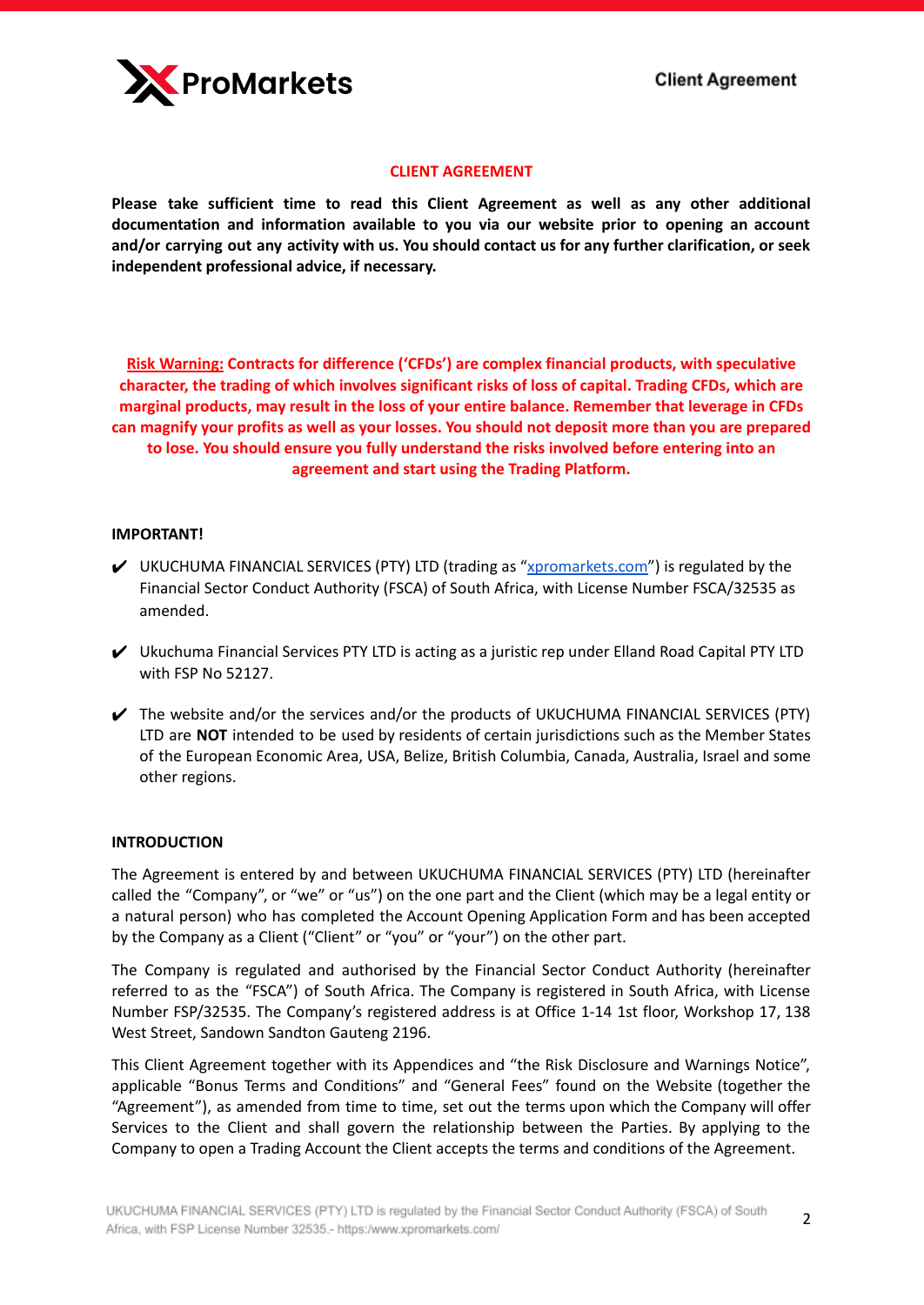

The Company may provide the above documents in languages other than English. Translation or information provided in languages other than English is for informational purposes only and do not bind the Company or have any legal effect whatsoever, the Company having no responsibility or liability regarding the correctness of the information therein and the Client should also refer to the English version and the Website for information on the Company and its policies

The Agreement overrides any other agreements, arrangements, express or implied statements made by the Company or any Introducer(s). You accept the terms and conditions in the Client Agreements when you register as a user of the Trading Platform.

Any acts, omissions or representations (oral or otherwise) made by you or us (including any of our employees you have dealings with) shall not amend or take priority over this Agreement.

You accept this Agreement during the process of registration as a user of our Services. By accepting the Agreement, you enter into a legally binding agreement with us.

When we refer to "**you**" and "**your**" we mean the Client of the Company who is a licensed user of the Trading Platform or any visitor to our website *[ukuchumaltd.com/](http://ukuchumaltd.com/)* who is not a Client of the Company. If you decide to download our Software to use the trading demonstration then the terms and conditions within this document (to the extent applicable) apply to you and by downloading the Software you accept the same and agree to abide by the terms and conditions herein, although you shall not be treated as our Client, and we shall have no obligations towards you.

For any questions or notices, you may contact the Company at:

Address: Unit 16B7, Sinosteel Plaza, 159 Rivonia Road, Morningside Ext 39, Sandton, 2146, Gauteng

Telephone: +27870948672

Email: [inquiries@xpromarkets.com](mailto:inquiries@xpromarkets.com)

By accepting the current Agreement, you confirm that you are able and agree to receive information, including any amendments to the present agreement, either via email or through this Website [\(http://ukuchumaltd.com/](http://ukuchumaltd.com/)).

# **1. Definitions**

1.1. In this Agreement:

**"Abusive Trading"** shall mean the following actions, but not limited to, pip-hunting, scalping, arbitrage, manipulations, a combination of faster/slower feeds, violation of the Client's obligations under paragraph 15.16 of the Client Agreement.

**"Account Credentials"** shall mean a unique username and password used by you to access and use the Trading Platform.

**"Affiliate"** shall mean in relation to the Company, any entity which directly or indirectly controls or is controlled by the Company, or any entity directly or indirectly under common control with the Company; and "control" means the power to direct or the presence of ground to manage the affairs of the Company or entity.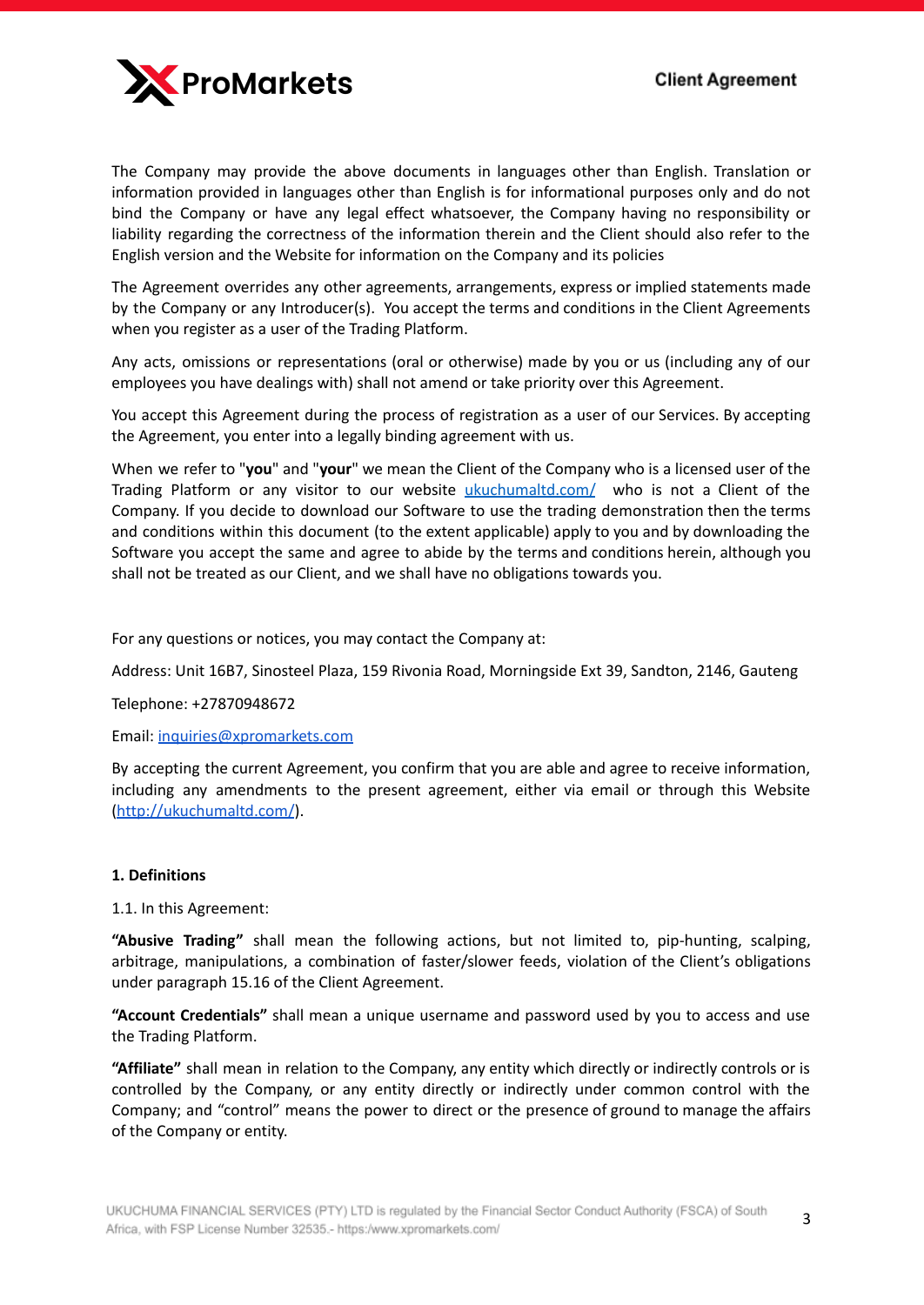

**"Agreement"** shall mean this "Client Agreement" with its Appendix 1 and the Risks Disclosure and Warnings Notice, found on the Website, as amended from time to time and any subsequent Appendices added thereto.

**"Authorized Person"** shall mean you or any of your officers, partners, principals or employees.

**"Applicable Regulations"** shall mean any rules of a relevant regulatory authority having powers over the Company and any laws which are applicable to the Company.

**"Base Currency"** shall mean in an FX Contract the first currency in the Currency Pair against which the Client buys or sells the Quote Currency.

"Business Day" shall mean any day, other than a Saturday or a Sunday, or the 25<sup>th</sup> of December, or the  $1<sup>st</sup>$  of January or any other South Africa or international holidays to be announced on the Company's Website.

**"Buy"** shall mean a Transaction in FX and other CFD that is opened by offering to buy a specific number of a certain Underlying Asset and may also in our dealings with you in FX and other CFDs, be referred to as a "long" or "Long Position".

**"Close at Loss"** shall mean an offer to close a Transaction in an FX and other CFD position at a price determined in advance by you which, in the case of a Buy is lower than the opening Transaction price and in the case of a Sell is higher than the opening Transaction price.

**"Close at Profit"** shall mean offer to close a Transaction in an FX and other CFD position at a price determined in advance by you which, in the case of a Buy is higher than the opening Transaction price and in the case of a Sell is lower than the opening Transaction price.

**"Contract for Difference or CFD"** shall mean the Financial Instrument which is a contract between the parties (typically described as "buyer" and "seller"), stipulating that the seller will pay to the buyer the difference between the current value of an Underlying Asset and its value at a future time; if the difference is negative, then the buyer pays instead to the seller.

**"CRS"** shall mean the Common Reporting Standard developed by the Global Forum of the Organisation for Economic Co-operation and Development (OECD).

**"Currency Pair"** shall mean the object or Underlying Asset of an FX Contract based on the change in the value of one currency against the other. A Currency Pair consists of two currencies (the Quote Currency and the Base Currency) and shows how much of the Quote currency is needed to purchase one unit of the Base Currency.

**"Event of Default"** shall have the meaning given in paragraph 27.1. of this Client Agreement.

**"Difference"** shall mean in an FX and other CFD the difference in price upon the opening of a Transaction and the closing of such Transaction.

**"Effective Date"** shall mean the date upon which you download or obtain a copy of the Trading Platform, by any means whatsoever.

**"Expert Advisor"** shall mean a mechanical online trading system designed to automate trading activities on an electronic trading platform such as the Company's Trading Platform. It can be programmed to alert the Client of a trading opportunity and can also trade his Trading Account automatically managing all aspects of trading operations from sending orders directly to the Trading Platform to automatically adjusting stop loss, Trailing Stops and take profit levels.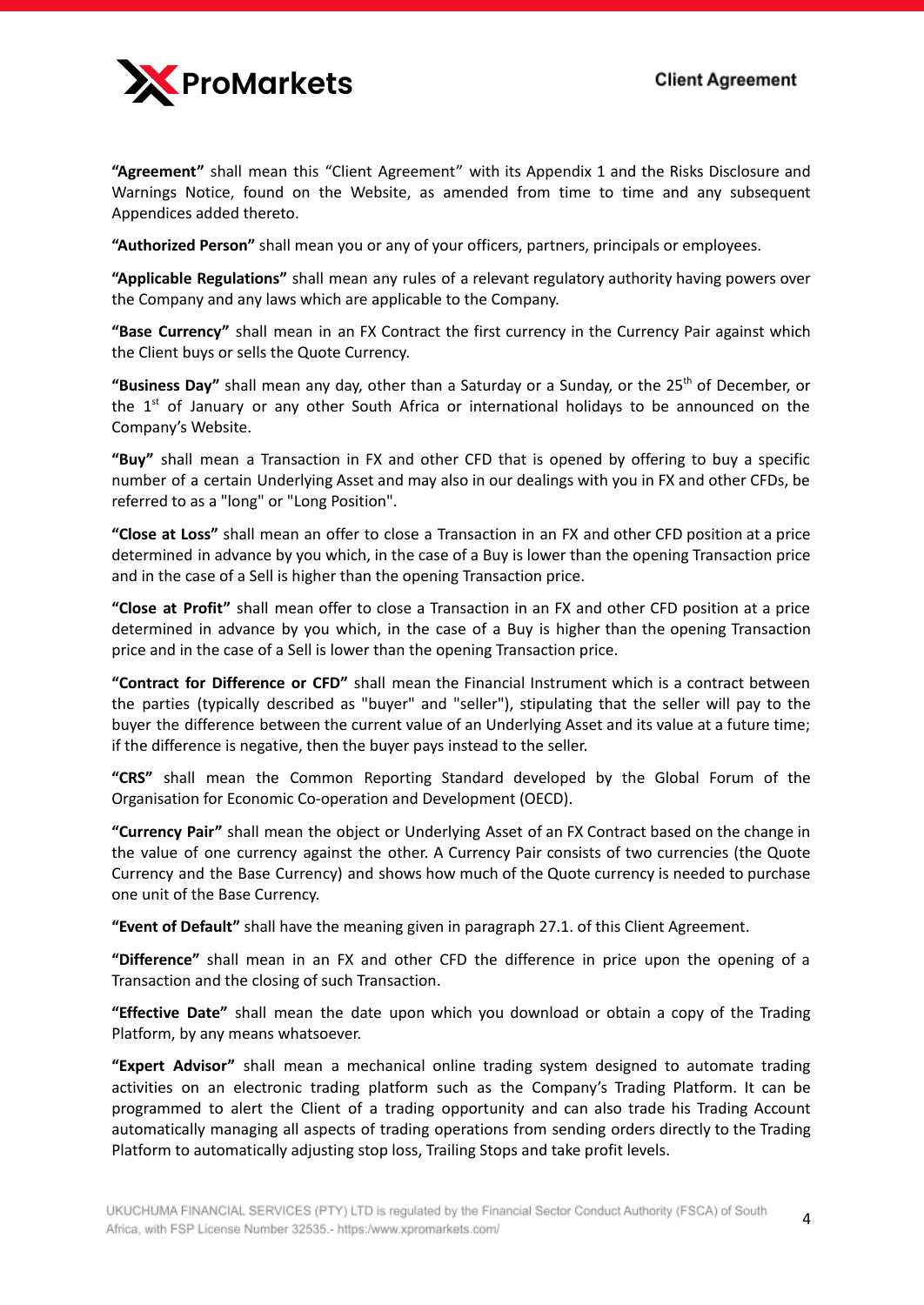

**"Expiry Date"** shall mean the date set specified on the Trading Platform with respect to certain Underlying Asset upon which any open Transaction for such Underlying Asset shall expire automatically.

**"Financial Data"** shall mean any financial and market data, price quotes, news, analyst opinions, research reports, signals, graphs or any other data or information whatsoever available through the Trading Platform.

**"Financial Institution"** shall mean banks, financial institutions, brokers or other trading organizations.

**"Financial Instrument"** shall mean the Financial Instruments of CFDs.

**"Force Majeure Event"** shall have the meaning as set out in paragraph 17.1. of this Client Agreement.

**"FX Contract"** or **"FX"** shall mean the type of CFD where the Underlying Asset is a Currency Pair. Hence, any mention to CFDs in this Agreement also covers FX Contracts. So, although, FX Contracts are included in the definition of CFDs, they may be mentioned separately in this Agreement and/or on the Company Website and various Company policies.

**"Initial Margin"** shall mean the minimum amount of money required in your Trading Account in order to open a Transaction, as specified on the Trading Platform from time to time for each specific Underlying Asset.

**"Intellectual Property Rights"** shall mean patents, trademarks, service marks, logos, get-up, trade names, internet domain names, rights in designs, copyright (including rights in computer software), database rights, semi-conductor topography rights, utility models, rights in know-how and other intellectual property rights, in each case whether registered or unregistered and including applications for registration, and all other rights or forms of protection having equivalent or similar effect anywhere in the world.

**"Introducer"** shall have the meaning as set put in paragraph 39.1. of this Client Agreement.

**"Investment Services"** shall mean the Investment Services under the Company's license which can be found in the document "Company Information" on the Website.

**"Long Position"** for FX and other CFD trading shall mean a buy position that appreciates in value if underlying market prices increase. For example, in respect of Currency Pairs: buying the Base Currency against the Quote Currency

**"Limit Order"** shall have the meaning as set out in paragraph 2.4. of Appendix 1.

**"Maintenance Margin"** shall mean the minimum amount of money required in your Trading Account as specified on the Trading Platform in order to keep a Transaction open on the Trading Platform.

**"Manifest Error"** shall mean any error that we reasonably believe to be obvious or palpable, including without limitation, offers to execute Transactions for exaggerated volumes of Underlying Assets or at manifestly incorrect market price quotes or prices at a clear loss.

**"Margin"** shall mean the Initial Margin and the Maintenance Margin collectively.

**"Margin Call"** shall mean a suggestion by us for you to increase the amount of money in your Trading Account to satisfy our Margin requirements, in order to be able to maintain an open position, including without limitation a call under paragraph 14.2. of this Client Agreement.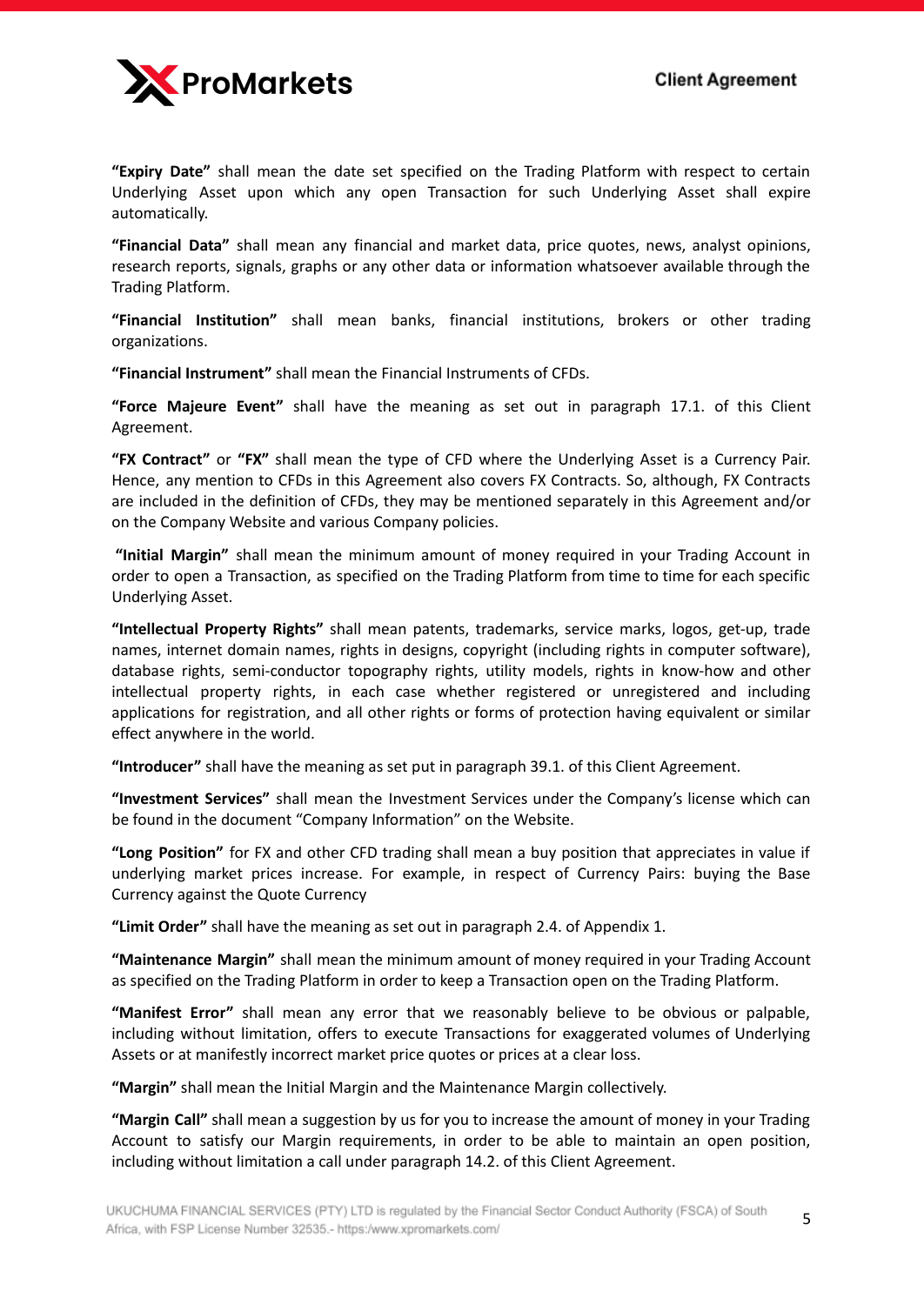

**"Market Order"** shall mean Orders which are executed at the best available market price.

**"Normal Market Size"** shall mean the maximum number of Underlying Assets that we believe, in our sole discretion, an Underlying Market trading in such an Underlying Assets can comfortably handle, having regard, if appropriate, to the normal market size set by such as Underlying Market or any other equivalent or analogous level set by the Underlying Market on which the Underlying Assets is traded.

**"Open Position"** shall mean any open option contract (call and / or put) which has not been closed.

**"Order"** shall mean an instruction from the Client to trade in FX and other CFDs; for FX and other CFD it means a Close at Loss or Close at Profit order.

**"Quote"** shall mean the information of the current price for a specific Underlying Asset, in the form of the Bid and Ask prices.

**"Quote Currency"** shall mean in an FX Contract the second currency in the Currency Pair which can be bought or sold by the Client for the Base Currency.

**"Parties"** shall mean the parties to this Client Agreement – the Company and the Client.

**"Pip"** shall mean in an FX and other CFD Transaction one-hundredth of one percentage point.

**"Position"** shall mean your position in relation to any FX and other CFD currently open on your Trading Account.

**"Registration Data"** shall mean certain personal and financial information that you are required to provide in order to download and use the Trading Platform and become our Client including Account Credentials, such information can include without limitation a copy of your passport, driving license and/or Photo identity card.

**"Sell"** shall mean an FX and other CFD Transaction that is opened by offering to sell a specific number of a certain Underlying Asset, and may also in our dealings with you, be referred to as a "short" or "short position".

**"Services"** shall mean the services to be offered by the Company to the Client under this Agreement, as set out in paragraph 8.1. of this Client Agreement.

**"Scalping"** shall mean the situation where the Client opens too many positions in CFDs at the same time and closes them for less than five minutes or buying at Bid price and selling at Ask price, so as to gain the Bid/Ask difference.

**"Slippage"** shall mean the difference between the expected price of a Transaction in a CFD, and the price the Transaction is actually executed at. At the time that an Order is presented for execution, the specific price requested by the Client may not be available; therefore, the Order will be executed close to or a number of pips away from the Client's requested price. If the execution price is better than the price requested by the Client, this is referred to as positive slippage. If the executed price is worse than the price requested by the Client, this is referred to as negative slippage. Slippage often occurs during periods of higher volatility (for example due to news events) making an Order at a specific price impossible to execute, when market orders are used, and also when large Orders are executed when there may not be enough interest at the desired price level to maintain the expected price of trade.

**"Software"** shall mean the software provided by us which you will need to download in order to use the Trading Platform.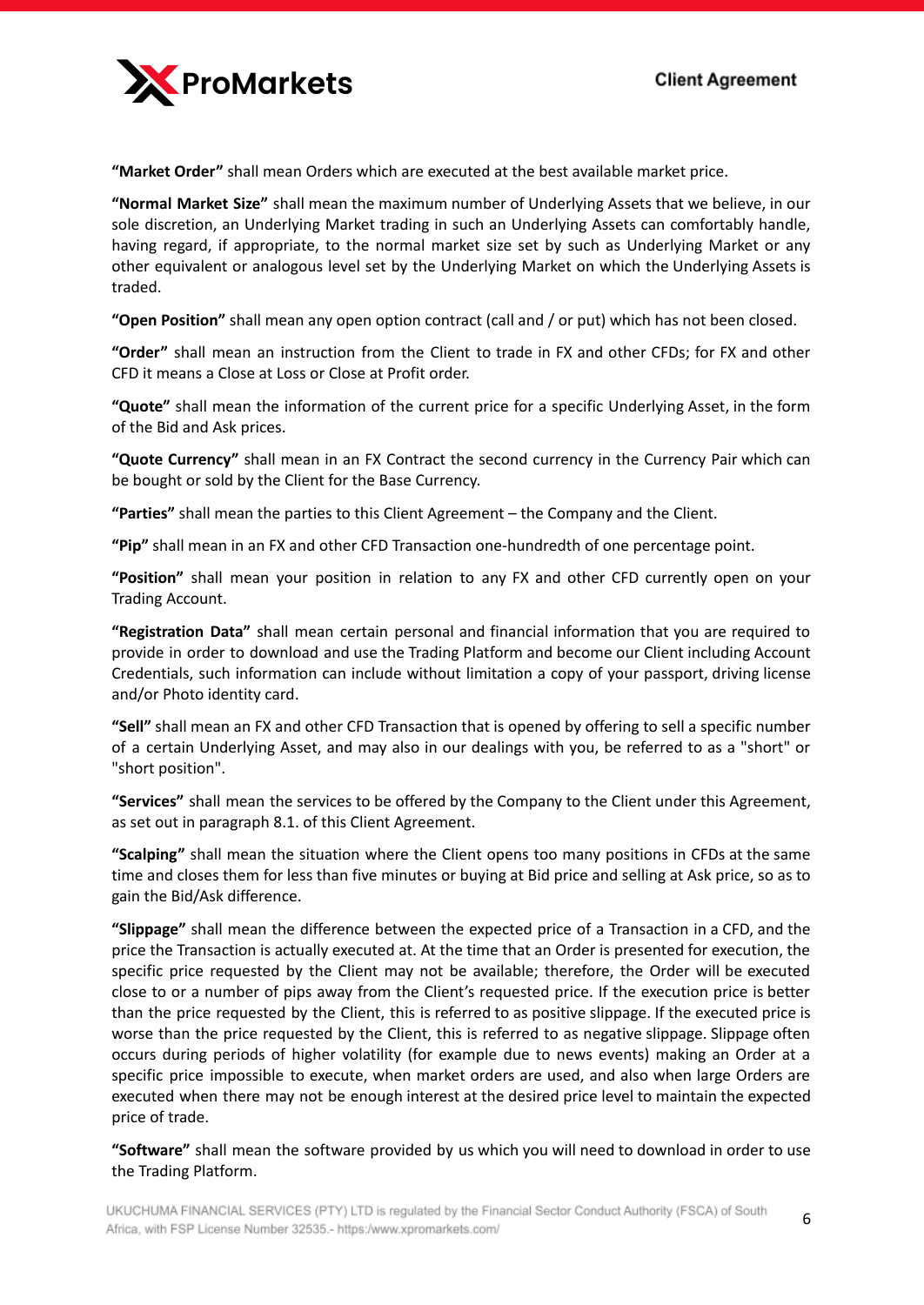

**"Spread"** for FX and other CFD trading shall mean the difference between Ask and Bid of an Underlying Asset in a FX and other CFD at that same moment.

**"Swap or Rollover"** for FX and other CFD trading shall mean the interest added or deducted for holding a position open overnight.

**"Trading Account"** shall mean the exclusive personalized account of the Client consisting of all the Open Positions and Orders of the Client the balance of the Client money and deposit/withdrawal transactions of the Client money. More information on the various types of Trading Accounts offered by the Company from time to time and their particular characteristics and requirements may be found in the Website.

**"Trading Platform"** shall mean the electronic mechanism operated and maintained by the Company, consisting of a trading platform, computer devices, software, databases, telecommunication hardware, programs and technical facilities, which facilitates trading activity of the Client in FX and other CFDs via the Trading Account.

**"Trailing Stop"** in FX and other CFD trading shall mean a stop-loss order set at a percentage level below the market price - for a Long Position. The trailing stop price is adjusted as the price fluctuates. A sell trailing stop order sets the stop price at a fixed amount below the market price with an attached "trailing" amount. As the market price rises, the stop price rises by the trail amount, but if the pair price falls, the stop loss price doesn't change, and a market order is submitted when the stop price is hit.

**"Third Party License"** shall mean licenses from third parties governing third party software embedded or used in the Trading Platform.

**"Trading Hours"** shall mean the hours of trading as set forth on the Trading Platform for a particular Underlying Asset.

**"Transaction"** shall mean either the opening or closing of an offer to either buy or sell FX and other CFD for an Underlying Asset on the Trading Platform, whether by you or us.

**"Underlying Asset"** shall mean the object or underlying asset in a CFD which may be Currency Pairs (for FX Contracts), Equity Indices, base or precious Metals, Forwards, Commodities, Stocks, Shares Indices and Futures. It is understood that the list is subject to change and Clients must refer each time on the Trading Platform.

**"Underlying Market"** shall mean the relevant market where the Underlying Asset is traded such as securities or futures exchanges, clearing houses, self-regulatory organizations, multilateral trading facilities or alternative trading systems for Financial Instruments or Underlying Assets.

**"Website"** shall mean the Company's website at [ukuchumaltd.com](http://ukuchumaltd.com) or such other website as the Company may maintain from time to time.

**"Written Notice"** shall have the meaning set out in paragraph 34.5. of this Client Agreement.

1.2. Words importing the singular shall import the plural and vice versa. Words importing the masculine shall import the feminine and vice versa. Words denoting persons include corporations, partnerships, other unincorporated bodies and all other legal entities and vice versa.

1.3. Paragraph headings are for ease of reference only.

1.4. Any reference to any act or regulation or Law shall be that act or regulation or Law as amended, modified, supplemented, consolidated, re-enacted or replaced from time to time, all guidance notes,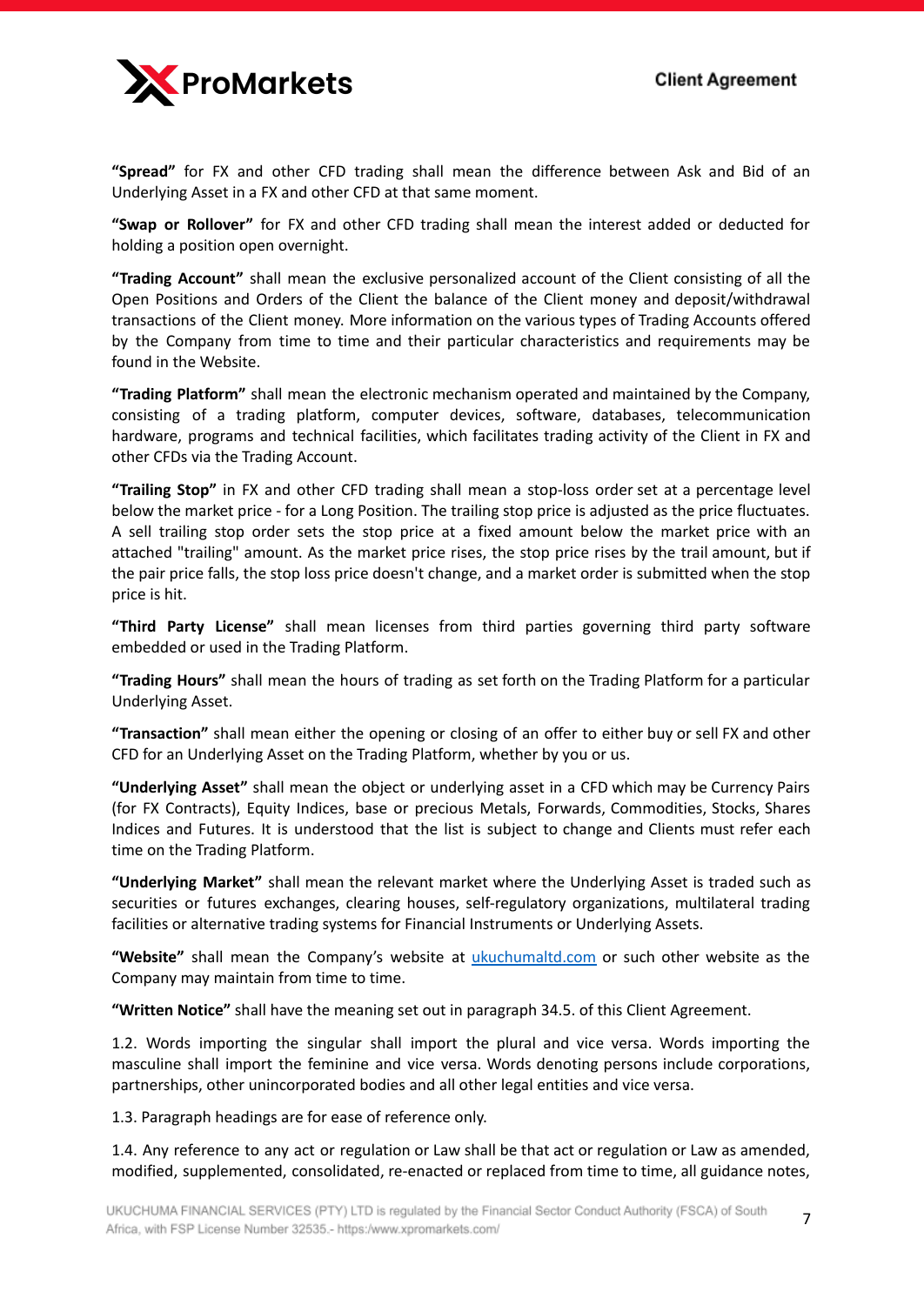

directives, statutory instruments, regulations or orders made pursuant to such and any statutory provision of which that statutory provision is a re-enactment, replacement or modification.

# **2. License and Use of the Trading Platform**

2.1. The Trading Platform is not intended for distribution to, or use by, any person:

- who is under the age of 18 years old and/or not of legal competence or of sound mind;
- who resides in any country where such distribution or use would be contrary to local law or regulation. The Trading Platform and any other service provided by us is not available to persons residing in any country where FX and other CFD trading activity or such services would be contrary to local law or regulation. It is your responsibility to ascertain the terms of and comply with any local law or regulation to which you are subject;
- who is a citizen or resident of the United States of America, Belize, British Columbia, European Economic Area, Canada, Israel or Australia as the Company does not accept Clients from these countries; or
- who is an employee, director, associate, agent, affiliate, relative, or otherwise connected to the Company or any affiliate thereto.

2.2. Without derogating from the above, we reserve the right, acting reasonably, to suspend and/or refuse access to and use of the Trading Platform to anyone in our sole and absolute discretion.

2.3. You acknowledge that we may provide the Trading Platform to other parties, and agree that nothing herein will be deemed or construed to prevent us from providing such services.

2.4. Subject to the terms and conditions of this Agreement, we hereby grant you, a personal limited, non-exclusive, revocable, non-transferable and non-sub-licensable license to install and/or use the Trading Platform in object code only, solely for your personal use and benefit in accordance with the terms of this Agreement.

2.5. If any third party software is included within or embedded in the Trading Platform, then such embedded third party software shall be provided subject to the terms of this Agreement which apply to the Trading Platform. You shall fully comply with the terms of any Third Party Licenses that we provide to you from time to time. We provide no express or implied warranty, indemnity or support for the Third Party Licenses, and will have no liability.

2.6. We reserve any and all rights to the Trading Platform not expressly granted to you by this Agreement. The Trading Platform is licensed to you by us and not sold to you. The Trading Platform, all copies and any derivative works thereof (by whoever created), the associated goodwill, copyrights, trademarks, logos, know how, patents and any intellectual property rights, are and shall remain owned solely by the Company or our licensors. Except for the license expressly granted to you under this paragraph, no other license, right, or interest in any goodwill, trademark, copyright, logo, know how, patent, service mark or other Intellectual Property Right in the Trading Platform or any part or derivative work thereof is granted or conveyed to you.

2.7. You shall take all reasonable steps to:

● procure and maintain in proper working order, throughout the term of this Agreement and at your own expense, the hardware, operating environment (including operating system software), backup means and infrastructure necessary for the installation, operation and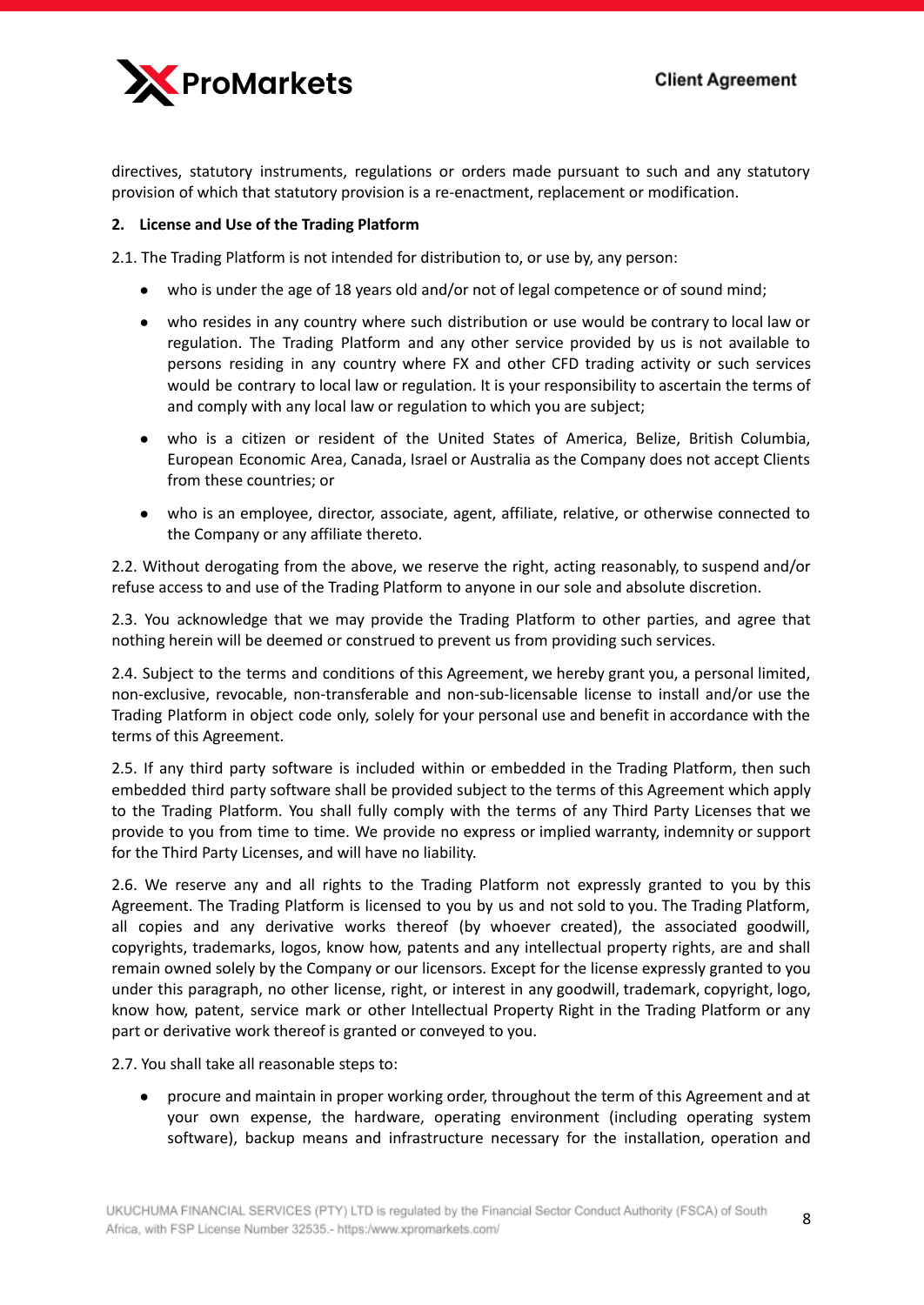9



maintenance of the Trading Platform (including without limitation uninterruptible power systems and electrical back-up devices);

- prevent any virus infections, security breaches, and other disabling events from damaging the Trading Platform due to your actions or omissions;
- implement and plan to operate and maintain appropriate protection in relation to the security and control of access to your computer, computer viruses or other similar harmful or inappropriate materials, devices, information or data.

2.8. Please inform us in writing if you encounter any problems with the Trading Platform, or have any suggestions for modifications, design changes and improvements. We shall have the right, but not the obligation, to make modifications to the Trading Platform based upon your suggestions. Any modifications, design changes and improvements made to the Trading Platform based on your feedback shall be the undisputed sole property of the Company.

2.9. We will deliver the Trading Platform with reasonable skill and care.

2.10. From time to time and at our sole discretion, we shall have the right to add to, modify, or remove any of the Trading Platform without liability under this Agreement and if we do so we shall use reasonable endeavours to replace any part of the Trading Platform with an equivalent where practicable.

2.11. We have the right to shut down the Trading Platform at any time for maintenance purposes without prior notice to the Client, but this will be done only in weekends. In these cases, the Trading Platform will be inaccessible.

2.12. We make no express or implied representation or warranty:

- that the Trading Platform will be available for access all the time, or at any time on a continuous uninterrupted basis (access to the Trading Platform may be affected, for example, by routine maintenance, repairs, reconfigurations or upgrades);
- as to the operation, quality or functionality of the Trading Platform;
- that the Trading Platform will be free of errors or defects; and
- that the Trading Platform is free from viruses or anything else that has contaminating or destructive properties including where such results in loss of or corruption to your data or other property. We will not be liable for any data lost or any equipment or software replaced by you as a result of use of the Trading Platform.

2.13. You:

- may only use the Trading Platform for so long as you are authorized to do so;
- may not use the Trading Platform for any purpose other than for the purpose for which it has been provided under this Agreement; and
- are responsible for the use of the Trading Platform (including the Account Credentials) by you.

2.14. You agree not to:

use the Trading Platform for illegal or inappropriate purposes;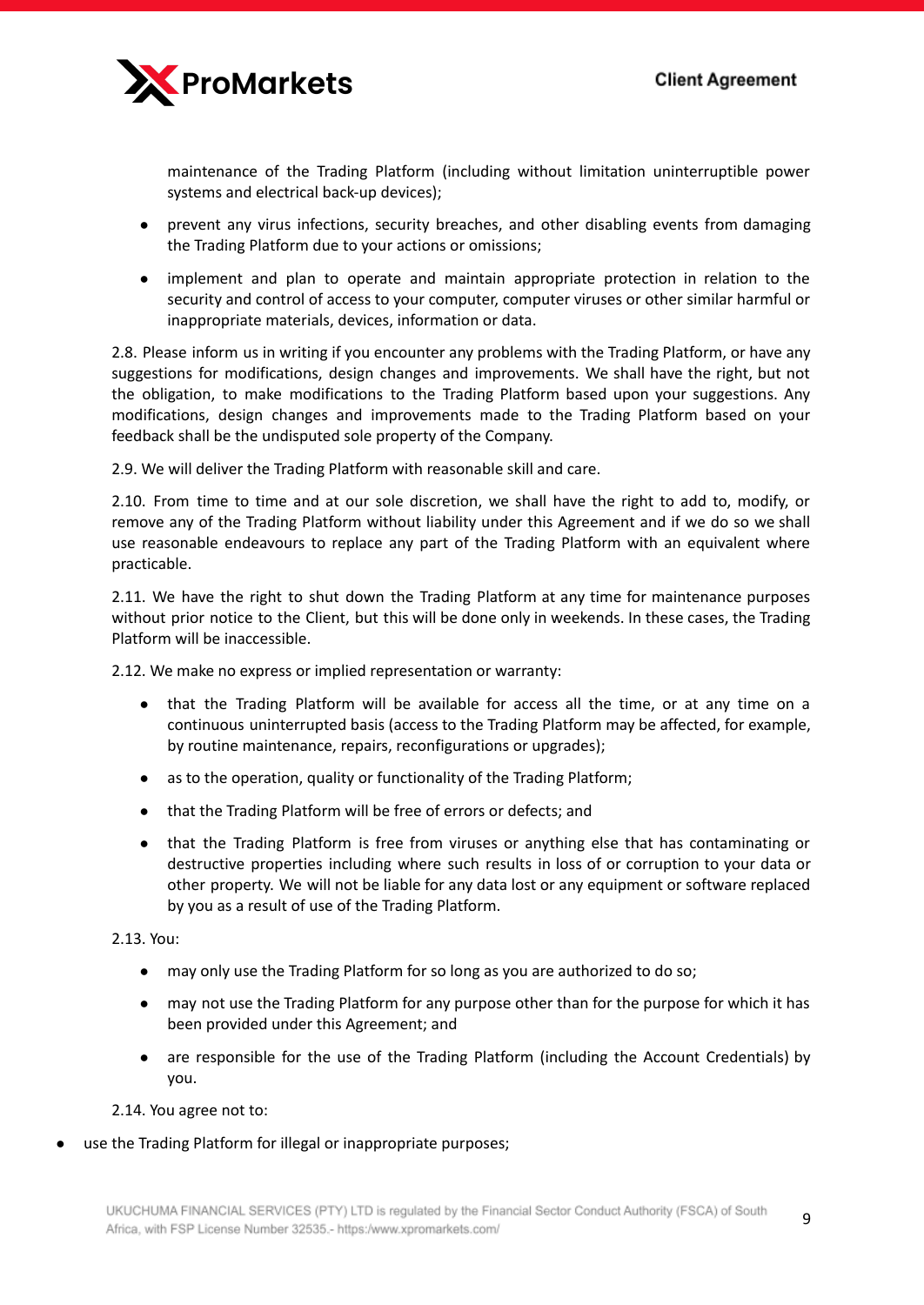- (nor attempt to) interfere with or disrupt the proper operation of our software, hardware, systems or networks, including (but not limited to) not knowingly or negligently transmitting files that may interrupt, damage, destroy or limit the functionality of any computer software, hardware, systems or networks, including corrupted files or files that contain viruses, Trojan horses, worms, spyware or other malicious content;
- attempt to gain unauthorized access to our computer system or the computer system(s) of any other user, or to parts of the Trading Platform to which you do not have access rights or attempt to reverse engineer or otherwise circumvent any security measures that the Company has applied to the Trading Platform;
- take any action which does or may cause the provision of the Trading Platform to other users to be interrupted or degraded;
- convey any false, unlawful, harassing, defamatory, abusive, hateful, racial, threatening, harmful, vulgar, obscene, seditious or otherwise objectionable or offensive material of any kind or nature;
- carry out any commercial business on the Trading Platform;
- knowingly or negligently upload or download files that contain software or other material protected by copyright, trademarks, patents or other intellectual property rights (or by rights of confidentiality or privacy of publicity, where applicable) unless you own or control the rights thereto or have received all necessary consents;
- falsify the origin or source of any content or other material;
- use any software, which applies artificial intelligence analysis to the Company's systems and/or Trading Platform;
- intercept, monitor, damage or modify any communication which is not intended for you;
- use any type of spider, virus, worm, Trojan-horse, time bomb or any other codes or instructions that are designed to distort, delete, damage or disassemble the Trading Platform or the communication system or any system of the Company;
- send any unsolicited commercial communication not permitted under applicable law or Applicable Regulations;
- do anything that will or may violate the integrity of the Company computer system or Trading Platform or cause such system(s) to malfunction or stop their operation;
- do any action that could potentially allow the irregular or unauthorised access or use of the Platform; or
- unlawfully log into the Trading Platform and execute an order to buy or sell a Financial Instrument from a location or IP address originating from a region or jurisdiction where it is not allowed for regulatory reasons.
	- 2.15. You shall not be entitled to download, save or copy the Trading Platform.

2.16. Should we reasonably suspect that you have violated the terms of paragraphs 2.13.-2.1.5 hereunder, we are entitled to take one or more of the countermeasures of paragraph 27.2.

# **3. Account Credentials and Security**

3.1. In the event that we accept you as our Client, we shall open a Trading Account in your name which will allow you to place Orders on our Trading Platform. It is agreed and understood that the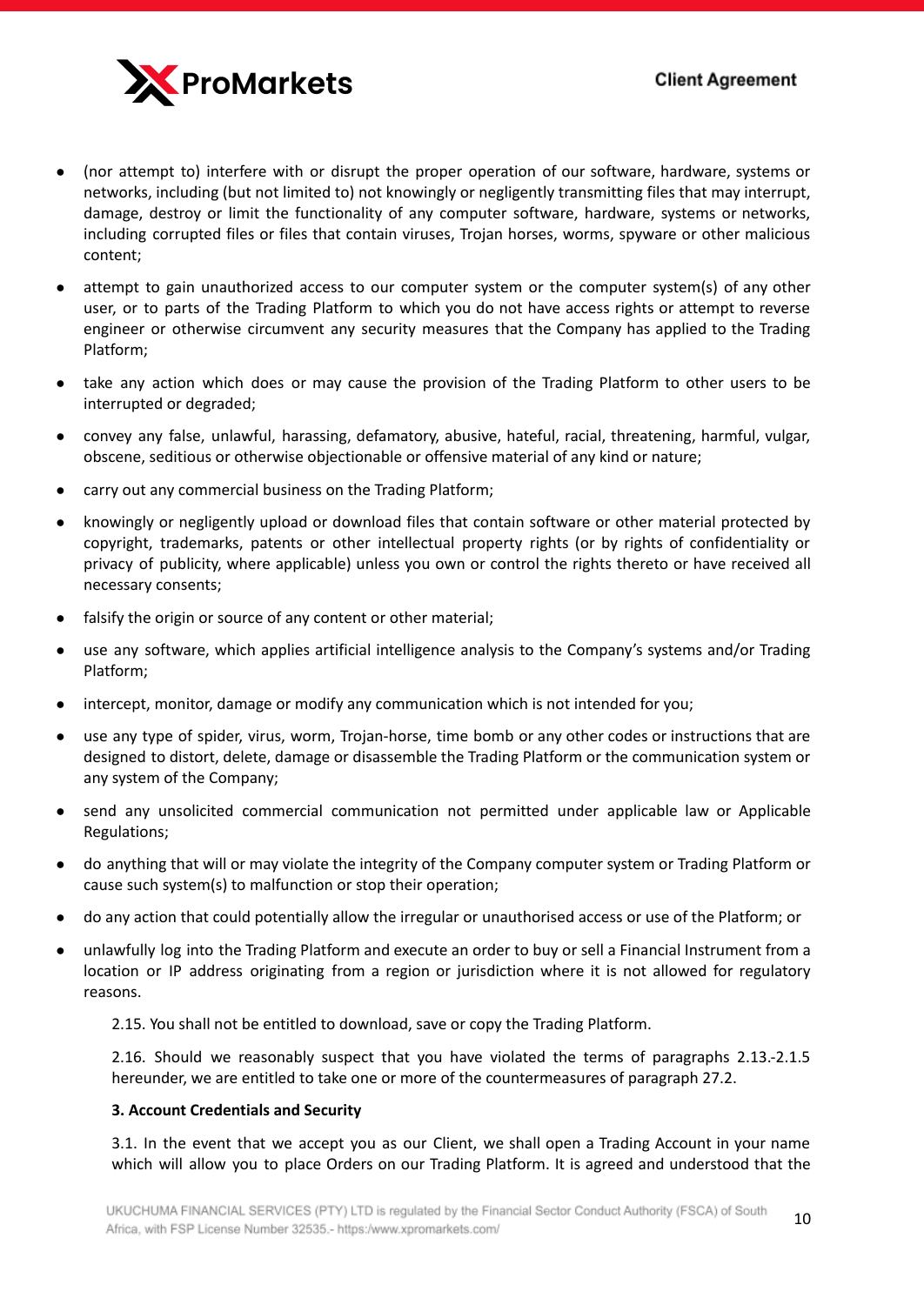

Company offers different types of Trading Accounts, which have different margin Requirements and characteristics.

3.2. In order to access the Trading Account, you will be asked to enter your Account Credentials issued by us to you which are confidential and shall be used solely by you.

3.3. You:

- are responsible for ensuring that your Account Credentials remain confidential and for taking such other precautions as may be necessary to ensure they cannot be used by any person other than you or your authorised representative and making sure that a third party is not provided access to your computer for example via using team viewer to turn on or control your computer;
- must notify us immediately if you become aware that your Account Credentials have in any way become compromised or if any third party may be able to access the Trading Platform; and
- You agree we do not have to establish the authority of anyone quoting your Trading Account number or Account Credentials. The use of your Account Credentials by any third party is expressly prohibited.

3.4. If we believe that there is likely to be a breach of security, we may require you to change your Account Credentials or suspend your access to the Trading Platform. We reserve the right to edit, amend or issue you with new Account Credentials or require a change of your Account Credentials at any time by giving notice to you.

3.5. You are responsible for ensuring that you alone control access to your Account Credentials, and that no minor or other person is granted access to the Trading Platform using your Account Credentials. You acknowledge that you are ultimately and solely responsible for all actions on the Trading Platform through your Registration Data including any unauthorized disclosure of your Account Credentials.

3.6. You undertake to immediately notify us immediately first orally and then in writing if you become aware of any loss, theft or use by any other person or entity other than you, of any of your Registration Data, including your Account Credentials. We will then take steps to prevent any further use of such Account Credentials and will issue replacement Account Credentials. You will be unable to place any Orders until you receive your replacement Account Credentials.

3.7. If we are informed from a reliable source that your Account Credentials may have been received by unauthorized third parties, we may, at our discretion without having an obligation to you, deactivate the Client Account.

3.8. You acknowledge that we bear no responsibility if unauthorized third persons gain access to information, including electronic addresses, electronic communication, personal data and Account Credentials when the above are transmitted between the parties or any other party, using the internet or other network communication facilities, post, telephone, or any other electronic means.

3.9. You shall indemnify, defend, and hold us harmless from any claim, proceeding, loss or damages based upon any use, misuse, or unauthorized use of the Trading Platform through your Account Credentials.

#### **4. Intellectual Property**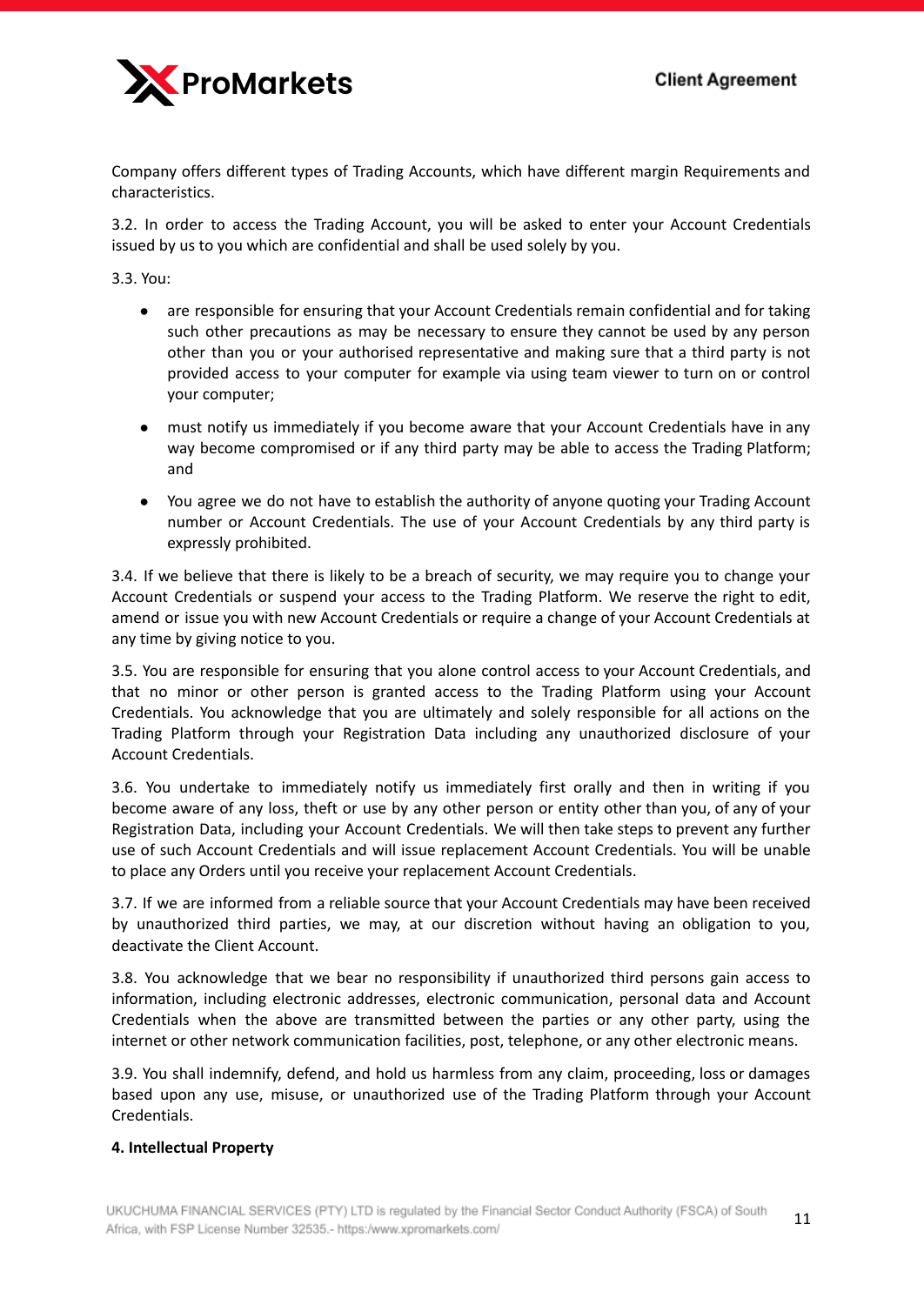

4.1. You acknowledge that all Intellectual Property Rights in the Trading Platform are owned by us or our licensors.

4.2. You will not:

- copy, record, edit, alter or translate any of the Trading Platform, or any part of the Trading Platform. This shall include, without limitation not removing, editing or otherwise interfering with (or attempting to remove edit or otherwise interfere with) any names, marks, logos or branding on the Trading Platform;
- reverse engineer, disassemble or otherwise attempt to derive source code for the Trading Platform in whole or in part except to the extent expressly permitted by law; and
- in any manner damage or impair any of our Intellectual Property Rights, and shall use your best efforts to protect our Intellectual Property Rights from infringement by third parties.

4.3. The Trading Platform, all copies and any derivative works thereof (by whoever created), the associated goodwill and any Intellectual Property Rights in the Trading Platform, are and shall remain owned solely by us or our licensors. Except for the license granted in paragraph 2.2 of this Client Agreement, no other license, right, or interest in any goodwill or Intellectual Property Right in the Trading Platform or any part or derivative work thereof is granted or conveyed to you.

4.4. Unless expressly permitted in this Agreement, you shall not:

- assign, sublicense, transfer, pledge, lease, rent, distribute or share the Trading Platform or any rights thereto under the Client Agreements;
- separate any component part of the Trading Platform, or separately use any component part thereof on any equipment, machinery, hardware or system whatsoever;
- decompile, disassemble, reverse compile, reverse engineer, create derivative works of or reproduce (other than one copy solely for backup and archival purposes) the Trading Platform or any parts thereof;
- remove or destroy any proprietary marking or legends placed upon or contained within the Trading Platform;
- develop methods to enable unauthorized parties to use the Trading Platform;
- attempt to reconstruct or discover any source code, underlying ideas, algorithms, file formats or programming or interoperability interfaces of the Trading Platform by any means whatsoever;
- provide, lease, lend, use for timesharing or service bureau purposes, or otherwise use or allow others to use the Trading Platform for the benefit of third parties;
- work around any technical limitations in the Trading Platform, or use any tool to enable features or functionalities that are otherwise disabled in the Trading Platform;
- use similar processes and functions to develop competing features or functions with the Trading Platform;
- use the Trading Platform or any Financial Data to conduct any fraudulent, inappropriate or illegal activities, including without limitation deceptive impersonation;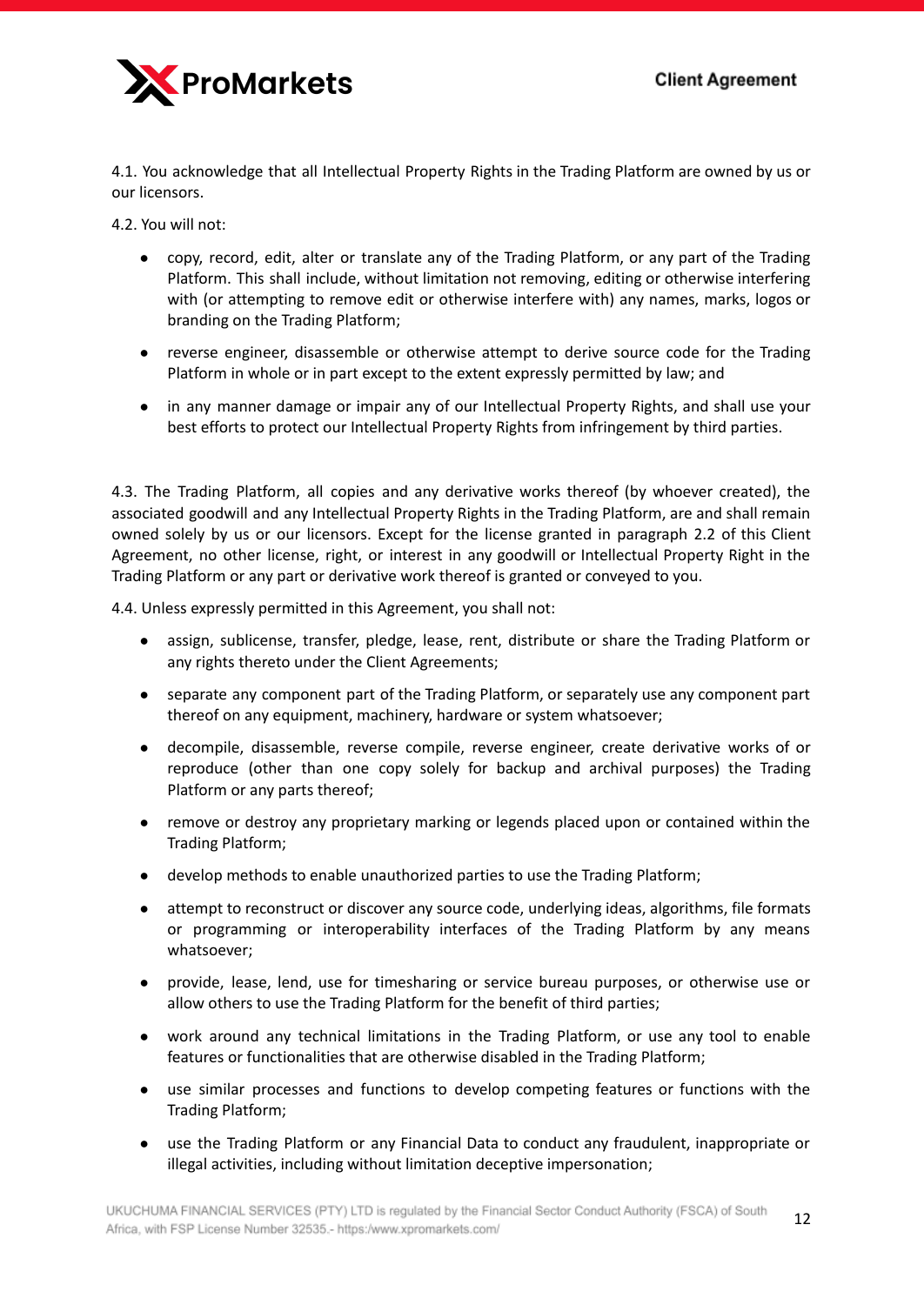

permit or encourage any third party to do any of the foregoing.

# **5. Application and Registration Data**

5.1. In order to use the Trading Platform and our Services, you must register with us by providing personal details, including identity documents, as Registration Data. After you fill in and submit the Account Opening Application Form together with all the required identification documentation and Registration Data required by us for our own internal checks, we will send you a notice informing you whether you have been accepted as a Client of the Company. It is understood that we are not to be required (and may be unable under Applicable Regulations) to accept a person as our Client until all documentation we require has been received by us, properly and fully completed by such person and all internal Company checks (including without limitation anti-money laundering checks, appropriateness or suitability tests as the case may be) have been duly satisfied. It is further understood that we reserve the right to impose additional due diligence requirements to accept Clients residing in certain countries.

5.2. You agree and undertake to:

- notify us of any changes to your personal and financial information and/or in your financial condition by emailing [inquiries@xpromarkets.com;](mailto:inquiries@xpromarkets.com)
- provide true, accurate, current and complete Registration Data as prompted by the registration process;
- maintain and promptly update the Registration Data to keep it accurate, current and complete by emailing any changes to [inquiries@xpromarkets.com](mailto:inquiries@xpromarkets.com) and
- ensure that you log out from your Trading Account at the end of each session on the Website;
- We may carry out credit and other checks from time to time as we deem appropriate. Your Registration Data or other information may be used in the prevention of money laundering as well as for the management of your account. You authorize us to use your Registration Data and other information to perform the above checks in relation to your application process;
- In the event we become aware of any illegal activity, impropriety in the Registration Data or failure of any due diligence requirement, we may freeze your account. Should such an event occur we may not be in a position to release funds and may not be able to carry out subsequent instructions from you.

5.3. Following receipt of your Registration Data you authorize us to use all the information you have provided us with, if we deem fit, to conduct further enquiries about you as we, in our discretion, may deem necessary or appropriate in the circumstances (for example confirming the identification information, requesting information from third parties including institutions or employers, performing anti-money laundering checks, if necessary). You understand that we may conduct any searches as we deem appropriate at any stage of the relationship and you have the obligation to cooperate with us fully and supply and information required promptly. We may further conduct any searches with other agencies for the purpose of verifying your identity against any particulars on any database (public or otherwise) to which such third parties have access to.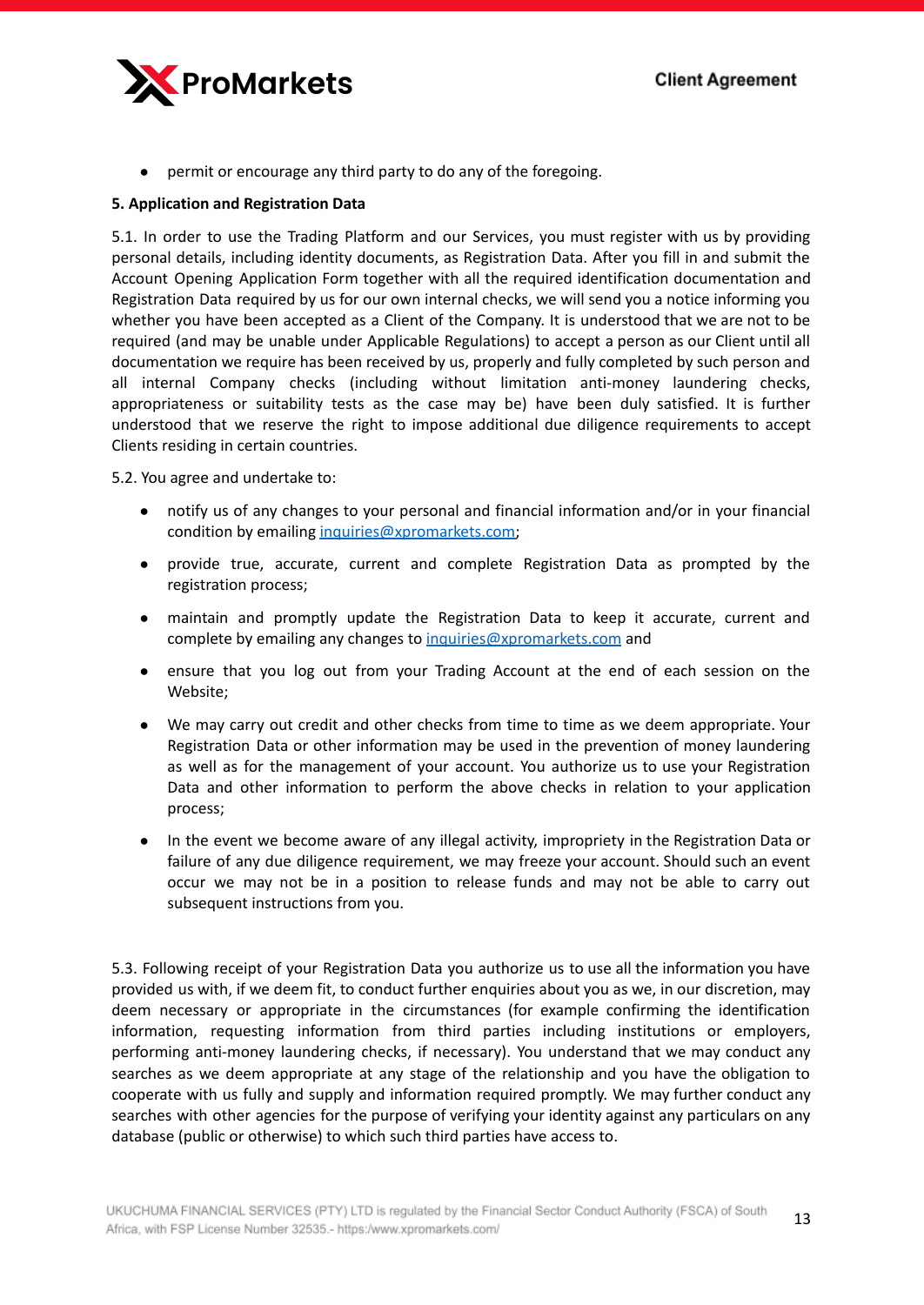

5.4. Once logged onto the Trading Platform using your Account Credentials, you authorize us to rely upon any information or instructions set forth in any data transmission using your Registration Data, without making further investigation or inquiry, and regardless of the actual identity of the individual transmitting the same. Without limitation of the foregoing, we have no responsibility for transmissions that are inaccurate or not received by us, and we may execute any Transaction on the terms actually received by us.

5.5. Acceptance of you as a Client does not mean that the Company is obliged to accept any future applications for other trading accounts you may wish to open.

#### **6. Assessing Appropriateness**

6.1. We will not have an obligation to assess your knowledge and experience to determine whether the Service or Financial Instrument is appropriate or not for your level of experience and/or knowledge. It shall be your sole responsibility to make sure that the Service or Financial Instrument is appropriate for you.

#### **7. Client Classification**

7.1. We shall not have an obligation to treat our clients in different classes depending on their knowledge and expertise.

#### **8. Services**

8.1. If you are accepted as our Client, we shall be entitled to provide the following investment and ancillary services, subject to your obligations under the Agreement being fulfilled, including,

- Execution of Orders in Financial Instruments.
- Cash/collateral management.
- Foreign Currency Services provided they are associated with the provision of the reception and transmission service of paragraph 8.1 of this Client Agreement.

8.2. It is understood that when trading in CFDs there is no delivery or safekeeping of the Underlying Asset to which the CFD is referring to.

8.3. The Company has the right to offer, at its discretion, the opportunity for the Client to trade on a demo account with virtual money. The Client hereby agrees and acknowledges that the execution in the demo environment where a demo account operates might differ from the environment of a live account. The Company shall not be liable for any loss and/or other damage incurred by reason of such differences.

8.4. The Company may, from time to time and at its discretion, offer different types of Trading Accounts (for example Gold, Platinum, Diamond, etc.) with different characteristics and features (for example different spreads, fees and charges, etc.). These are available on our website. It is noted that a change to a different Trading Account is always subject to the approval of the Company and such approval may be withheld or revoked by the Company at any time and at its sole discretion. It is noted also that the Company reserves the right to amend any characteristic and feature of a Trading Account advertised on our website at any time. To enquire about shifting to a different type of Trading Account, contact one of our dedicated Customer Support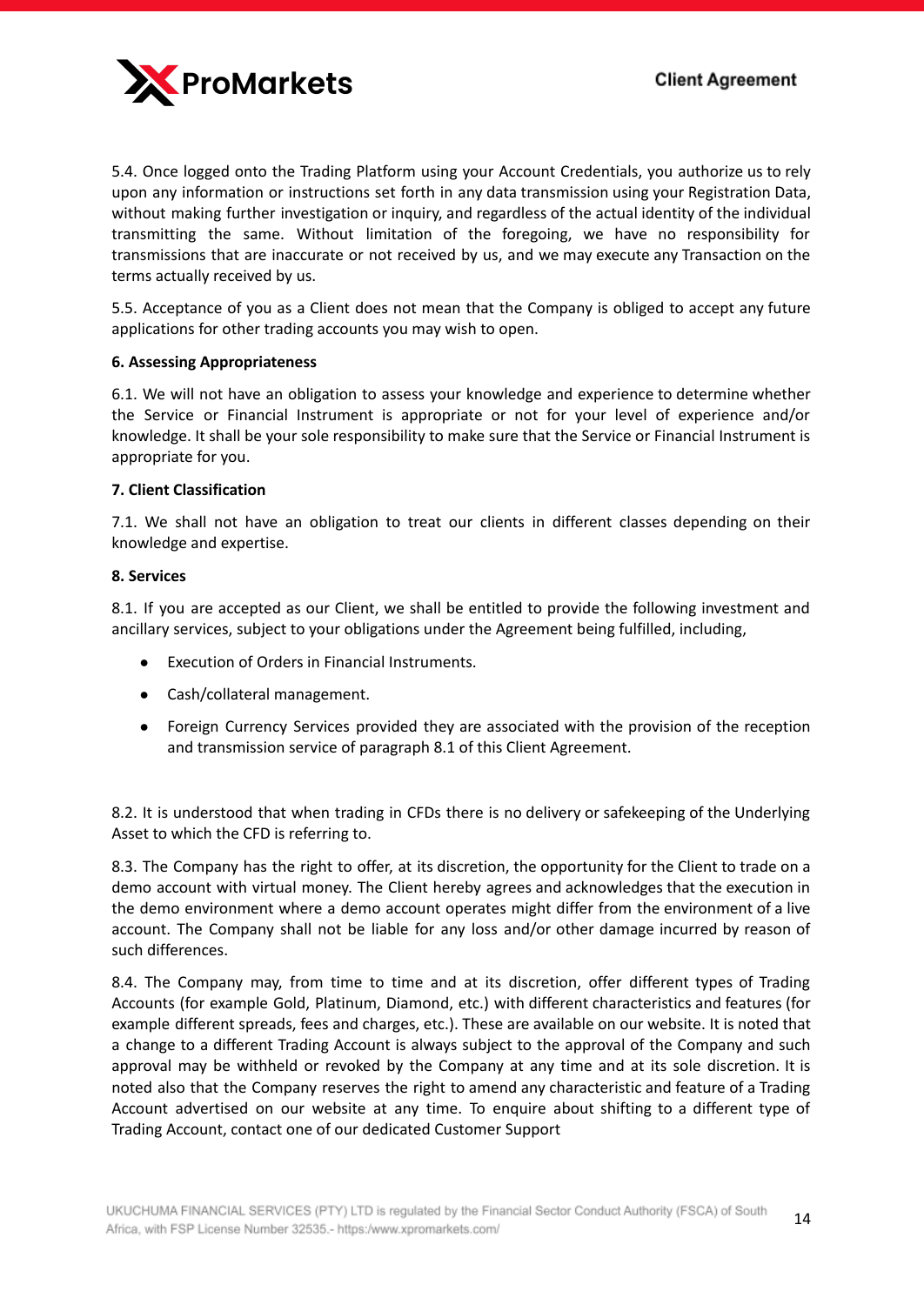

#### **9. Advice and Commentary**

9.1. The Company will not advise the Client about the merits of a particular Order or give him any form of investment advice and the Client acknowledges that the Services do not include the provision of investment advice in Financial Instruments or the Underlying Markets or Underlying Assets. The Client alone will decide how to handle his Trading Account and place Orders and take relevant decisions based on his own judgment.

9.2. The Company will not be under any duty to provide the Client with any legal, tax or other advice relating to any Transaction. The Client may wish to seek independent advice before entering into a Transaction.

9.3. The Company may, from time to time and at its discretion, provide the Client (or in newsletters which it may post on its website, or provide to subscribers via its website or otherwise) with information, news, market commentary or other information but not as part of its Services to the Client. Where it does so:

- the Company will not be responsible for such information.
- this information is provided solely to enable the Client to make his own investment decisions and does not amount to investment advice or unsolicited financial promotions to the Client.
- information or as to the tax or legal consequences of any related Transaction.
- if the document contains a restriction on the person or category of persons for whom that document is intended or to whom it is distributed, the Client agrees that he will not pass it on to any such person or category of persons.
- the Client accepts that prior to dispatch, the Company may have acted upon it itself to make use of the information on which it is based. The Company does not make representations as to the time of receipt by the Client and cannot guarantee that he will receive such information at the same time as other clients.

9.4. It is understood that market commentary, news, or other information provided or made available by the Company are subject to change and may be withdrawn at any time without notice.

#### **10. Confidentiality**

10.1. The Company may collect Client information directly from the Client (in his completed Account Opening Application Form or from his use of the Website otherwise) or from other persons including, for example, the credit reference agencies, fraud prevention agencies, banks, other financial institutions, third authentication service providers and the providers of public registers.

10.2. Client information which the Company holds is to be treated by the Company as confidential and will not be used for any purpose other than in connection with the provision, administration and improvement of the Services, anti-money laundering and due diligence checks, for administration of the Services, for research and statistical purposes and for marketing purposes. Information already in the public domain, or already possessed by the Company without a duty of confidentiality will not be regarded as confidential.

10.3. The Company has the right to disclose Client information (including recordings and documents of a confidential nature, card details) in the following circumstances: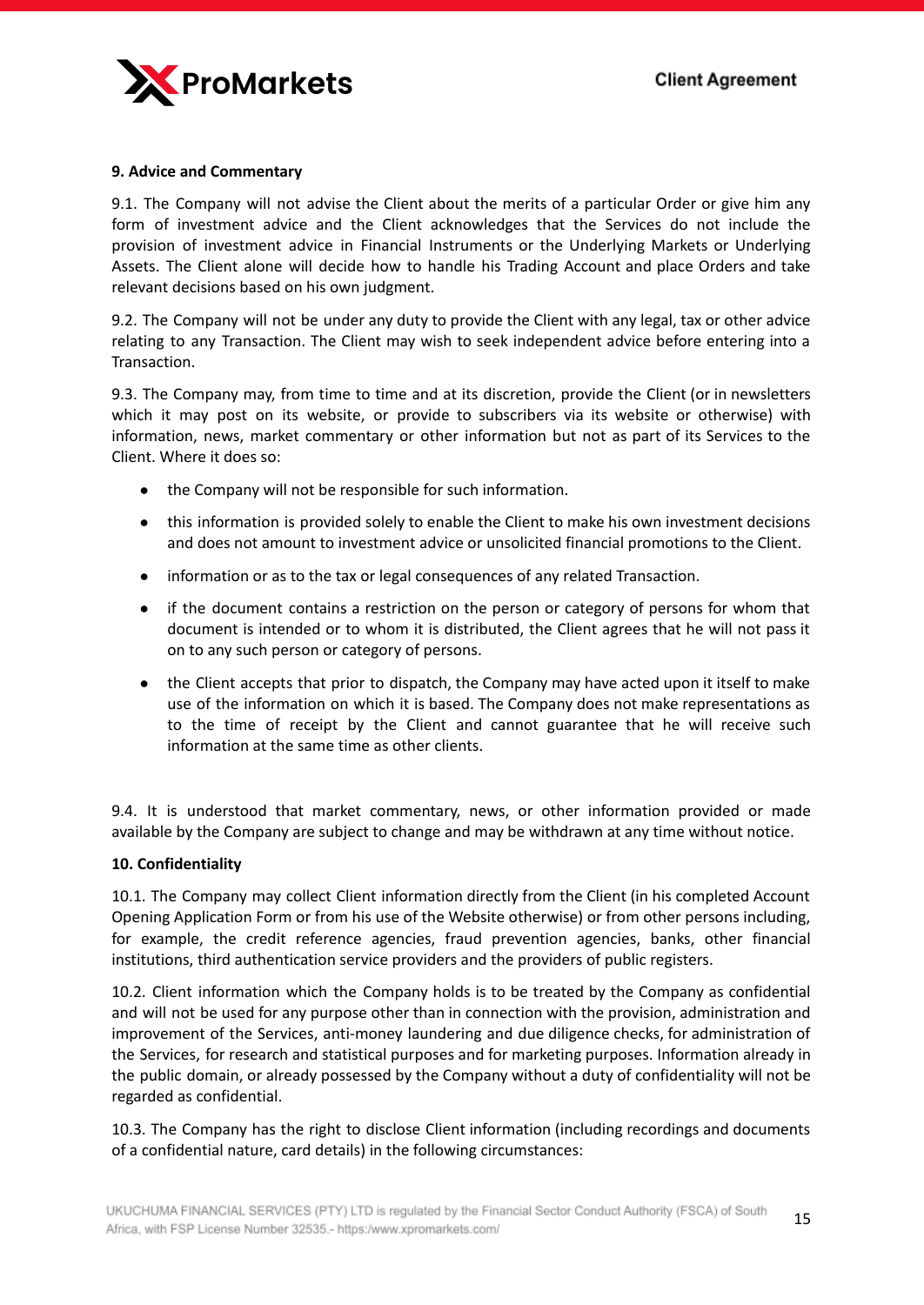

- Where required by law or a court order by a competent Court.
- Where requested by the relevant supervisory authority or any other regulatory authority having control or jurisdiction over the Company or the Client or their associates or in whose territory the Company has Clients.
- To relevant authorities to investigate or prevent fraud, money laundering or other illegal activity.
- To such an extent as reasonably required to execute Orders and for purposes ancillary to the provision of the Services.
- To credit reference and fraud prevention agencies, third authentication service providers, banks and other financial institutions for credit checking, fraud prevention, anti-money laundering purposes, identification or due diligence checks of the Client. To do so they may check the details the Client supplied against any particulars on any database (public or otherwise) to which they have access. They may also use Client details in the future to assist other companies for verification purposes. A record of the search will be retained by the Company.
- To the Company's professional advisors provided that in each case the relevant professional shall be informed about the confidential nature of such information and commit to the confidentiality herein obligations as well.
- To other service providers who create, maintain or process databases (whether electronic or not), offer recordkeeping services, email transmission services, messaging services or similar services which aim to assist the Company collect, storage, process and use Client information or get in touch with the Client or improve the provision of the Services under this Agreement.
- To other service providers for statistical purposes to improve the Company's marketing, in such a case the data will be provided in an aggregate form.
- To market research call centers that provide telephone or email surveys with the purpose to improve the services of the Company, in such a case only the contact details will be provided.
- Where necessary for the Company to defend or exercise its legal rights to any court or tribunal or arbitrator or Financial Ombudsman or governmental authority.
- At the Client's request or with the Client's consent.
- To an Affiliate of the Company or any other company in the same group of the Company.
- To successors or assignees or transferees or buyers, with ten Business Days prior Written Notice to the Client, and for the purposes of paragraph 38.2. of this Client Agreement.

10.4. You consent to us processing all such information for the purposes of performing under this Agreement and for the purpose of administering the relationship between you and us. You agree that we may share your personal information with third parties for these purposes and we may also use the information for analysis and improving our product and services in line with our Privacy Policy found on our website at <http://ukuchumaltd.com/>.

10.5. You recognize that you may receive our trade secrets and/or confidential or proprietary information. All information belonging to or relating to us including, without limitation, information concerning business plans, customers, supplies, services, Intellectual Property Rights and/or financial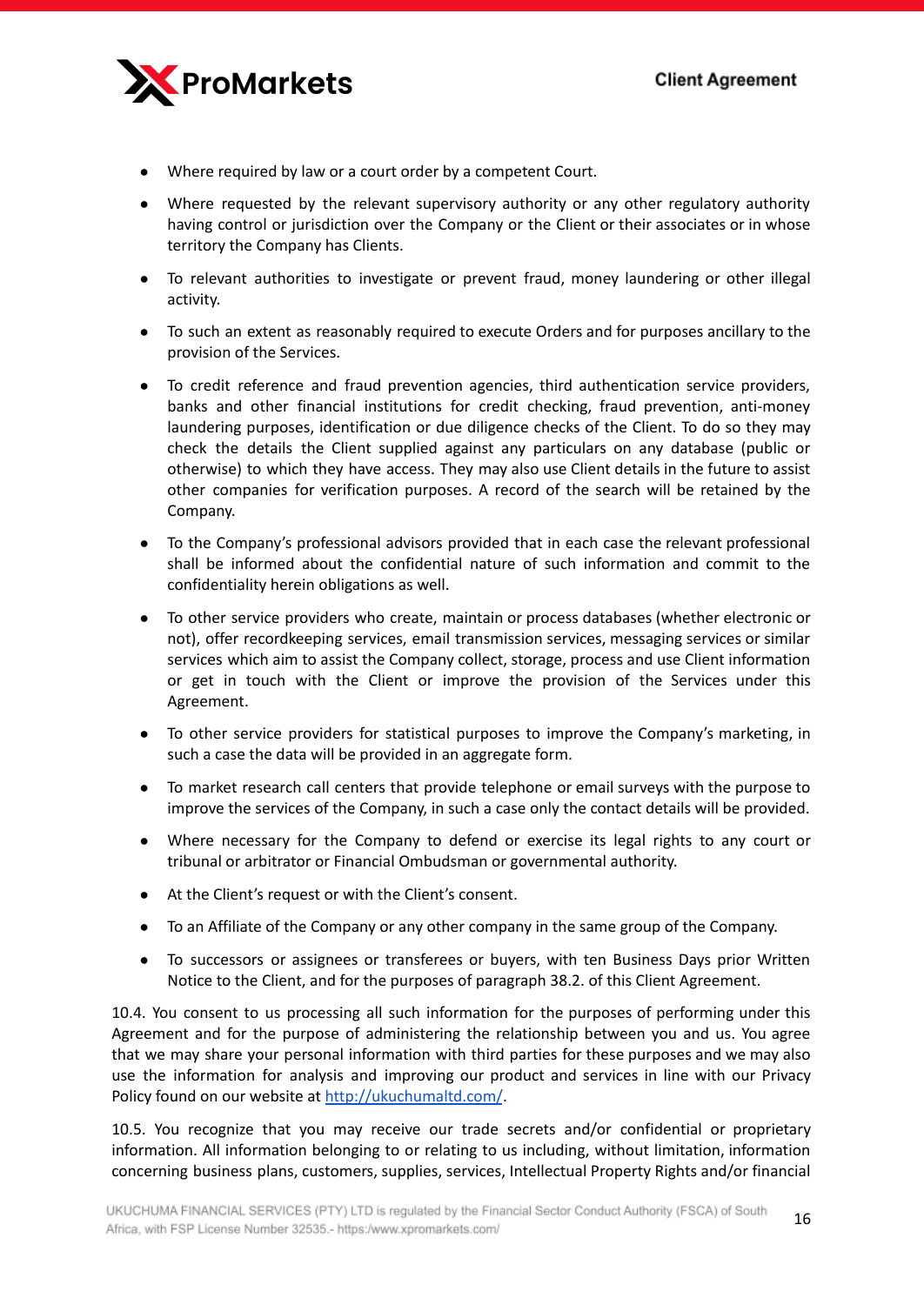

information received by you as a result of entering into or performing the Client Agreements which is designated as confidential by us or is otherwise clearly confidential in nature constitutes "confidential information".

10.6. You agree not to use our confidential information for any purpose other than the purpose for which it is supplied to you under the Client Agreements and agree not to divulge confidential information received from us to any third party, and to prevent its disclosure to or access by any third party without our prior written consent except as may be required by law or any legal or regulatory authority.

10.7. You will use a reasonable degree of care to protect our confidential information. This obligation will survive the termination of this Agreement, in respect of a particular item of confidential information, until such earlier time as that item of confidential information reaches the public domain other than through your breach of this term.

10.8. You acknowledge that we shall be entitled to seek specific performance, injunctive relief or any other equitable remedies for any breach or threatened breach of any provision of this paragraph 10, which remedies shall not be deemed to be exclusive remedies for such breach or threatened breach by you but shall be in addition to all other remedies available to us at law, in equity, or otherwise.

# **11. Personal Data**

11.1. You are informed that, if you are a natural person, the Company will collect, use, store, process and handle your personal information.

#### **12. Administration and Marketing**

12.1. You accept that the Company may, for the purpose of administering the terms of the Agreement, from time to time, make direct contact with the Client by telephone, fax, email, or post.

12.2. You accept that the Company or any Affiliate of the Company or any other company in the same group of the Company may contact you, from time to time, by telephone, fax, email or post for marketing purposes to bring to your attention products or services that may be of interest to you or to conduct market research.

# **13. Telephone Calls, Faxed Documents and Records**

13.1. Telephone conversations between the Client and the Company will be recorded and kept by the Company and recordings will be the sole property of the Company. The Client accepts such recordings as conclusive evidence of the Orders or conversations so recorded.

13.2. Faxed documents received by the Company may be electronically scanned and reproduction of the scanned version shall constitute conclusive evidence of such faxed instructions.

13.3. Our records will be evidence of your dealings with us in connection with the Trading Platform. You will not rely on us to comply with your record keeping obligations, although records may be made available to you on request in our absolute discretion. You will not object to the admission of our records as evidence in any legal or regulatory proceedings because such records are not originals, are not in writing or are documents produced by a computer.

13.4. The Company will keep records containing Client personal data, trading information, account opening documents, communications and anything else which relates to the Client for at least five years after termination of the Agreement or a Transaction.

# **14. Consent to Electronic Transmission of Information and Reporting**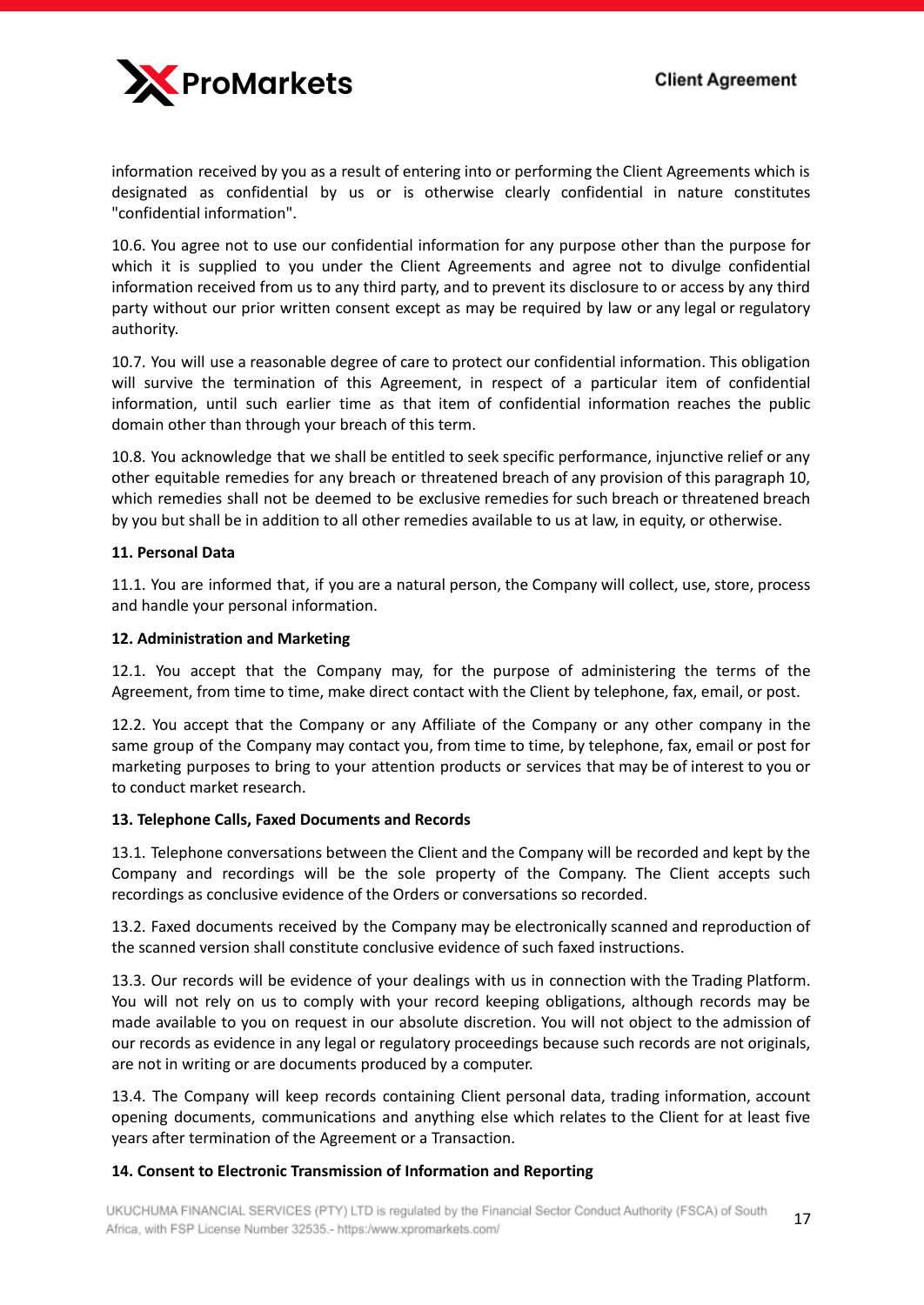

14.1. You hereby consent to have your Trading Account information and trade confirmations available on the internet in lieu of having such information delivered to you via postal mail or email. You will be able to access your Trading Account information via the Trading Platform using your Account Credentials. We will post all of your Trading Account activity and you will be able to generate daily, monthly and yearly reports of Trading Account activity as well as a report of each executed trade. Updated Trading Account information will be available no later than 24 hours after any activity takes place on your Trading Account. Posting of Trading Account information on your terminal will be deemed delivery of confirmation and Trading Account statements. At all times, Trading Account information will include, and is not limited to, trade confirmations with ticket numbers, purchase and sales rates, Margins, amounts available for trading, statements of profit and loss, as well as current open and pending Positions.

# **15. General Rules of Trading**

15.1. Once you place an Order on the Trading Platform, the Company executes the said order by itself. It is understood that the Company executes the Client Orders in CFDs as principal to principal against the Client.

15.2. You acknowledge and agree that each Transaction conducted on the Trading Platform, including the placing of an Order, is comprised of first, an offer by you to us to complete a Transaction (whether such offer is to open a Transaction or close an open Transaction) at a certain price quoted on the Trading Platform, and our subsequent acceptance of your offer. A Transaction will be deemed to have been completed only when your offer has been received and accepted by us. Our acceptance of an offer will be evidenced by our confirmation of its terms to you and its completion.

15.3. We will be under no obligation to, but may in our absolute discretion, provide quotes for, or accept, execute or cancel, all or any part of a Transaction that you have requested through the Trading Platform without giving any reason. You may request to cancel or amend a Transaction at any time prior to our completing such a Transaction. We shall be entitled, but not obliged, to accept such a request in our sole discretion.

15.4. We reserve the right to void from the outset any Transaction containing or based on any Manifest Error. In the absence of our fraud or willful default, we will not be liable to you for any loss, cost, claim, demand or expense following any Manifest Error.

15.5. You acknowledge that all prices and Quotes shown on the Trading Platform are indicative only of actual trading prices in Normal Market Size and are subject to constant change. The Company provides Quotes by taking into account the Underlying Asset price, but this does not mean that these Quotes are within any specific percentage of the Underlying Asset price. When the relevant Underlying Market is closed, the Quotes provided by the Company will reflect what the Company thinks to be the current Bid and Ask price of the relevant Underlying Asset at that time.

15.6. You shall comply with any restrictions that we notify you from time to time with respect to your activities on the Trading Platform, including without limitation, the size of Transactions or other conditions that may apply to our quote. You acknowledge that we may offer to and impose on each user, in our sole discretion, different terms and restrictions with respect to their use of the Trading Platform.

15.7. You acknowledge that the Trading Platform is independent of any Underlying Markets, and we are under no obligation to quote a particular price or follow the trading rules consistent with such Underlying Markets. You further acknowledge that the triggering of your Transaction is linked to the prices we quote on the Trading Platform, not the prices quoted on the relevant Underlying Markets.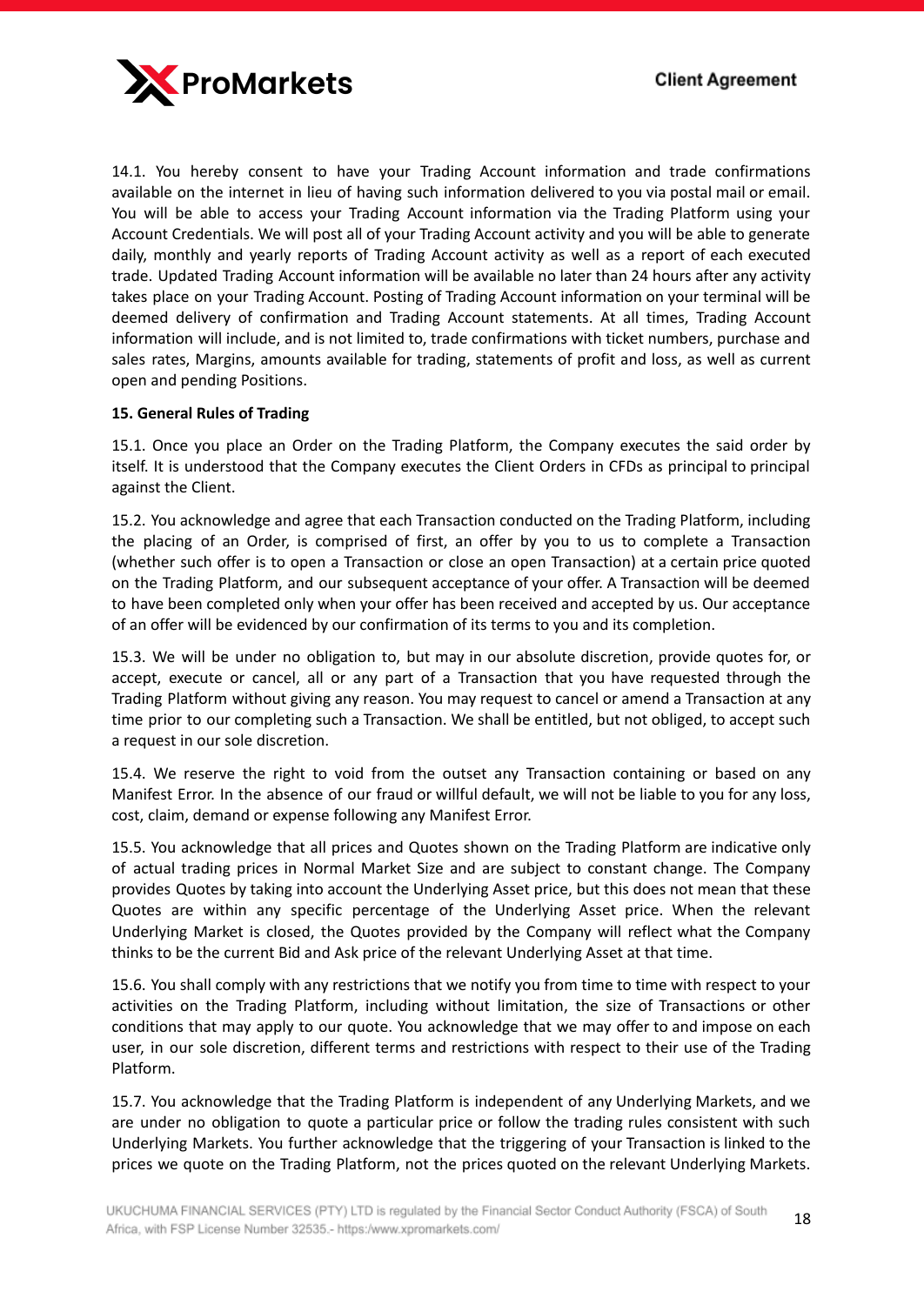

In determining whether the prices quoted on the Trading Platform reach or exceed the price accepted by us in a Transaction, we will be entitled (but not obliged), in our absolute discretion, to disregard any prices quoted by us during any pre-market, post-market or intra-day auction periods in the relevant Underlying Markets, during any intra-day or other period of suspension in the relevant Underlying Markets, or during any other period that in our reasonable opinion may give rise to short-term price spikes or other distortions. Our prices may differ from the current prices on the relevant Underlying Markets, and you acknowledge that a Transaction may be triggered even though:

- an Underlying Market never traded at the level of your Transaction; or
- the Underlying Market did trade at the level of your Transaction but for such a short period that it would have been impractical to execute an equivalent transaction on the Underlying Markets.

15.8. When you complete a Transaction on the Trading Platform, you agree that you are not dealing on a recognized exchange.

15.9. You undertake and agree not to use the prices quoted on the Trading Platform for any purpose other than for your own trading purpose, and you agree not to redistribute our prices to any other person whether such redistribution is for commercial or other purposes

15.10. You acknowledge that each Transaction is made for a specified number of units that constitute the Underlying Asset. You may only complete Transactions on the Trading Platform for the minimum number of units as set forth on the Trading Platform as the "Unit Amount", and in multiples of such "Unit Amount" up until the maximum amount permitted by the Trading Platform. You acknowledge and agree that we may set, in our sole and absolute discretion, the "Unit Amount" for each Underlying Asset.

15.11. Each Transaction opened by you, and any Transaction completed, will be binding on you notwithstanding that by opening the Transaction you may have exceeded any credit or other limit applicable to you or in respect of your dealings with us. It is noted however that the Company applies a Negative Balance Protection Policy pursuant to which, you may not lose more than the amount deposit on the Platform. In the event that a Position is closed at such price causing your equity to fall below zero, the Company shall waive its right to receive the balance from the Client.

15.12. Subject to paragraph 15.15 herein you may request a quote to open or close a Transaction for a particular Underlying Asset, at any time during the Trading Hours for such Underlying Asset. We will be under no obligation to but may, in our absolute discretion, provide a quote and accept and act on your offer to open or close a Transaction for an Underlying Asset outside of the Trading Hours of such Underlying Asset. In some cases, Transactions may only be traded during the time when the relevant Underlying Market is open. Trading Hours are displayed on the Trading Platform under the details link for each specific Underlying Asset. It is your responsibility to ensure you are aware of which Underlying Asset may be affected.

15.13. Without prejudice to any of our right hereunder, if, prior to the acceptance of your Order to open or close a Transaction, we become aware that any of the factors set out in paragraph 15.14 herein have not been met, we reserve the right to reject your Order outright. If we have, nevertheless, already opened or closed a Transaction prior to becoming aware that a factor set out in paragraph 15.14 herein has not been met, we may, in our discretion, either treat such a Transaction as void from the outset or close it at our then prevailing price. However, we may, in our absolute discretion, allow you to open or, as the case may be, close the Transaction in which case you will be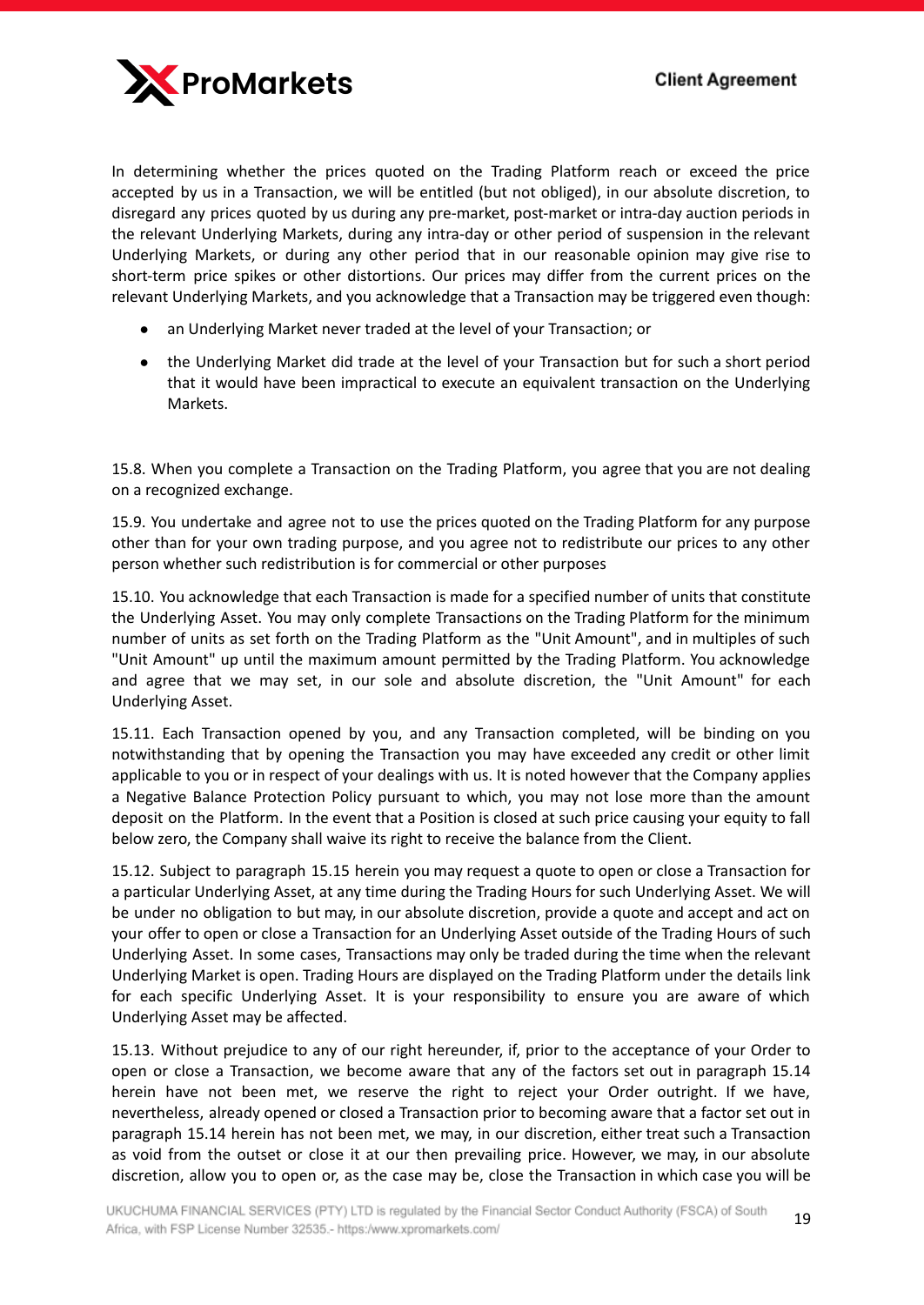

bound by the opening or closure of such Transaction, notwithstanding that the factors in paragraph 15.14 were not satisfied.

15.14. The factors referred to in paragraph 15.13 include the following:

- the quote must be obtained via the Trading Platform or by such other means as we may from time to time notify you.
- your offer to open or close the Transaction must be given while the quote is still valid.
- the quote must not contain a Manifest Error.
- when you offer to open a Transaction, the number of units in respect of which the Transaction is to be opened must be neither smaller than the minimum unit amount specified on the Trading Platform for the Instrument, as applicable, from time to time, nor greater than the amount permitted in accordance with the terms of this Agreement.
- when you offer to close part but not all of an open Transaction both the part of the Transaction that you offer to close and the part that would remain open if we accepted your offer must not be smaller than the minimum unit amount specified on the Trading Platform.
- Force Majeure Event must not have occurred when you offer to open or close a Transaction.
- an Event of Default must not have occurred in respect of you.
- when you offer to open any Transaction, the opening of the Transaction must not result in your exceeding any initial or maintenance margin amount, credit or other limit placed on your dealings.
- subject to paragraph 15.12, our offer must be given to us during the Trading Hours for the applicable Underlying Asset in respect of which you offer to open or close the Transaction.
- the internet connection or communications are not disrupted.
- there is no request of regulatory or supervisory authorities of South Africa or a court order to the contrary.
- the legality or genuineness of the Order is not under doubt.
- there are Normal Market Conditions; and
- any other reasonable factor that we, in our sole discretion, notify you from time to time.

15.15. If, before your offer to open or close a Transaction is accepted by us, our quote moves to your advantage (for example, if the price goes down as you buy, or the price goes up as you sell) you agree that we can (but do not have to) pass such price improvement on to you. The effect of such action being that the level at which you offer to open or close a Transaction will, upon acceptance by us, be altered to the more favourable price. You acknowledge that it is in your best interests for us to alter the level of your offer in the manner contemplated in this paragraph and you agree that any offer altered in accordance with this paragraph, once accepted by us, results in a fully binding agreement between us. Without derogating from the foregoing, you acknowledge that it is within our complete discretion as to when we will pass on a price improvement to you. You should also note that we will only pass on a price improvement within allowable limits.

15.16. Certain third-party companies may make available computerized solutions that facilitate the entry of trading orders or the execution of other activities on the Trading Platform (e.g. "trading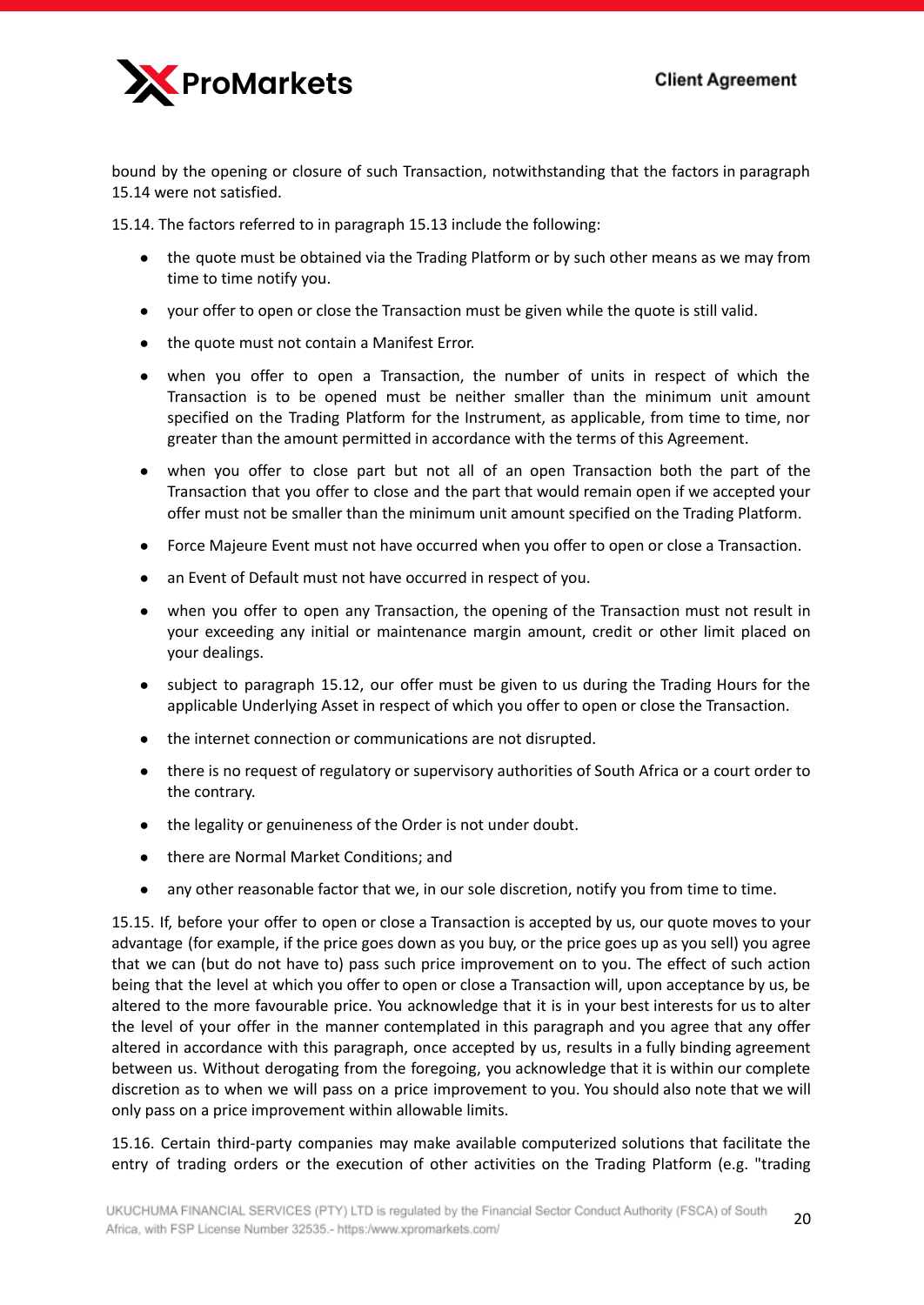

robots") and/or allow for algorithm-based trading ("Robots" and/or "Robot Trading"). The use of any Robots and/or Robot Trading with the Trading Platform is in no way sanctioned by the Company and is at the Client's sole risk and responsibility. The Company makes no representations or warranties about the effectiveness, accuracy, functionality, performance, integrity, freedom-from-error or any other feature of any such Robots or Robot Trading solutions. Clients expressly acknowledge that the use of any Robots or engaging in Robot Trading is extremely risky and hereby absolve the company of liability for any damage caused as a result of the use of Robots and or Robot Trading. Any Transaction completed through the use of a Robot or through Robot Trading shall be considered to have been executed by the Client. The Company is under no obligation to facilitate the use of any Robot or to make available Robot Trading on the Trading Platform.

15.17. The Company is under no obligation, unless otherwise agreed in the Agreement, to monitor or advise the Client on the status of any Transaction or to close out any Client's Open Positions. When the Company decides to do so, other than in order to enforce the Negative Balance Protection, this will be done on a discretionary basis and will not be considered an undertaking of an obligation to continue. It is the Client's responsibility to be aware of his positions at all times.

15.18. If any Underlying Asset which is a security becomes subject to possible adjustments as a result of any of the events set out in section 15.19 (referred to as "Corporate Event"), the Company will determine the appropriate adjustment, if any, to be made to the opening/closing price, size, value and/or quantity of the corresponding Transaction (and also the level or size of the corresponding orders). This action is made in order to (i) account for the diluting or concentrating effect necessary to preserve the economic equivalent of the rights and obligations of the parties under that transaction immediately prior to that Corporate Event, and/or (ii) replicate the effect of the Corporate Event upon someone with an interest in the relevant Underlying Asset security, to be effective from the date determined by the Company.

15.19. The events to which paragraph 15.18 refers to are any of the following, by the declaration of the issuer of a security:

a. A subdivision, consolidation or reclassification of shares, a share buy-back or cancellation, or a free distribution of bonus shares to existing shareholders, capitalization or share split or reverse share split or similar event.

b. A distribution to existing holders of the shares or additional shares, other share capital or securities, granting the right to payment of dividends and/or proceeds from the liquidation of the issuer equally proportionate to such payments to holders of the underlying shares, securities, or warrants granting the right to receive or purchase shares for less than the current market price per share.

c. Any other event regarding shares analogous to any of the above events or otherwise having a diluting or concentrating effect on the market value of shares.

d. Any event analogous to any of the above events or otherwise having a diluting or concentrating effect on the market value of any security not based on shares; or

e. Any event that is caused by a merger offer made regarding the company of the underlying asset.

15.20. If any Underlying Asset which is a security becomes subject to a specific risk resulting in a predicted fall in value, the Company reserves the right to restrict short selling or even withdraw the specific Underlying Asset from the Trading Platform.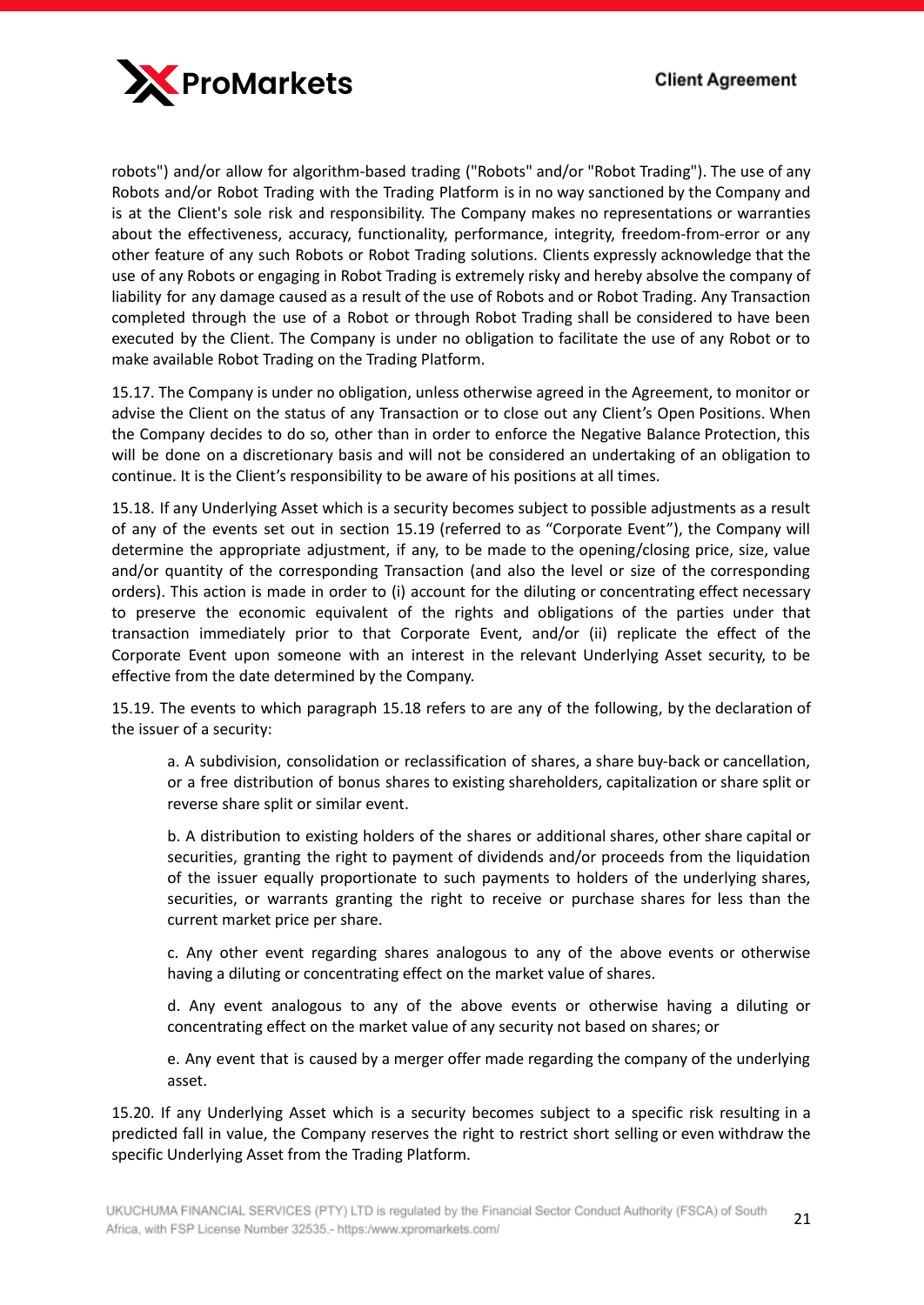

15.21. Determination of any adjustment or amendment to the opening/closing price, size, value and/or quantity of the Transaction (and/or level or size of any order) shall be at the Company's sole discretion and shall be conclusive and binding upon the Client. The Company shall inform the Client of any adjustment or amendment via its internal mail as soon as is reasonably practicable.

15.22. In the case where the Client deliberately attempts to take advantage of the fact that shares in a particular Spot Index going ex-dividend, the Company reserves the right to apply a dividend adjustment in the form of commission without prior notice or consent. In the case of short positions, the dividend adjustment will be debited from the client's account where dividend adjustments = Index Dividend declared x position size in Lots.

15.23. Benefits – Takeovers and Transformations (including events such as share consolidations/splits, mergers, takeovers, spinoffs, MBO's, de-listings, etc.). Depending on the circumstances of each event, our policy is to close out any customer open positions at the market price immediately prior to the event taking place. As a result of such event, if any Underlying Asset becomes subject to an adjustment as the result of a takeover or transformation action we shall determine the appropriate adjustment to be made to the contract price or contract quantity as we consider appropriate to account for the diluting or concentrating effect of the action. Such adjustment shall represent the economic equivalent of the rights and obligations of us and you immediately prior to the action.

15.24. Insolvency. If a company, whose Underlying Asset forms the CFD goes into insolvency or is otherwise dissolved, we shall close any such of your open Transactions in CFD of that Underlying Asset. The closing date shall be the date of insolvency.

15.25. The Company will use reasonable efforts to execute an Order, but it is agreed and understood that despite the Company's reasonable efforts transmission or execution may not always be achieved at all for reasons beyond the control of the Company.

# **16. Our Right to Force Close**

16.1. If the prices quoted on the Trading Platform change such that the total difference payable by you pursuant to all of your open Transaction equals or exceeds the total Maintenance Margin for all such Transactions, or the amount in your Trading Account is equal to or less than the total Maintenance Margin for all of your open Transaction(s), or if we receive a charge-back from your credit card issuer or with respect to any other payment method for any reason, you acknowledge that we have the right, in our sole discretion, to immediately close any and all of your Open Positions whether at a loss or a profit without any prior notice. The exercise of our right to force close your Open Positions will not result in termination of your Trading Account or of this Agreement, unless we send you a notice of termination.

16.2. Notwithstanding the foregoing, if the prices quoted on the Trading Platform move against the price of your Transaction, we may, without obligation or liability, request that you increase the amount in your Trading Account, within a short period of time, to cover the Difference and/or meet the Maintenance Margin requirements for the purpose of keeping a Transaction open. If you fail to comply with a request for additional funds within the time prescribed by us, we may in our sole discretion, close any and all of your open Transaction whether at a loss or a profit and liquidate your Trading Account for the Difference payable by you. It is your responsibility to monitor, at all times, the amount deposited in your Trading Account against the amount of any margin required as a result of your trading decisions.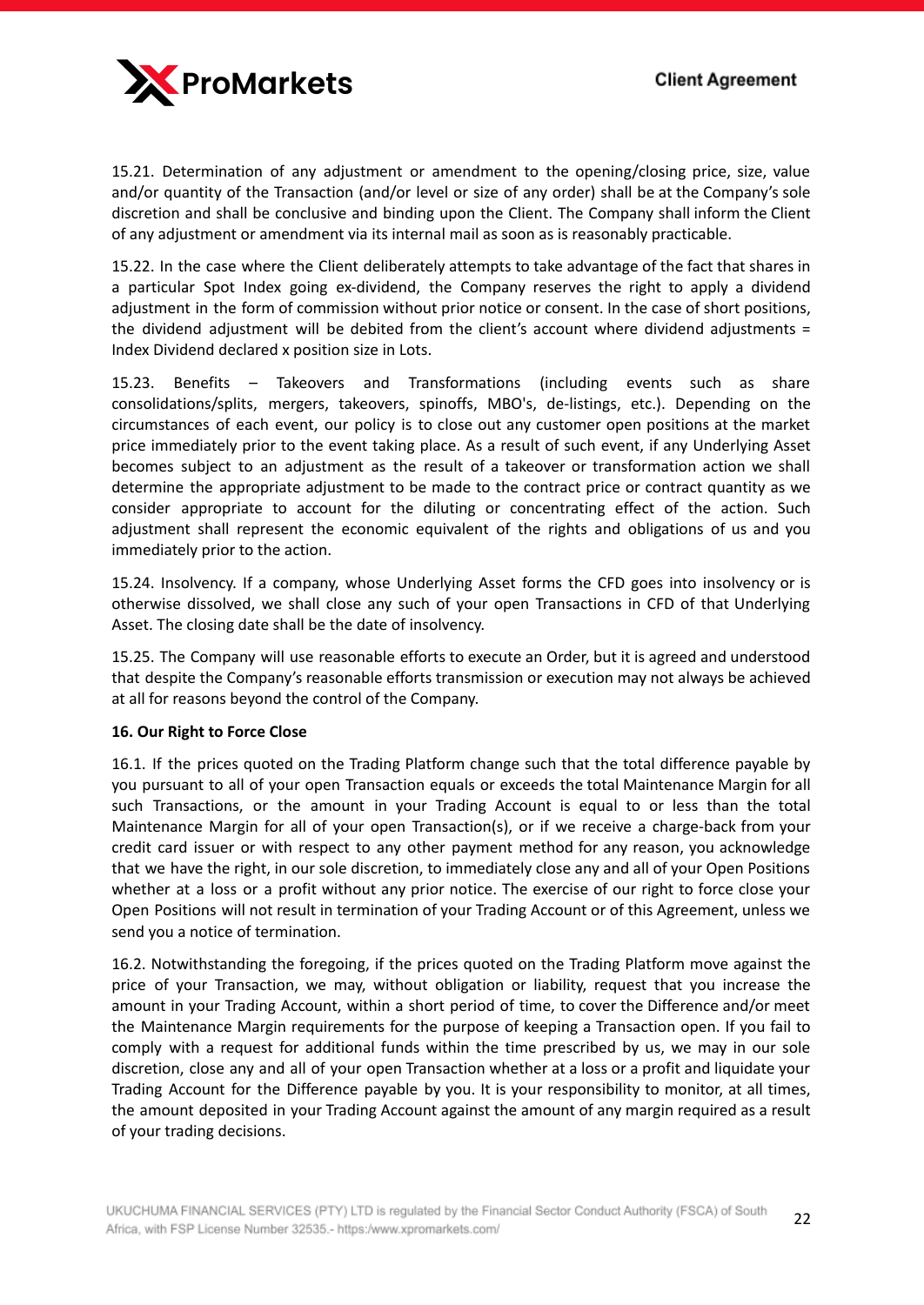

16.3. We may specify on the Trading Platform expiration times and dates for various Underlying Assets traded on the Trading Platform. If the Trading Platform specifies such a time of expiration for an Underlying Asset, you hereby authorize us to close any open Transactions with respect to such an Underlying Asset at the price quoted on the Trading Platform at such time.

16.4. You acknowledge that the trading of certain Underlying Assets on the Trading Platform may become volatile very quickly and without warning. Due to the high degree of risk involved in trading volatile Underlying Assets, you acknowledge and agree that we reserve the right to close all or any open Transactions with respect to any Underlying Asset that we determine, in our sole discretion, are volatile, at the price quoted on the Trading Platform at such time without notice.

# **17. Force Majeure**

17.1. We may, in our reasonable opinion, determine that a Force Majeure Event exists. A Force Majeure Event will include, but is not limited to, the following:

- any act, event or occurrence (including without limitation any strike, riot or civil commotion, act of terrorism, war, industrial action, acts and regulations of any governmental or supranational bodies or authorities) that, in our opinion, prevents us from maintaining an orderly market in one or more of the FX and other CFDs in respect of which we deal on the Trading Platform.
- the suspension or closure of any Underlying Market or the occurrence, abandonment or failure of any Underlying Asset on which we base, or to which we in any way relate, our quote, or the imposition of limits or special or unusual terms on the trading in any such market or on any such event.
- the occurrence of an excessive movement in the level of any Transaction and/or Underlying Market or our anticipation (acting reasonably) of the occurrence of such a movement.
- any breakdown or failure of transmission, communication or computer facilities, interruption of power supply, or electronic or communications equipment failure; or
- the failure of any relevant supplier, Financial Institution, intermediate broker, agent or principal of ours, custodian, sub-custodian, dealer, Underlying Market, clearinghouse or regulatory or self-regulatory organization, for any reason, to perform its obligations.

17.2. If we determine that a Force Majeure Event exists, we may, in our absolute discretion, without notice and at any time, take one or more of the following steps:

- alter your Margin requirements, which may result in you requiring to provide additional Margin.
- close all or any of your open Transactions at such closing prices as we reasonably believe to be appropriate.
- suspend or modify the application of all or part of the Agreement to the extent that the Force Majeure Event makes it impossible or impracticable for us to comply thereto; or
- alter the Trading Hours for a particular Transaction.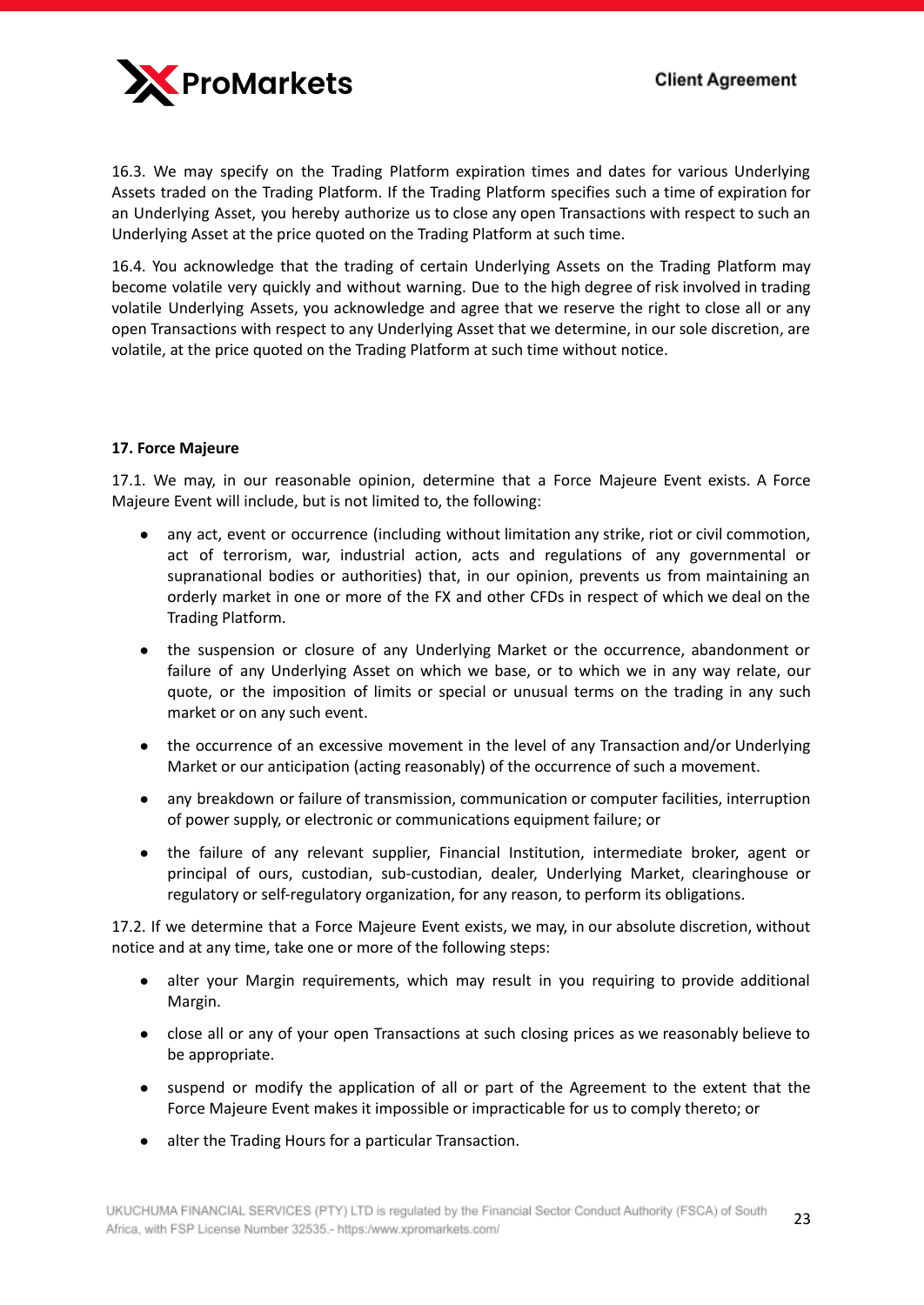

17.3. You agree that we will not be liable in any way to you or to any other person in the event of a Force Majeure Event, nor for our actions pursuant to paragraph 17.2, if we decide to take such action. The Parties shall be released of all responsibilities for partial or full non-fulfilment, as well as for improper fulfilment of the obligations under this Agreement, if such non-fulfilment or improper fulfilment was a result of a Force Majeure Event, which occurred after the Client Agreements were concluded.

# **18. Margin Requirements and Margin Calls**

18.1. In order to open a Transaction for an Underlying Asset, you undertake to provide the Initial Margin in your Trading Account. In order to keep a Transaction open, you undertake to ensure that the amount in your Trading Account exceeds the Maintenance Margin. You acknowledge that the Margin for each Underlying Asset differs and may be changed by us in our sole discretion from time to time. Deposits into your Trading Account can be made by wire transfer or another method of payment, to a bank account, or other location, as we may notify you from time to time. Based on the amount of money you have in your Trading Account, we retain the right to limit the amount and total number of open Transactions that you may wish to open or currently maintain on the Trading Platform. It is understood that each different type of Trading Account offered by us from time to time may have different Margin Requirements.

18.2. It is your responsibility to ensure that you understand how Margin Requirements are calculated.

18.3. Unless a Force Majeure Event has occurred, the Company has the right to change the Margin requirements, giving to the Client three (3) Business Days Written Notice prior to these amendments. New Margin Requirements shall be applied for new positions. The Company has the right to change Margin requirements without prior notice to the Client in the case of Force Majeure Event. In this situation, the Company has the right to apply new Margin requirements to the new positions and to the positions which are already open. All changes shall be affected on the Platform and/or the Website and the Client is responsible to check for updates. It is the Client's responsibility to always monitor the amount deposited in his Trading Account against the amount of any Margin required under this Agreement and any additional margin that may become necessary.

18.4. You are aware and acknowledge that we may, in our sole discretion, require you to take certain action in your Trading Account pursuant to a Margin Call. A Margin Call may be based upon a number of factors, including without limitation, your overall position with us, your account size, the number of open Transactions you have, the volume traded, your trade history and market conditions. The Company guarantees on a non-discretionary basis "Negative Balance Protection" for the Client. This means that the Company ensures that losses/costs of the Client will never exceed the total balance held in the Client's Trading Account. If any sub-account falls into negative equity, the Company reserves the right to transfer funds from one of the other sub-accounts in the structure to cover the deficit. Such transfer could cause one or more of the sub-accounts to be subject to stop-out. There may also be costs associated with such transfers, for example conversion fees if funds in different currencies are transferred. It is the client's responsibility to maintain positive balances and fulfil margin requirements on all individual sub-accounts as well as on an aggregate level. The Company will monitor the client's risk exposures and balances on a counterpart basis and reserves the right to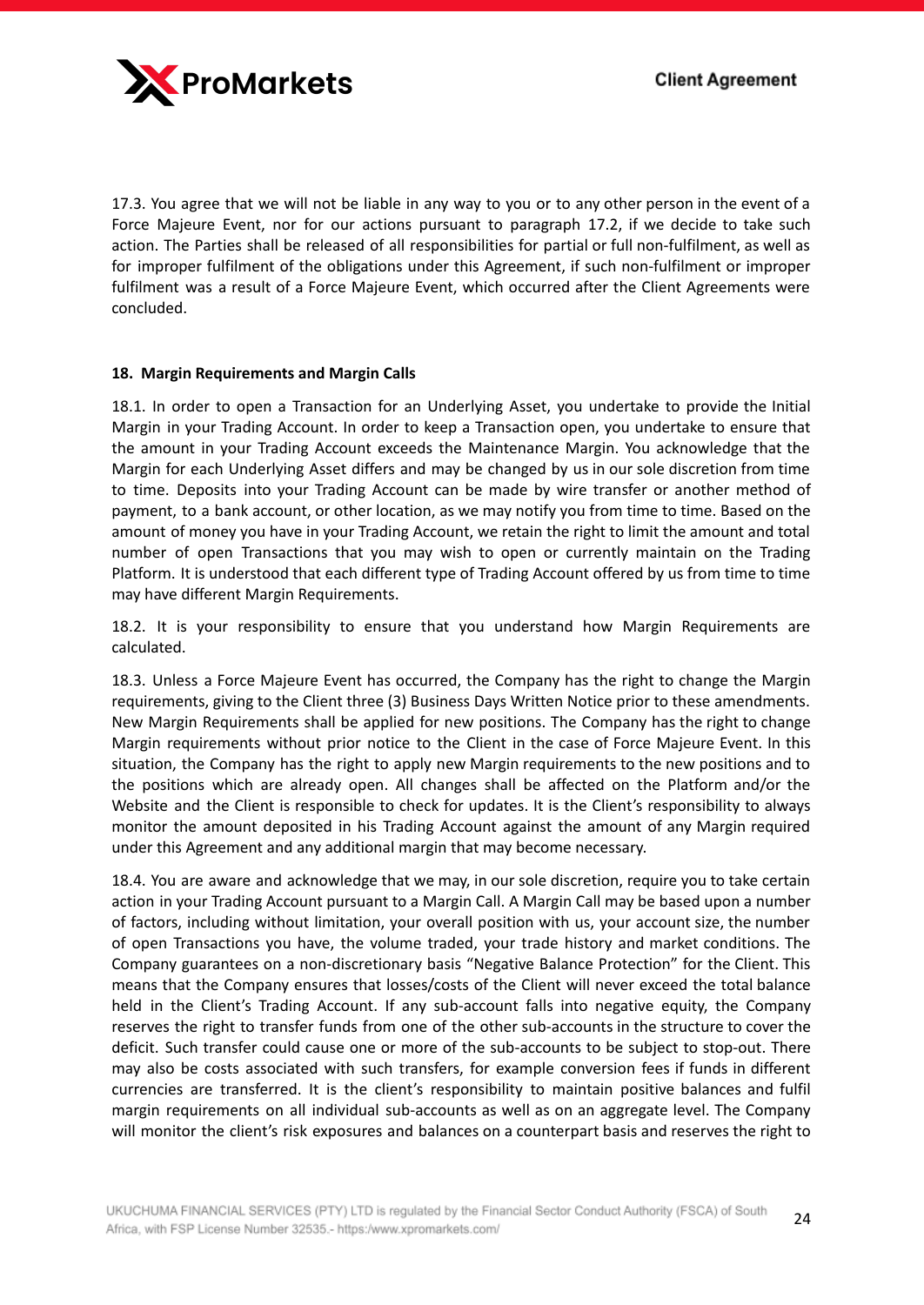proceed with actions to manage the client's aggregate risk towards the Company not limited on a sub-account basis.

Further to the above, in the event that the Company determines, at its sole discretion, that the Client voluntarily and/or involuntarily abuses the "Negative Balance Protection" offered by the Company, by way of, but not limited to, hedging his/her exposure using his/her Trading Account(s), whether under the same profile or in connection with another Client(s), then the Client accepts that the Company is entitled to treat this incident as a force majeure event and taken any or all of the actions outlined in paragraph 17.2. Note that Hedging is considered the act of entering into transactions or combination of transactions, such as holding long and short positions, in the same or correlated instruments at the same time, either by the Client or by the client acting in concert with others maintaining Trading Accounts with the Company.

18.5. The Company shall not have an obligation to make any Margin Call to the Client but in the event that it does, or in the event that the Trading Platform warns the Client that it reached a certain percentage of the Margin in the Trading Account, the Client should take any or any of the three options to deal with the situation:

a. Limit his exposure (close trades); or

b. Hedge his positions (open counter positions to the ones he has right now) while re-evaluating the situation; or

c. Deposit more money in his Trading Account.

18.6. Failure to meet the Margin Requirements at any time or failure to take an action under paragraph 18.5 of this Client Agreement, gives us the right in our sole discretion, to close any and all of your Open Positions whether at a loss or a profit without further notice to you. It is your responsibility to monitor, at all times, the amount deposited in your Trading Account against the amount of Maintenance Margin required as a result of your trading decisions and it is understood that the Company has the right to take the actions of this paragraph, even if a Margin Call is not made under paragraph 18.5 of this Client Agreement.

18.7. Margin shall be paid in monetary funds in the Currency of the Client Account.

18.8. The Client undertakes neither to create nor to have outstanding any security interest whatsoever over, nor to agree to assign or transfer, any of the Margin transferred to the Company.

18.9. If you have more than one Trading Account with us, each Trading Account will be treated entirely separately. Therefore, any credit on one Trading Account (including amounts deposited as margin) will not discharge your liabilities in respect of any other Trading Account. It is your responsibility to ensure the required level of margin is in place for each Trading Account separately.

# **19. Settlement, Payments, Costs and Taxes**

19.1. Upon completing a Transaction:

- You shall be liable for the Difference if the Transaction is:
	- i. a Sell, and the closing price of the Transaction is higher than the opening price of the Transaction; or
	- ii. a Buy, and the closing price of the Transaction is lower than the opening price of the Transaction.
- You shall receive the Difference if the Transaction is: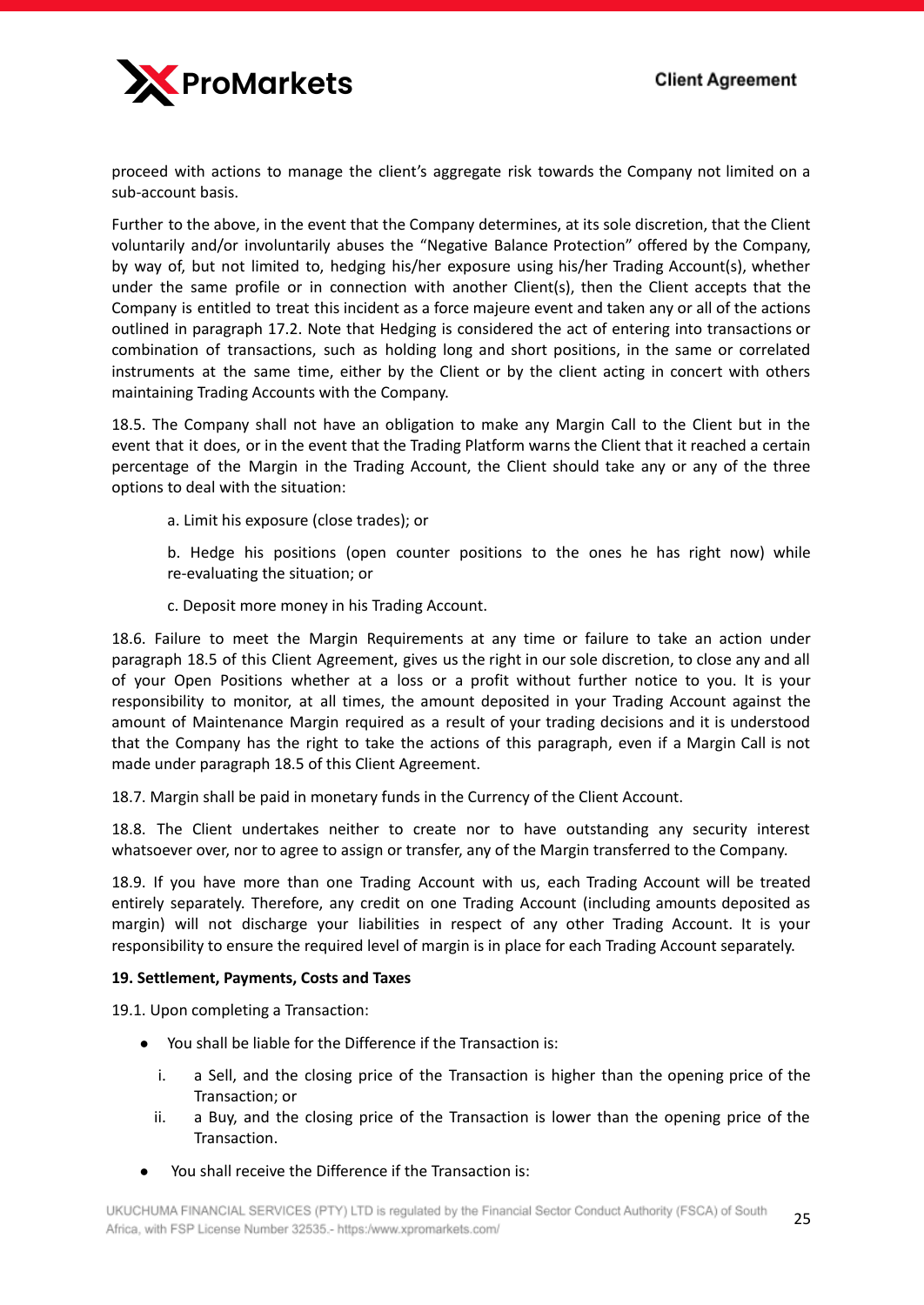

- i. a Sell, and the closing price of the Transaction is lower than the opening price of the Transaction; or
- ii. a Buy, and the closing price of the Transaction is higher than the opening price of the Transaction.

19.2. Unless we agree otherwise, all sums for which either Party is liable under paragraph 19.1 above are immediacy payable upon closing of the Transaction. You hereby authorise us to debit or credit your Trading Account with the relevant sums at the closing of each Transaction. It is understood that once you place an Order, until such Order is executed and the Transaction is closed, the Maintenance Margin shall not be used as collateral and hence shall be unavailable for withdrawal.

19.3. You shall be liable for any and all taxes, fees and assessments with respect to any Transaction you complete on the Trading Platform. It is your obligation alone to calculate and pay all taxes applicable to you in your country of residence, or otherwise arising as a result of your trading activity from the use of the Trading Platform.

19.4. Notwithstanding the above, if required by applicable law, the Company shall deduct at source from any payments due to you such amounts as are required by the tax authorities to be deducted in accordance with applicable law.

19.5. It is possible that other costs, including taxes, relating to transactions carried out on the Trading Platform may arise for which you are liable and which are neither paid via us nor imposed by us. Without derogating from your sole and entire responsibility to account for tax due, you agree that we may deduct tax, as may be required by the applicable law, with respect to your trading activity on the Trading Platform. You are aware that we have a right of set-off against any amounts in your Trading Account with respect to such tax deductions, and you hereby authorize us to withdraw amounts from your Trading Account with which to pay such taxes. You shall have no claim against us with regard to such deductions. You further agree that such deductions do not derogate from our rights to make Margin Calls under this Agreement.

19.6. You undertake to pay all stamp expenses relating to this Agreement and any documentation which may be required for the currying out of the Transactions under this Agreement.

19.7. It is hereby clarified that subject to the terms of this Agreement and the provisions of paragraph 23.1, the Difference is the only payment required by you for the Services. Notwithstanding the above, we reserve the right to charge additional fees or charges in the future, upon one month's prior notice. The applicable fees or charges from time to time may be found on the Company's Website. Company may vary its fees from time to time. The Company will send a Written Notice to the Client informing of any changes, before they come into effect. The variation will take effect from the date which the Company specifies in its notification to the Client.

19.8. Should your country of residence operate regulations or laws which restrict the use of currency or require you to report receipts and payments of that currency to a regulator or legal authority, you agree that you will fulfil any reporting obligations or obtain any required consents or approvals which may arise as a result of your use of the Trading Platform or associated transactions.

19.9. Prior to opening an account with the Company, the Client needs to consider any applicable charges such as spread(s), mark-up(s), commission(s), and swap(s). The Client is solely responsible for requiring clarifications from the Company in relation to the above, if necessary. The Client may review all applicable charges, prior to entering into an agreement with the Company as well as at all times, on our Website(s).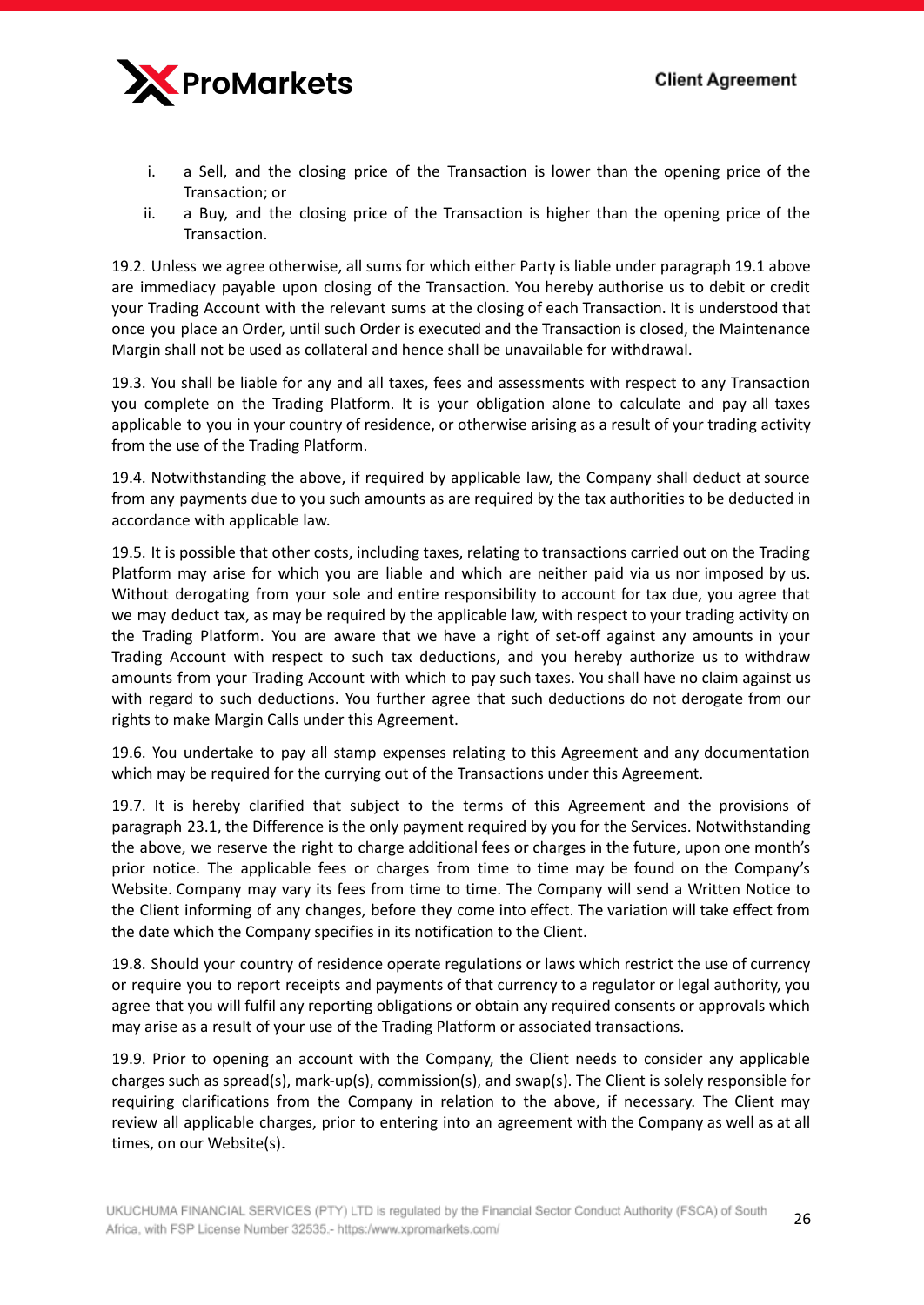

19.10. The Client should note that not all charges are represented in monetary terms and may appear, for instance, in pips; therefore, the Client needs to ensure that he/she understands the cost that the pip amounts to.

19.11. The Company reserves the right to charge monthly maintenance fee per Trading Account assuming that the Trading Account has sufficient funds to cover such fee. This maintenance fee depends on the Client categorization and/or type of Trading Account and/or volume of Orders and/or amount of deposits. The applicable maintenance fees may be found on the Company's Website.

19.12. The Client should note that any applicable charges shall be instantly deducted from his/her Trading Account(s).

#### **20. Deposits and Withdrawals**

20.1. The Trading Account shall be activated upon the Client depositing the Initial Margin, according to the type of Client Account, as determined by the Company in its discretion from time to time.

20.2. The Client may deposit funds into the Trading Account at any time during the course of this Agreement. Deposits will be made via wire transfer or any other methods accepted by the Company from time to time. The Company will not accept third party or anonymous payments in the Client Account. Deposits for Margin and any other deposits due will, unless otherwise agreed or specified by us, be required in the Currency of the Trading Account, based on your country of origin as specified in your address and as shall be specified on the Trading Platform. We shall not, and you shall not request us to, convert any monies standing to your credit or which have been paid by you into your Trading Account in one currency to another currency. The detailed information about deposit options is shown on the Website.

20.3. The Company shall have the right to request the Client at any time any documentation to confirm the source of funds deposited into the Client Account. The Company shall have the right to reject a deposit of the Client if the Company is not duly satisfied as to the legality of the source of funds.

20.4. If the Client makes a deposit, the Company shall credit the relevant Trading Account with the relevant amount actually received by the Company within one Business Day following the amount is cleared in the bank account of the Company.

20.5. If the funds sent by the Client are not deposited in the Trading Account when they were supposed to, the Client shall notify the Company and request from the Company to make a banking investigation of the transfer. The Client agrees that any charges of the investigation may be deducted from his Trading Account or paid directly to the bank performing the investigation. The Client understands and agrees that in order to perform the investigation the Client shall have to provide the Company with the requested documents and certificates.

20.6. The Company shall affect withdrawals of Client funds upon the Company receiving a relevant request from the Client in the method accepted by the Company from time to time.

20.7. All Trading Account withdrawals are subject to a minimum 100 USD (or equivalent) withdrawal amount.

20.8. Upon the Company receiving an instruction from the Client to withdraw funds from the Client Account, the Company shall process the Client's request to withdraw funds within five working days from the day the request was made, if the Client's request is received outside of normal trading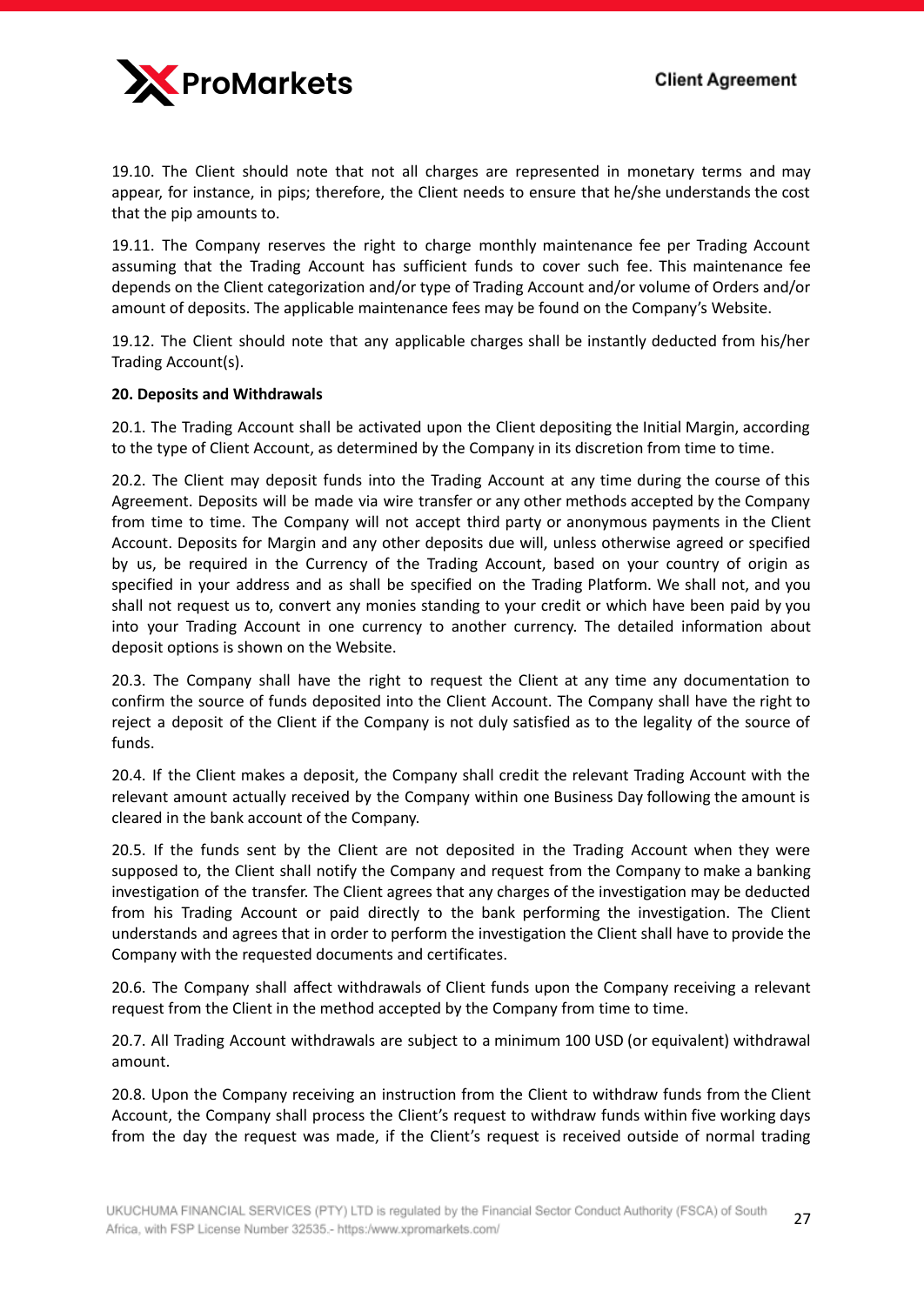

hours the five working days will count from the next working day of the client's request receipt, provided that the following requirements are met:

- the withdrawal instruction includes all necessary information.
- the instruction is to make a transfer to the originating account (whether that is a bank account, a payment system account etc.) from which the money was originally deposited in the Trading Account or at the Client's request to a bank account belonging to the Client.
- the account where the transfer is to be made belongs to the Client.
- at the moment of payment:
	- the amount specified in the withdrawal instruction (including all payment charges) does not exceed the Client's Balance (minus any credit amount provided by us to the Client's Trading Account or bonus not eligible for withdrawal where applicable), in case the Client has no Open Positions; or
	- The amount specified in the withdrawal instruction (including all payment charges) does not exceed 80% of the Client's Balance (minus any credit amount provided by us to the Client's Trading Account or Bonus not eligible for withdrawal where applicable), in case the Client maintains Open Positions.
- there is no Force Majeure event which prohibiting the Company from effecting the withdrawal.
- the Client is fully verified according to Verification guidelines set forth on the Website and/or the present Agreement and/or made available to him/her via email.

The Client acknowledges and agrees that, where the requirements outlined in paragraph 20.7 are not met, the Company will be entitled to cancel the said withdrawal request and/or request additional information/documents. It is agreed that if the client fails to provide the Company with the requested information within one (1) week from the day the request was made, the Company will be entitled to cancel the said withdrawal request.

20.9. It is agreed and understood that withdrawals will only be effected towards the Client. The Company will not make withdrawals to any other third party or anonymous account.

20.10. The manner in which we remit monies to you will be in our absolute discretion. The Company reserves the right to decline a withdrawal request of the Client asking for a specific transfer method and the Company has the right to suggest an alternative.

20.11. All payment and transfer charges of third parties will be borne by the Client and the Company shall debit the relevant Trading Account for these charges.

20.12. Withdrawal fees may apply from time to time depending on the Client or type of Trading Account. The applicable fees may be found on the Company's Website, at General Fees section.

20.13. Mistakes made by the Company during transfer of funds shall be refunded to the Client. It is understood that should the Client provide wrong instructions for a transfer, the Company may be unable to correct the mistake and the Client may have to bear the loss.

20.14. We reserve the right to seek reimbursement from you, if we receive a charge-back from any credit card issuer or with respect to any other payment method, for any reason. We may obtain such reimbursement by charging your Trading Account, deducting amounts from future payments owed to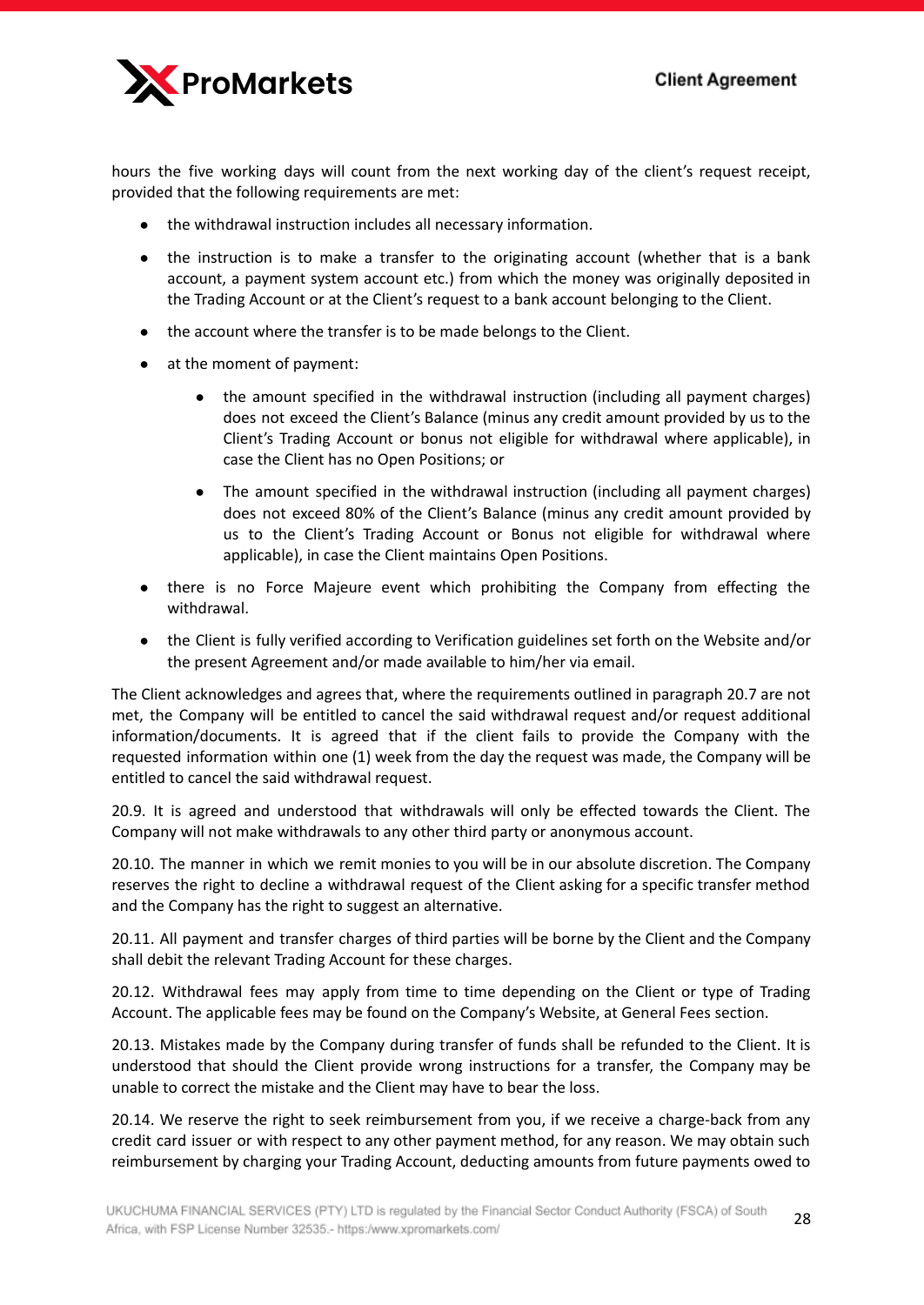

you, charging your credit card or obtaining reimbursement from you by any other lawful means. All bank charges howsoever arising will be deducted from your Trading Account.

20.15. If we receive, for any reason, a dispute, claim, and/or chargeback from your credit card issuer or any other payment method you use, you acknowledge that we have the right to take any or all of the following measures, at our discretion:

- immediately close any or all of your open Transactions whether at a loss or a profit and debit or credit, respectively, your Trading Account in accordance with Section 19.2, with or without any notice; and/or
- immediately place restrictions on your Trading Account with or without any notice, including: i) the restriction on making deposits using any payment method to your Trading Account, even in cases of margin call(s), ii) the restriction on requesting withdrawals from your Trading Account, and iii) the restriction on opening new positions on the Trading Platform; the duration of the restrictions will be set at the Company's discretion and/or
- Terminate the present Agreement and/or
- Impose a charge of "USD 150-research fee" to your Trading Account upon receiving the chargeback by our merchant provider to cover our investigative expenses, to prove that you did make the deposit and you hereby authorise us to charge this amount to your Trading Account or credit card.

#### **21. Safeguarding of Client Money**

21.1. The Company will promptly place any Client money it receives into one or more segregated account(s) with reliable financial institutions such as a credit institution or a bank.

21.2. Although the Company shall exercise due skill, care and diligence in the selection of the financial institution, it is understood that there are circumstances beyond the control of the Company and hence the Company does not accept any liability or responsibility for any resulting losses to the Client as a result of the insolvency or any other analogous proceedings or failure of the financial institution where Client money will be held.

21.3. The financial institution (of paragraph 21.1) where Client money will be held may be within or outside the EEA. It is understood that the legal and regulatory regime applying to any such financial institution outside the EEA will be different from that of the EEA. Hence, in the event of the insolvency or any other equivalent failure or preceding of that person, the Client's money may be treated differently from the treatment which would apply if the money was held in a Segregated Account in an EEA country.

21.4. The financial institution to which the Company will pass Client money (as per paragraph 21.1) may hold it in an omnibus account. Hence, in the event of the insolvency or any other analogous proceedings in relation to that financial institution, the Company may only have an unsecured claim against the financial institution on behalf of the Client, and the Client will be exposed to the risk that the money received by the Company from the financial institution is insufficient to satisfy the claims of the Client.

21.5. It is understood that the Company may hold Client money and the money of other clients in the same account (omnibus account).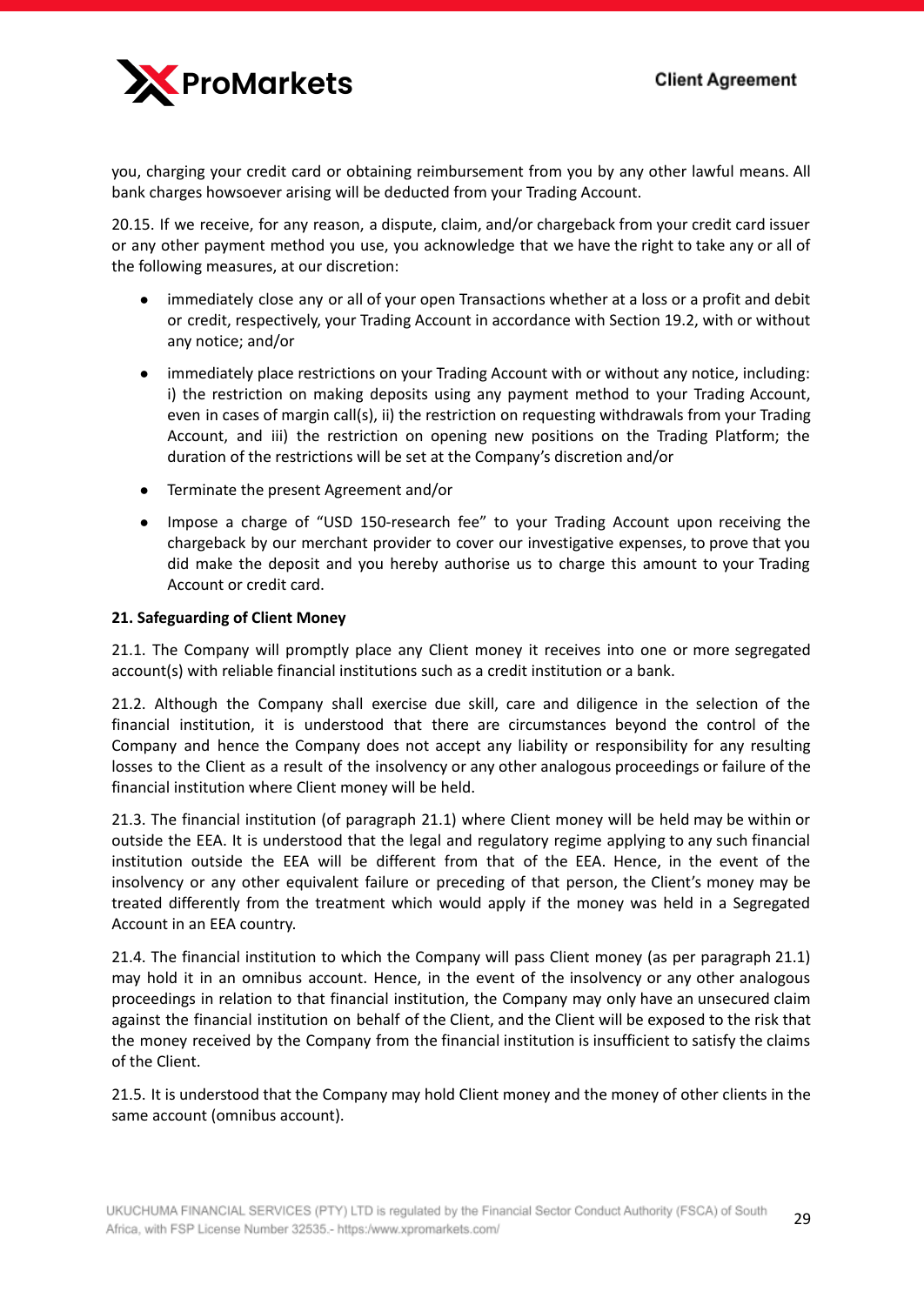

21.6. The Company shall not account to the Client for profits or interest earned on Client money (other than profit gained through trading Transactions from his Trading Account(s) under this Agreement) and the Client waives all right to interest.

21.7. The Company may deposit Client money in overnight deposits and will be allowed to keep any interest.

#### **22. Lien**

22.1. The Company shall have a general lien on all funds held by the Company on the Client's behalf until the satisfaction of the Client's obligations.

#### **23. Netting and Set-Off**

23.1. If the aggregate amount payable by the Client is equal to the aggregate amount payable by the Company, then automatically the mutual obligations to make payment are set-off and cancel each other.

23.2. If the aggregate amount payable by one party exceeds the aggregate amount payable by the other party, then the party with the larger aggregate amount shall pay the excess to the other party and all obligations to make payment will be automatically satisfied and discharged.

23.3. The Company has the right to combine all or any Client Accounts opened in the Client name and to consolidate the Balances in such accounts and to set-off such Balances in the event of termination of the Agreement.

#### **24. Inactive and Dormant Client Accounts**

24.1. Inactivity Fees: Fees may be payable by you by virtue of the fact that the Trading Platform is continually provided to you for trading, regardless of your actual use. If there are no transactions (deposits, withdrawals or trading activity) on your Trading Account for a period of at least two (2) months or more, the Company reserves the right to charge a monthly inactivity fee on your Trading Account, in return for the provision of the continued availability of your Trading Account. You agree that you are liable to and will pay the applicable fee as notified to you from time to time and that we may deduct such fee from any funds held by us on your behalf. The monthly inactivity fee shall increase as the total period of inactivity increases. The exact fee schedule will be calculated according to the currency denomination of your Trading Account and is set out as follows or as changed by the Company from time to time and notified to the Client:

| Inactivity<br>period    | Monthly Trading Account Inactivity Fee                                                                                                                                   |
|-------------------------|--------------------------------------------------------------------------------------------------------------------------------------------------------------------------|
| $0$ to 1 month          | 0                                                                                                                                                                        |
| 1 to 2 months           | 80 EUR or the equivalent amount in the client's currency as per the exchange rate<br>that day.                                                                           |
| 2 to 6 months           | 120 EUR or the equivalent amount in the client's currency as per the exchange rate<br>that day.                                                                          |
| 6<br>12<br>to<br>months | 200 EUR or the equivalent amount in the client's currency as per the exchange rate<br>that day.                                                                          |
| Over<br>12<br>months    | If there is no client-initiated activity for 12 months, then the account is classified as<br>dormant. Dormancy fees shall be 500 EUR or the equivalent amount per month. |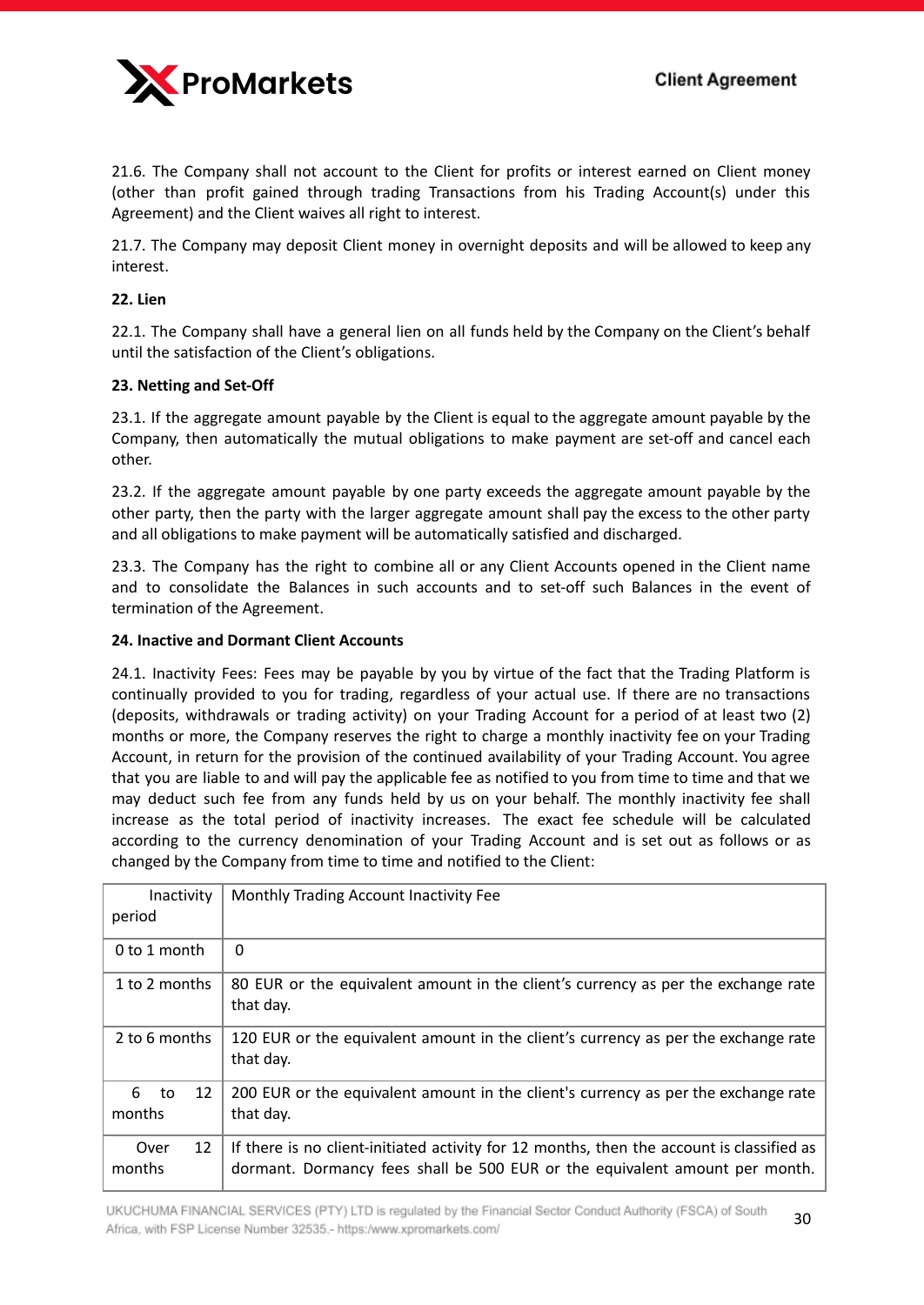

| A Should the client wish to re-activate his account, he/she must contact the Company |
|--------------------------------------------------------------------------------------|
| directly and pay a fee in the amount of 1,000 EUR.                                   |

24.2. If the Trading Account is inactive for four (4) years or more, and after notifying the Client in its last known contact details, the Company reserves the right to close the Trading Account and render it dormant. Money in the dormant account shall remain owing to the Client and the Company shall make and retain records and return such funds upon request by the Client at any time thereafter.

24.3. In the event of inactivity or dormancy, the company reserves the right to cancel any unused ("active") bonuses. The conditions set forth in Bonus Terms and Conditions policy will apply.

# **25. Amendments**

25.1. The Company may upgrade the Client Account, convert Trading Account type, upgrade or replace the Platform or enhance the services offered to the Client if it reasonably considers this is to the Clients advantage and there is no increased cost to the Client.

25.2. The Company may also change any terms of the Agreement for any of the following reasons:

a. Where the Company reasonably considers that:

i.the change would make the terms of the Agreement easier to understand; or

ii.the change would not be to the disadvantage of the Client.

b. To cover:

i.the involvement of any service or facility the Company offers to the Client; or

ii.the introduction of a new service or facility; or

- iii.the replacement of an existing service or facility with a new one; or
- iv.the withdrawal of a service or facility which has become obsolete, or has ceased to be widely used, or has not been used by the Client at any time in the previous year, or it has become very expensive for the Company to offer.
- c. To enable the Company to make reasonable changes to the services offered to the Client as a result of changes in:

i.the banking, investment or financial system; or

- ii.technology; or
- iii.the systems or Platform used by the Company to run its business or offer the Services hereunder.
- d. As a result of a request of FSCA (South Africa) or of any other authority or as a result of change or expected change in Applicable Regulations.

Where the Company finds that any term in the Agreement is inconsistent with Applicable Regulations. In such a case, it will not rely on that term but treat it as if it did reflect the relevant Applicable Regulations and shall update the Agreement to reflect the Applicable Regulations.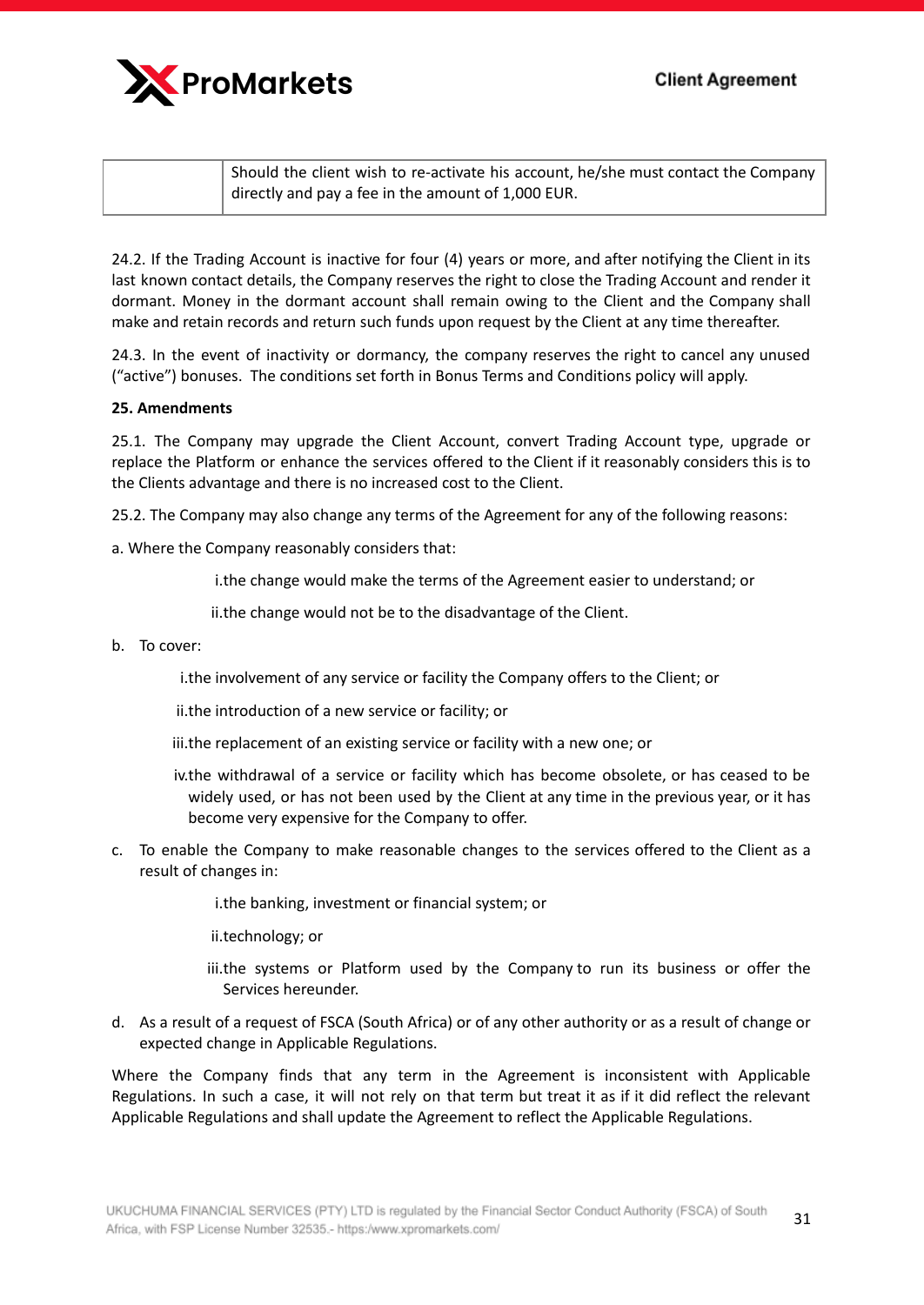

25.3. As long as the Client is able to end the Agreement without charge, the Company may change any of the terms of the Agreement for any serious reason not listed under paragraph 25.2 of this Client Agreement.

25.4. For any change made under paragraphs 25.2 and 25.3 herein, the Company shall provide the Client with advance notice of at least five (5) Business Days. However, the Client acknowledges that a change which is made to reflect a change of Applicable Regulations may, if necessary, take effect immediately.

25.5. When the Company provides Written Notice of changes under paragraph 25.2 it shall tell the Client the date it comes into effect. The Client shall be treated as accepting the change on that date unless, before then, the Client informs the Company that the Client wishes to terminate the Agreement and not accept the change. The Client shall not have to pay any charges as a result of terminating in this case, other than costs due and payable for Services offered until the termination.

25.6. The Company shall have the right to review its costs, fees, charges, commissions, financing fees, swaps, trading conditions, execution rules, roll over policy and trading times, found on the Company's website and/or Platform, from time to time. Such changes shall be effected on the Website and /or the Platform and the Client is responsible to check for updates regularly. In the absence of a Force Majeure event, the Company shall be providing the Client with advance notice on its Website of at least five (5) Business Days where the where the Client is natural person and three (3) Business Days where the Client is a legal person. The Client shall be treated as accepting the change on that date unless, before then, the Client informs the Company that the Client wishes to terminate the Agreement and not accept the change. The Client shall not have to pay any charges as a result of terminating in this case, other than costs due and payable for Services offered until the termination.

# **26. Commencement, Termination and Results of Termination**

26.1. The Agreement shall take effect and commence upon the receipt by the Client of a notice sent by the Company informing the Client that he has been accepted as the Company's Client or that a Trading Account has been opened for him.

26.2. Without prejudice to the Company's rights under this Agreement to terminate it immediately without prior notice to the Client, the Company may terminate this Agreement with immediate effect by giving at least seven (7) Business Days Written Notice to the Client. The Client shall have the right to terminate this Agreement with immediate effect by giving at least seven (7) Business Days Written Notice to the Company.

26.3. Termination by any Party will not affect any obligation which has already been incurred by either Party or any legal rights or obligations which may already have arisen under the Agreement or any Transactions made hereunder.

26.4. Upon termination of this Agreement, all amounts payable by the Client to the Company will become immediately due and payable including (but without limitation) all outstanding costs and any other amounts payable to the Company, any charges and additional expenses incurred or to be incurred by the Company as a result of the termination of the Agreement.

26.5. Once notice of termination of this Agreement is sent and before the termination date:

• the Client will have an obligation close all his Open Positions. If he fails to do so, upon termination, the Company will close any Open Positions at current prices;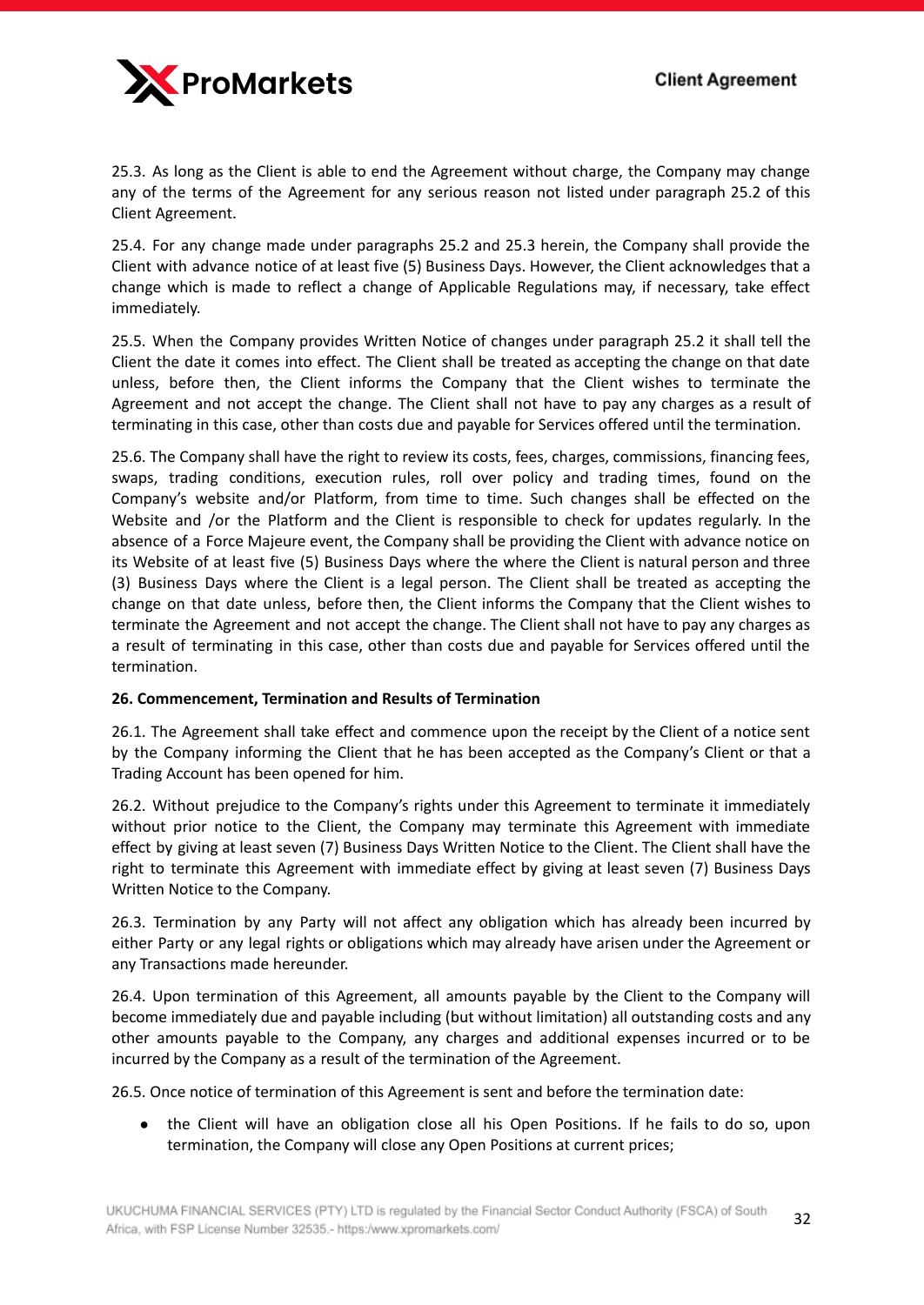

- the Company will be entitled to cease to grant the Client access to the Platform(s) or may limit the functionalities the Client is allowed to use on the Platform(s);
- the Company will be entitled to refuse to accept new Orders from the Client.
- the Company will be entitled to refuse to the Client to withdraw money from the Trading Account and the Company reserves the right to keep Client's funds as necessary to close positions which have already been opened and/or pay any pending obligations of the Client under the Agreement.

26.6. Upon Termination any or all the following may apply:

- The Company has the right to combine any Client Accounts of the Client, to consolidate the Balances in such Client Accounts and to set off those Balances.
- The Company has the right to close the Trading Account(s).
- The Company has the right to convert any currency in the Trading Accounts.
- The Company has the right to close out the Client's Open Positions.
- In absence of illegal activity or suspected illegal activity or fraud of the Client or instructions from the relevant authorities, if there is Balance in the Client's favour, the Company will (after withholding such amounts that in the Company's absolute discretion considers appropriate in respect of future liabilities) pay such Balance to the Client as soon as reasonably practicable and supply him with a statement showing how that Balance was arrived at and, where appropriate, instruct any Nominee or/and any Custodian to also pay any applicable amounts. Such funds shall be delivered in accordance to the Client's Instructions to the Client. It is understood that the Company will effect payments only to an account in the name of the Client. The Company has the right to refuse, at its discretion, to effect thirty party payments. In the event that the Client fails to provide instructions or the Client cannot be reached at his last known address, the Company shall forward such funds (at its sole discretion) directly to his bank account as notified to us or by way of a check sent by mail to the address recorded in his Registration Data. It is the Client's responsibility to update his Registration Data, the company having no liability towards the Client for any lost money.

# **27. Event of Default**

27.1. Each of the following constitutes an "Event of Default":

- The failure of the Client to perform any obligation due to the Company.
- If a bankruptcy application is made in respect of the Client (if the Client is an individual), if a partnership, in respect of one or more of the partners, or if a company, a receiver, trustee, administrative receiver or similar officer is appointed, or if the Client makes an arrangement or composition with the Client's creditors or any procedure which is similar or analogous to any of the above is commenced in respect of the Client.
- The Client is unable to pay the Client's debts when they fall due.
- Where any representation or warranty made by the Client in paragraph 28 is or becomes untrue.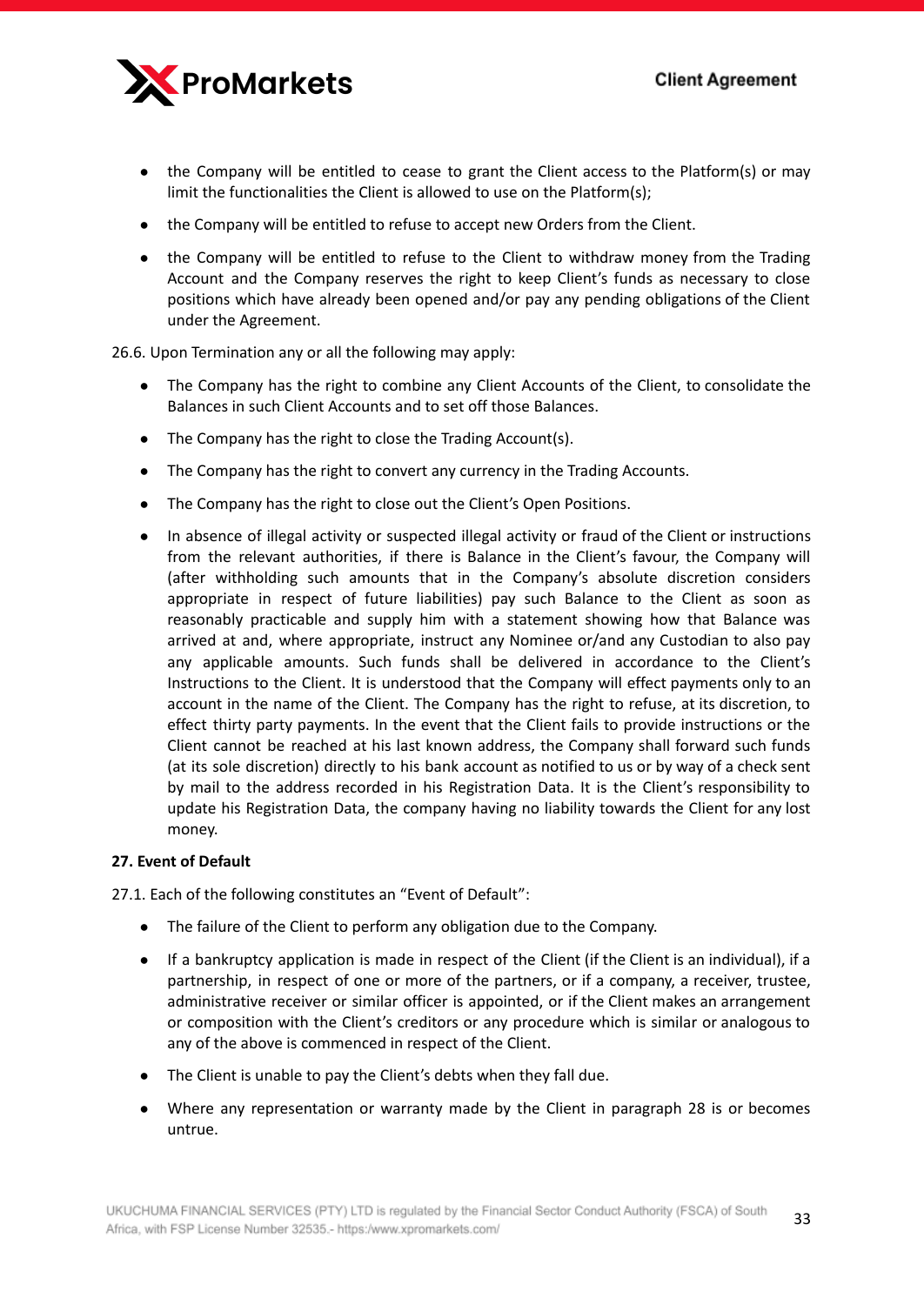

- The Client (if the Client is an individual) dies or is declared absent or becomes of unsound mind.
- Any other circumstance where the Company reasonably believes that it is necessary or desirable to take any action set out in paragraph 27.2. of this Client Agreement.
- An action set out in paragraph 27.2 is required by a competent regulatory authority or body or court.
- The Client involves the Company in any type of fraud or illegality or breach of Applicable Regulations or is at risk of involving the Company in any type of fraud or illegality or breach of Applicable Regulations.
- In cases of material violation by the Client of the requirements established by legislation of South Africa or other countries, such materiality determined in good faith by the Company.
- If the Company suspects that the Client is engaged into money laundering activities, or terrorist financing, or card fraud, or other criminal activities.
- The Company reasonably suspects that the Client performed a prohibited action as set out in paragraphs 2.13.-2.15, 4.2. and 4.4 of this Client Agreement.
- The Company reasonably suspects that the Client performed Abusive Trading.
- The Company reasonably suspects that the Client opened the Client Account fraudulently.

27.2. If an Event of Default occurs the Company may, at its absolute discretion, at any time and without prior Written Notice, take one or more of the following actions:

- Terminate this Agreement immediately without prior notice to the Client.
- Cancel any Open Positions.
- Temporarily or permanently bar access to the Platform or suspend or prohibit any functions of the Platform.
- Reject or Decline or refuse to transmit or execute any Order of the Client.
- Restrict the Client's trading activity.
- In the case of fraud, reverse the funds back to real owner or according to the instructions of the law enforcement authorities of the relevant country.
- Cancel of profits gained through Abusive Trading.
- Immediately cancel all trades that were executed by the client.
- Take legal action for any losses suffered by the Company.

#### **28. Representations and Warranties**

28.1. You agree that each of the following representations and warranties are deemed repeated each time you open or close a Transaction by reference to the circumstances prevailing at such time: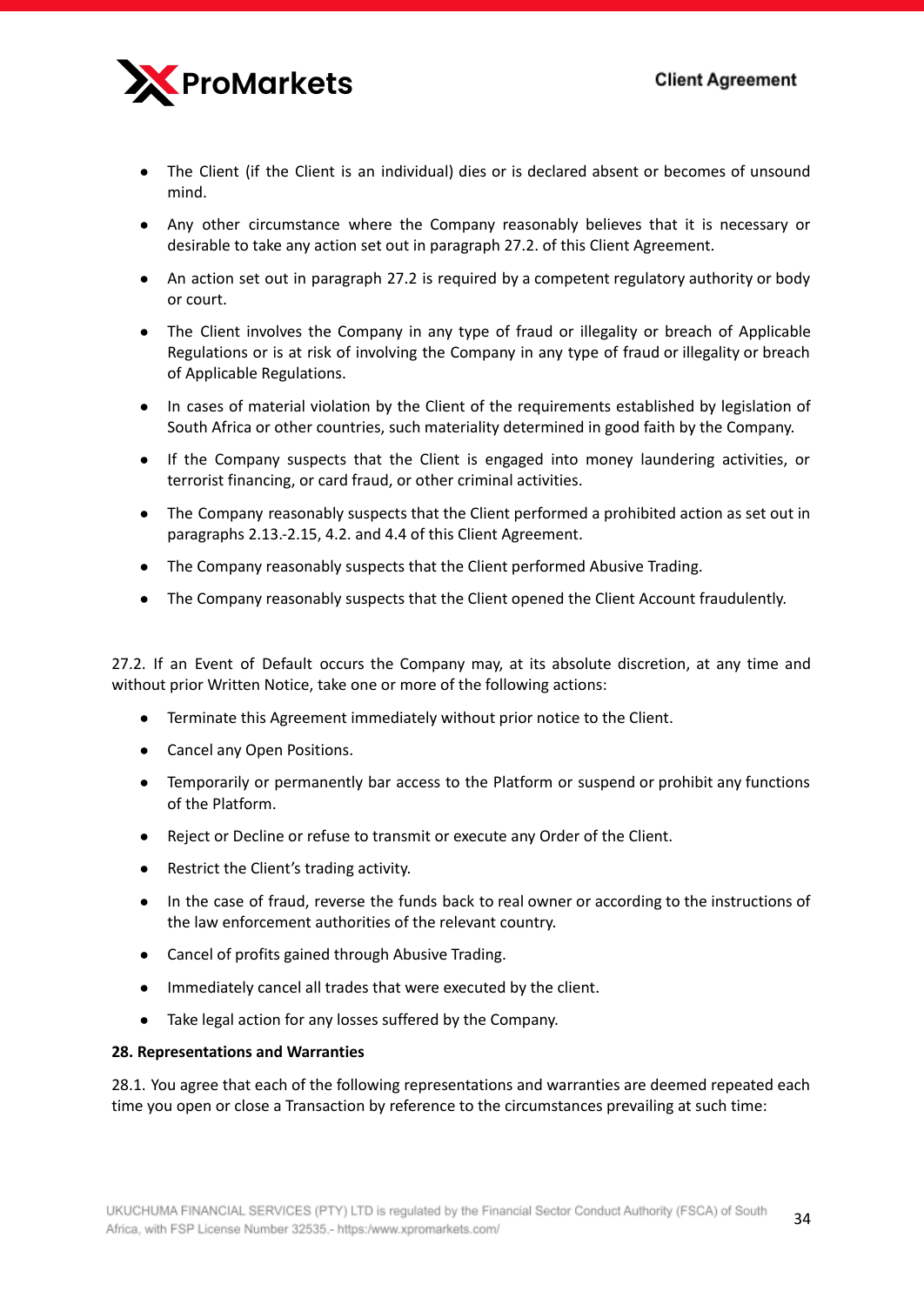

- the Registration Data provided to us during the download and registration for the Trading Platform and at any time thereafter is complete, true, accurate and not misleading in all respects and the certificates provided are authentic.
- you are of sound mind, legal age and legal competence.
- you are duly authorized to execute and deliver the Client Agreements, to open each Transaction and to perform your obligations hereunder and thereunder and have taken all necessary action to authorize such execution, delivery and performance.
- you understand how the Transactions hereunder operate before you place an offer to open a Transaction on the Trading Platform. By doing so, you warrant that you understand the terms and conditions of the Client Agreements, and any legal and financial implications thereof.
- you have read and understands the Risks Disclosure and Warnings Notice found on the Company's Website.
- you have taken all reasonable steps to understand the specifications and characteristics of the Trading Platform and the associated hardware, software, data processing and telecommunication systems and networks required to access and operate the Trading Platform.
- You are acting as a principal and not as agent or representative or trustee or custodian on behalf of someone else. The Client may act on behalf of someone else only if the Company specifically consents to this in writing and provided all the documents required by the Company for this purpose are received.
- any person representing you in opening or closing a Transaction will have been, and the person entering into the Client Agreements on your behalf is duly authorized to do so on your behalf.
- you are not an employee of any Underlying Market, a corporation in which any Underlying Market owns a majority of the capital stock, a member of any Underlying Market and/or firm registered on any Underlying Market or any bank, trust or insurance company that trades in Financial Instruments covered under this Agreement between us.
- you will not enter into any Transaction for the purposes of arbitrage, Scalping or to exploit any temporal and/or minor inaccuracy in any rate or price offered on the Trading Platform.
- you have obtained all relevant governmental or other authorizations and consents required by you in connection with the Client Agreements and in connection with opening or closing Transactions and such authorizations and consents are in full force and effect and all of their conditions have been and will be complied with.
- the execution, delivery and performance of the Agreement and your use of the Trading Platform including each Transaction you complete thereto will not violate any law, ordinance, charter, by-law or rule applicable to you, in the jurisdiction in which you are resident, or any agreement by which you are bound or by which any of your assets are affected.
- other than in exceptional circumstances you will not send funds to your Trading Account from any bank account other than as stipulated in the Registration Data. Whether exceptional circumstances exist will be determined by us from time to time.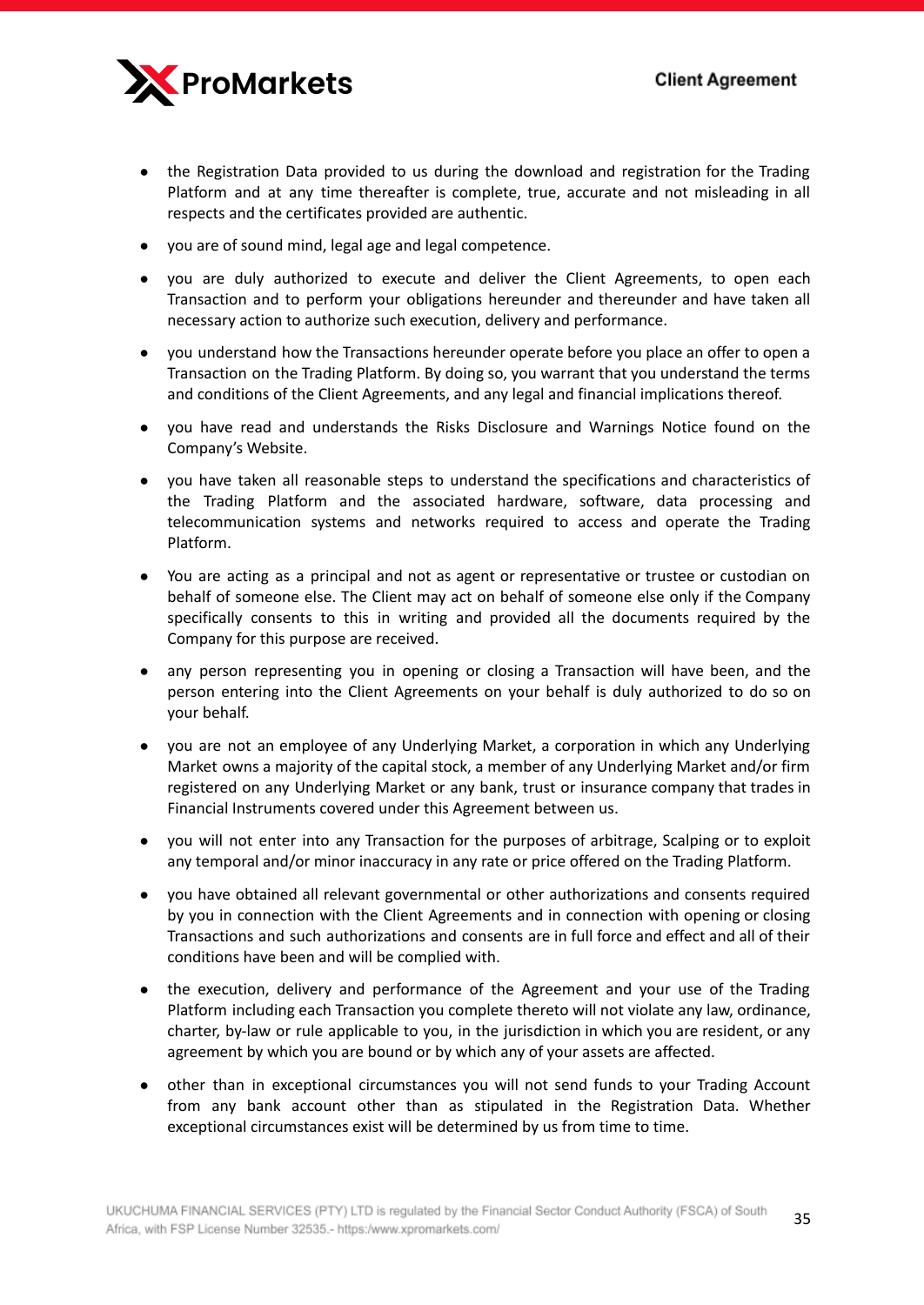

- the Client funds used for trading are not in any direct or indirect way the proceeds of any illegal activity or used or intended to be used for terrorist financing.
- you are not a Politically Exposed Person and do not have any relationship (for example relative or business associate) with a person who holds or held in the last twelve months a prominent public position. If the above statement is untrue and in the event that you have not disclosed this already in the Account Opening Application Form, you will inform the Company as soon as possible and will notify the Company if at any stage during the course of this Agreement you become a Politically Exposed Person.
- from time to time we may offer money bonuses by way of promotion. Details of the terms and conditions associated with such money bonuses can be found on the "limited time promotions" page of the website and may vary from time to time. You warrant you will abide by the restrictions and limitations in force in respect of these bonuses should you qualify for one. A breach of any of these restrictions and limitations will invalidate or render void any bonuses and associated trading gains.
- you confirm that you have regular access to the internet and consent to the Company providing you with information, including, without limitation, information about amendments to the terms and conditions, costs, fees, this Agreements, Policies and information about the nature and risks of investments by posting such information on the Website and/or email.

28.2. Any breach by you of any of the representations and warranties set forth in paragraph 27.2 or anywhere else in the Client Agreements renders any Transaction voidable from the outset or capable of being closed by us at our then prevailing prices, in our absolute discretion.

# **29. Indemnity**

29.1. You agree to indemnify, and hold us, our affiliates, employees, agents and successors harmless, from and against any and all liabilities, losses, damages, costs and expenses, including attorney fees, we incur arising out of your failure to fully and timely perform your obligations under the Client Agreement or any Third Party Licenses, or as a result of your breach of any warranty, representation or covenant made by you under the Client Agreement or any Third Party Licenses. Without derogating from the generality of the foregoing, you agree to be fully and personally liable for the due settlement of every Transaction entered into using your Account Credentials on the Trading Platform, including any and all taxes, fees and assessments that may be payable with respect to a Transaction to any governmental entity. You agree to indemnify us fully in respect of all liabilities, costs and losses whatsoever as we may incur as a result, direct or indirect, of your failure to perform or settle a Transaction, including with respect to Financial Institutions which we contract with to execute Transactions on your behalf.

29.2. You also agree to promptly pay us all damages, costs and expenses, including legal fees, we have incurred in the enforcement of any of the provisions of the Client Agreement.

#### **30. Disclaimers**

30.1. We, specifically, do not warrant that: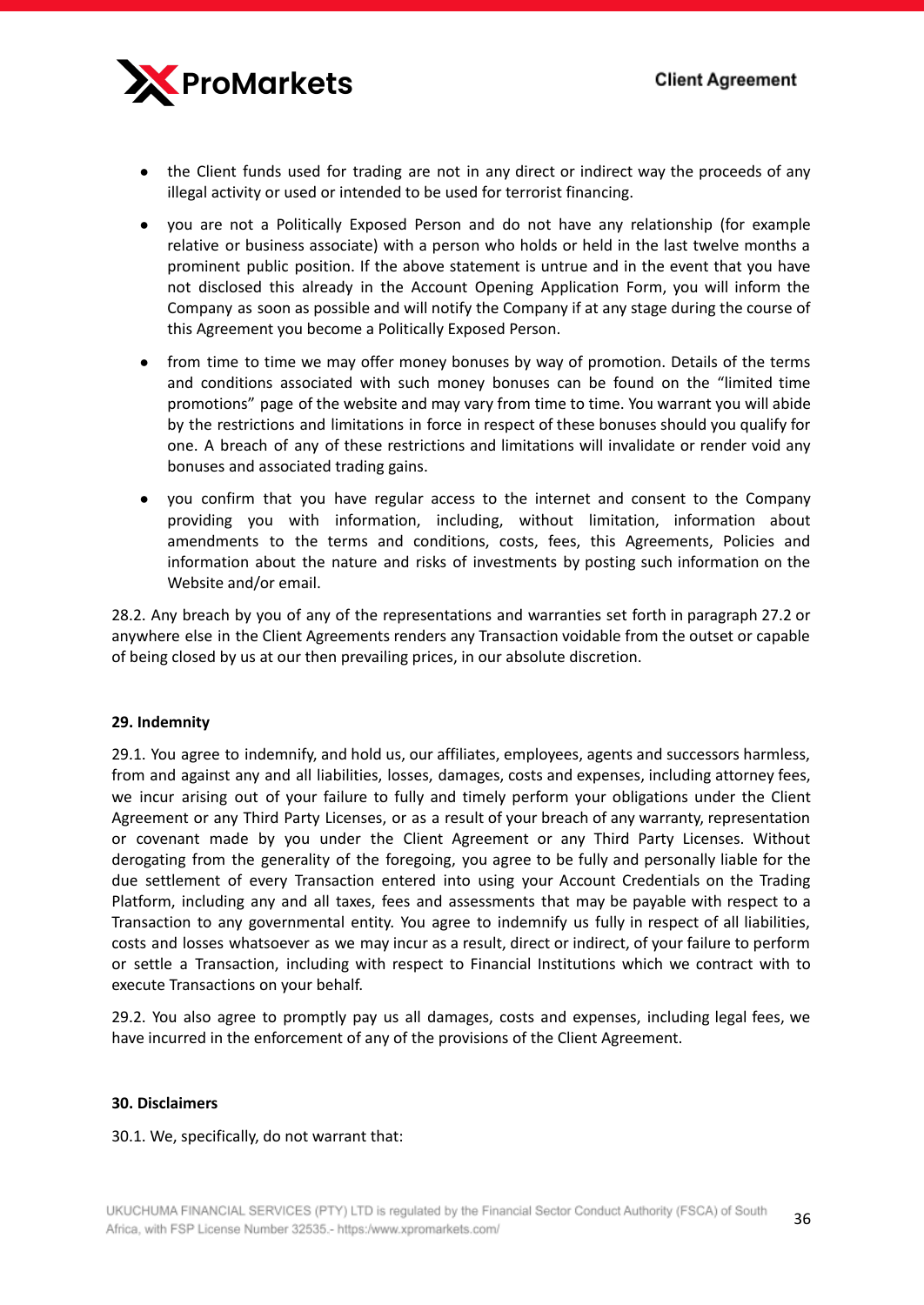

- the Trading Platform will meet your individual requirements and it is therefore your responsibility to ensure that the facilities and functions of the Trading Platform meet your requirements.
- your equipment, software, and communication connections will be compatible with the hardware and software we employ to provide the Trading Platform.
- the use of the Trading Platform will be uninterrupted, secure or error-free or free of bugs and you agree that the existence of any minor errors or bugs shall not constitute a breach of this Client Agreement.
- we will be able to prevent third party disruptions of and to the operation of the Trading Platform.
- errors will be corrected in the Trading Platform; or
- we will detect every bug in the Trading Platform.

30.2. You acknowledge that we do not control the transfer of data over telecommunications facilities, including without limitation the internet, nor are we responsible for communication failures, distortions or delays when trading online (via the internet or a mobile service).

30.3. You acknowledge that the trading you conduct on the Trading Platform is not conducted on a recognised Exchange, rather they are undertaken over the counter (OTC) and as such they may expose the Client to greater risks than regulated exchange transactions.

30.4. We hereby further disclaim any, and shall have no liability or loss resulting from or related to any:

- disruption of your connections to the internet.
- loss to, or corruption of any of your data or records, whether stored on the Trading Platform or not, or lack of back-up thereof.
- security breaches resulting in part or in whole from third-party software or networking goods or services or from actions or events outside of our reasonable control.
- provision of security-related services that we may voluntarily provide outside the scope of the Client Agreement; and
- use of the Trading Platform that is not in strict compliance with the Client Agreement, or any technical documentation we provide to you or make available to you by any other means, including without limitation, on our website.
- any failure by the Company to perform any of its obligations under the Agreement as a result of Force Majeure Event or any other cause beyond its control.
- any person obtaining your Account Credentials prior to the Client's reporting to the Company of the misuse of the same.
- unauthorized third persons having access to information, including electronic addresses, electronic communication, personal data and Account Credentials when the above are transmitted between the Parties or any other party, using the internet or other network communication facilities, post, telephone, or any other electronic means.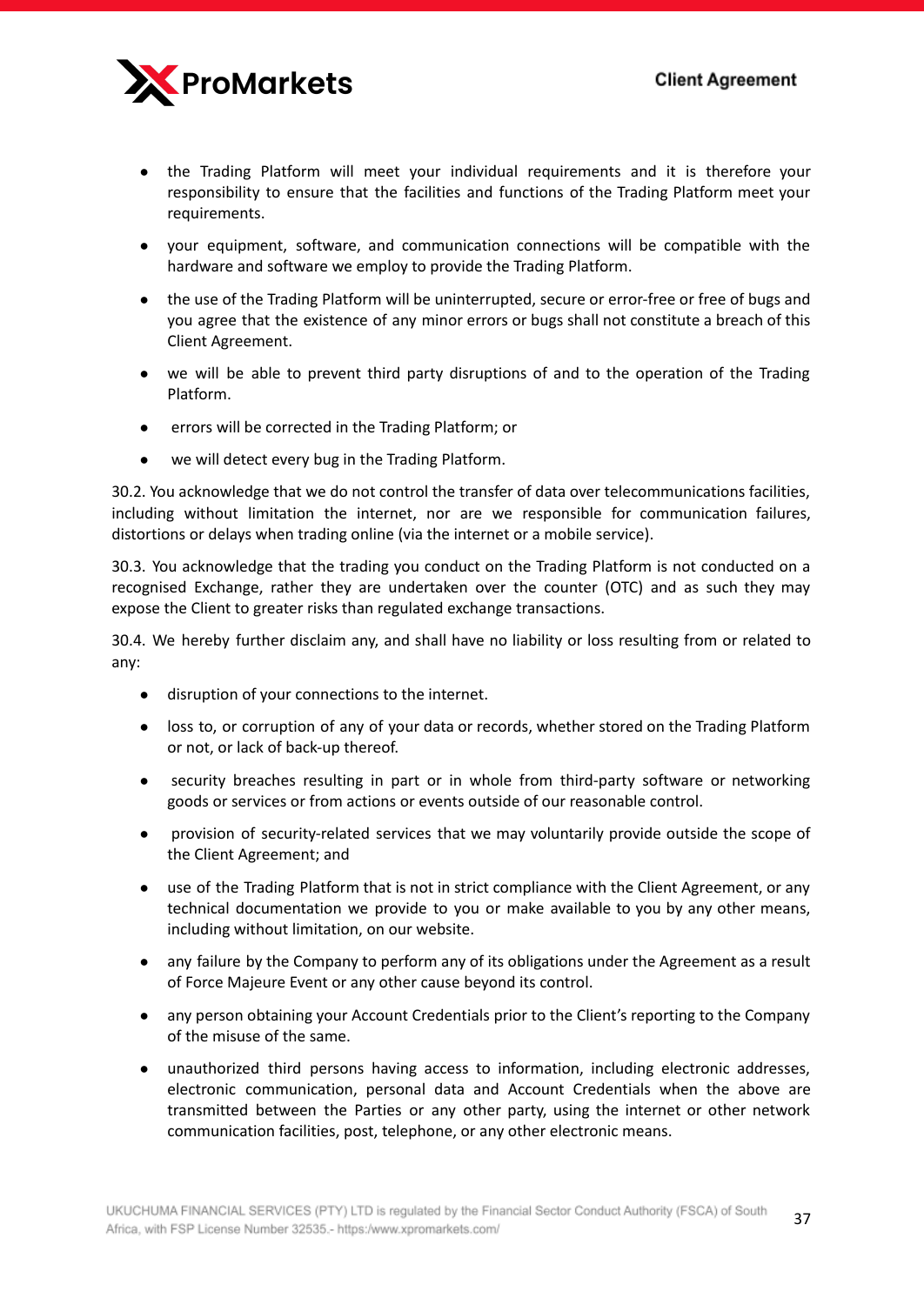

- any of the risks of the Risks Disclosure and Warnings Notice, found on the Company's Website.
- any changes in the rates of tax.
- any actions or representations of the Introducer.
- the contents, correctness, accuracy and completeness of any communication spread by the use of the Trading Platform.
- any acts or omissions (including negligence and fraud) of the Client.
- if you are relying on functions such as Trailing Stop, Expert Advisor and Stop Loss Orders.
- the occurrence of Slippage; and
- Currency risk materializing.

30.5. With respect to any Financial Data or other information that we or any third-party service provider provide to you in connection with your use of the Trading Platform:

- we and any such provider are not responsible or liable if any such data or information is inaccurate or incomplete in any respect.
- we and any such provider are not responsible or liable for any actions that you take or do not take based on such data or information.
- you will use such data or information solely in accordance and for the purposes set forth in the Client Agreements.
- such data or information is proprietary to us and to third party providers as applicable, and you will not retransmit, redistribute, publish, disclose or display in whole or in part such data or information to third parties except as required by applicable regulations; and
- you will use such data or information solely in compliance with any applicable laws and regulations.

# **31. Limitation of Liability**

31.1. We shall not be liable to you for any loss, save in cases of gross negligence, fraud or willful default on our behalf.

31.2. Without prejudice to paragraph 31.1, our aggregate liability to you in respect of all claims arising out of or in connection with the Client Agreement will be limited to the aggregate amount of the deposits less withdrawals on your Trading Account.

31.3. Subject to paragraphs 31.1 and 31.2 of this Client Agreement, you will be liable to us for:

- any loss (whether direct or indirect) of revenue or profits.
- any loss (whether direct or indirect) of anticipated savings.
- any loss (whether direct or indirect) of goodwill or injury to reputation.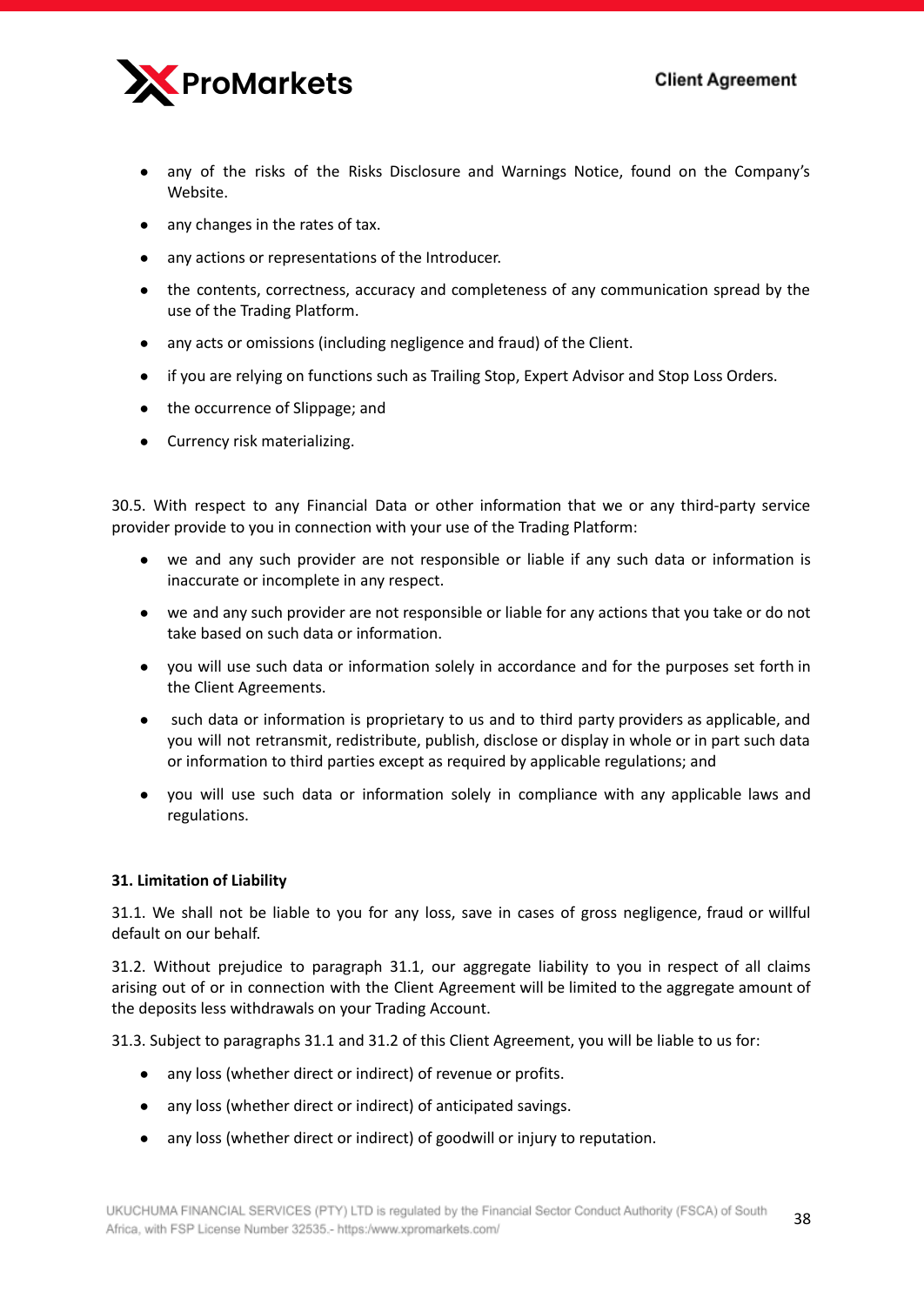

- any loss (whether direct or indirect) of business opportunity or arising from business interruption.
- any loss (whether direct or indirect) of corruption to data.
- indirect, consequential, incidental, exemplary, punitive or special loss or damage in each case arising out of or in connection with the Client Agreements including without limitation as a result of breach of contract, negligence or any other tort, under statute or otherwise, and regardless of whether either party knew or had reason to know of the possibility of the loss, injury or damage in question.

31.4. Nothing in the Client Agreements will exclude, limit or restrict either Party's liability for death or personal injury resulting from the negligence of that Party (or anyone on its behalf) or any other matter in respect of which liability cannot by applicable law be limited.

31.5. Nothing in this paragraph 31 will exclude, limit or restrict either Party's liability for fraud or fraudulent misrepresentation committed by that Party (or anyone on its behalf).

31.6. Our liability, to the extent applicable, for infringement of third-party intellectual property rights shall be limited to breaches of rights subsisting in South Africa.

31.7. The Client Agreements set out the full extent of our obligations and liabilities in respect of the supply of the Trading Platform. In particular, there are no conditions, warranties, representations or other terms, express or implied, that are binding on us except as specifically stated in the Client Agreements. Any condition, warranty, representation or other term concerning the supply of the Trading Platform which might otherwise be implied into, or incorporated in, the Client Agreements, or any collateral contract, whether by statute, common law or otherwise, is hereby excluded to the fullest extent permitted by law.

31.8. We shall not be held liable and are released from all claims and losses arising out of:

a. any act or omission by any person obtaining access to your Trading Account or Account Credentials, whether or not you have authorized such access.

b. delay, failure or error by you in implementing any reasonable instruction we have provided to you.

c. inaccurate or incomplete instructions received by you.

d. any reliance or use by you or any other third party with access to your Trading Account of any Financial Data, whether to complete a Transaction on the Trading Platform or for any other purpose whatsoever.

#### **32. Authority to Trade**

32.1. You hereby authorize us to act on any instruction given or appearing to be given by you on the Trading Platform.

32.2. We shall be entitled, and you hereby authorize us to rely upon any oral, electronic or written communication or instruction received from you. You agree that:

● once logged on to the Trading Platform following entry of the Account Credentials, we are authorized to act upon instructions without enquiring as to the validity of the instructions and to consider the instructions of like force and effect as written orders made by you.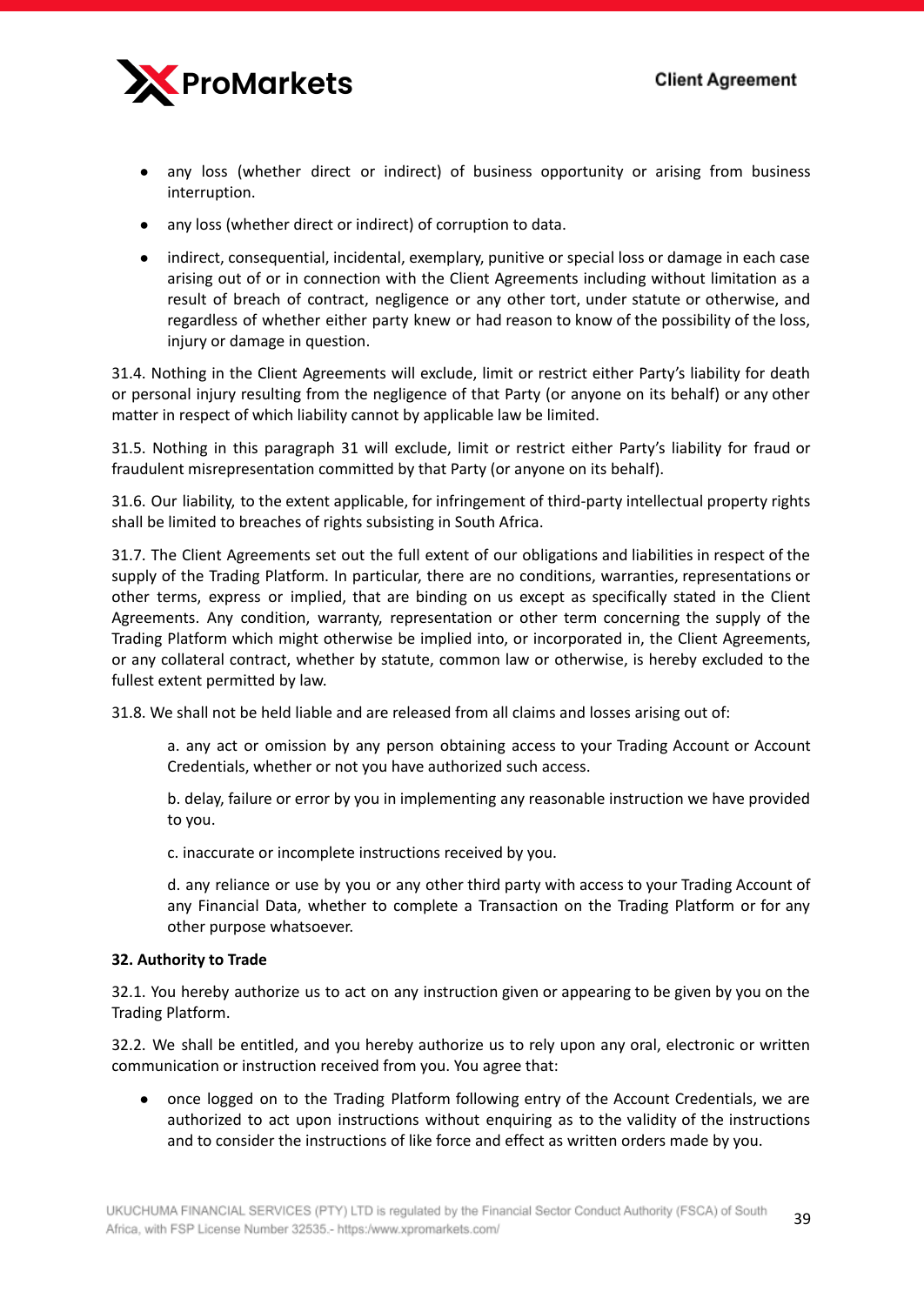

- following log-in to the Trading platform, nothing in this paragraph will oblige us to verify the validity of each instruction or the signatures prior to every trade; and
- you shall bear the risk of all instructions, whether authorized, unauthorized, improper or fraudulent, even if it transpires such instructions were provided without your authority. You shall indemnify us against and save us harmless from all losses, costs, fees, damages, expenses, claims, suits, demands and liabilities whatsoever that we may suffer or incur or that may be brought against us, in any way relating to or arising out of our acting upon, delay in acting upon or refusal to act upon any such instructions or information.

32.3. Without derogating from the above, we will not be under any duty to act in accordance with any instruction if we reasonably believe that:

- the person who provided such an instruction was acting in excess of his authority.
- acting upon such an instruction would infringe any law, rule, regulation or the Client Agreements; or
- in the event that we have accepted an offer to perform a Transaction that we later suspect falls within points (a) and (b) hereunder this paragraph 32.3, we may, in our absolute discretion, either close such a Transaction at the then prevailing price quoted on the Trading Platform or treat the Transaction as having been void from the outset.
- Nothing in this paragraph shall be construed as an obligation on our part to inquire about the authority of any person who purports to represent you.

32.4. Any offer to open or close a Transaction (including an Order) must be made by you through the Trading Platform only. Written offers to open or close a Transaction, including offers sent by fax, email or text message will not be accepted.

32.5. If we receive an offer to open or close a Transaction other than in accordance with paragraph 32.4, we may act on such an offer, in our absolute discretion, however we will not be responsible for any loss, damage or cost that you suffer or incur arising out of any error, delay or omission in our acting or refusing to act on such an offer.

# **33. Relationship of the Parties**

33.1. You will open each Transaction with us as principal and not as agent for any person. This means that unless we have otherwise agreed in writing, we will treat you as our Client for all purposes and you will be directly and personally responsible for performing your obligations under each Transaction entered into by you. If you act in connection with or on behalf of someone else, whether or not you identify that person to us or not, we will not accept that person as a Client of ours and we will accept no obligation to them unless otherwise specifically agreed in writing.

# **34. Communication, Written Notices and Language**

34.1. Unless the contrary is specifically provided in this Agreement, any notice, request or other communication (other than Orders which shall be given only in accordance to paragraph 34.2 hereunder) to be given to the Company by the Client under the Agreement shall be sent to the Company's address below (or to any other address which the Company may from time to time specify to the Client for this purpose) by email, facsimile, post if posted in South Africa, or airmail if posted outside South Africa, or commercial courier service and shall be deemed delivered only when actually received by the Company at the contact details appearing in the first page.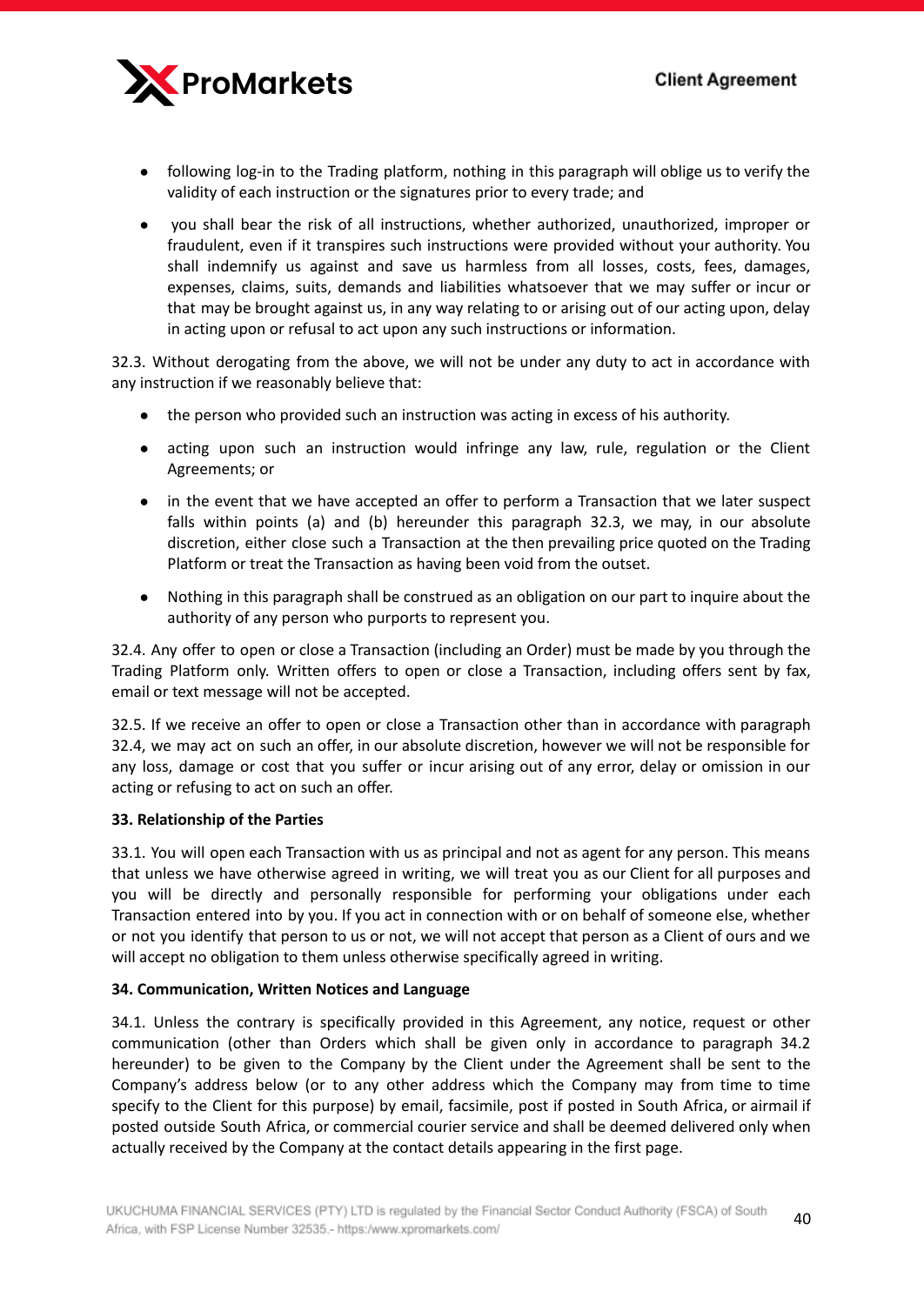

34.2. It is agreed and understood that Orders shall be placed on the Trading Platform and shall not be communicated to the Company in any other means. Only when the Platform is not operational, Orders may be placed via phone.

34.3. In order to communicate with the Client, the Company may use any of the following methods: email, Platform's internal mail, facsimile transmission, telephone, post, commercial courier service, air mail or the Company's Website.

34.4. The Company shall contact the Client at the contact details on his Registration Data. Hence, the Client has an obligation to notify the Company immediately of any change in the Client's contact details.

34.5. The following methods of communication are considered as Written Notice from the Company to the Client: email, Platform's internal mail, facsimile transmission, post, commercial courier service, air mail or the Company's Website. The following methods of communication are considered as Written Notice from the Client to the Company: email, facsimile transmission, post, commercial courier service or air mail.

34.6. Any communications sent to the Client (documents, notices, confirmations, statements, reports etc.) are deemed received:

a. If sent by email, within one hour after emailing it and provided the email has left from the Company's outlook.

b. If sent by the Platform's internal mail, immediately after sending it.

c. If sent by facsimile transmission, upon receipt by the sender of a transmission report from its facsimile machine confirming receipt of the message by recipient's facsimile machine.

d. If sent by telephone, once the telephone conversation has been finished.

e. If sent by post, seven (7) calendar days after posting it.

f. If sent via commercial courier service, at the date of signing of the document on receipt of such notice.

g. If sent by air mail, eight (8) Business Days after the date of their dispatch.

h. If posted on the Company Webpage, within one hour after it has been posted.

34.7. The Language in which the Client may communicate with the Company is English, which is the Company's official language. From time to time, the Company may employee staff who speak the Client's native language, in which case the Client may find it more convenient to communicate with the Company in that language. However, it is clarified that all documents and information provided by the Company shall be in English. Translation or information provided in languages other than English is for informational purposes only and do not bind the Company or have any legal effect whatsoever, the Company having no responsibility or liability regarding the correctness of the information therein and the Client should also refer to the English version and the Website for information on the Company and its policies.

#### **35. Entire Agreement**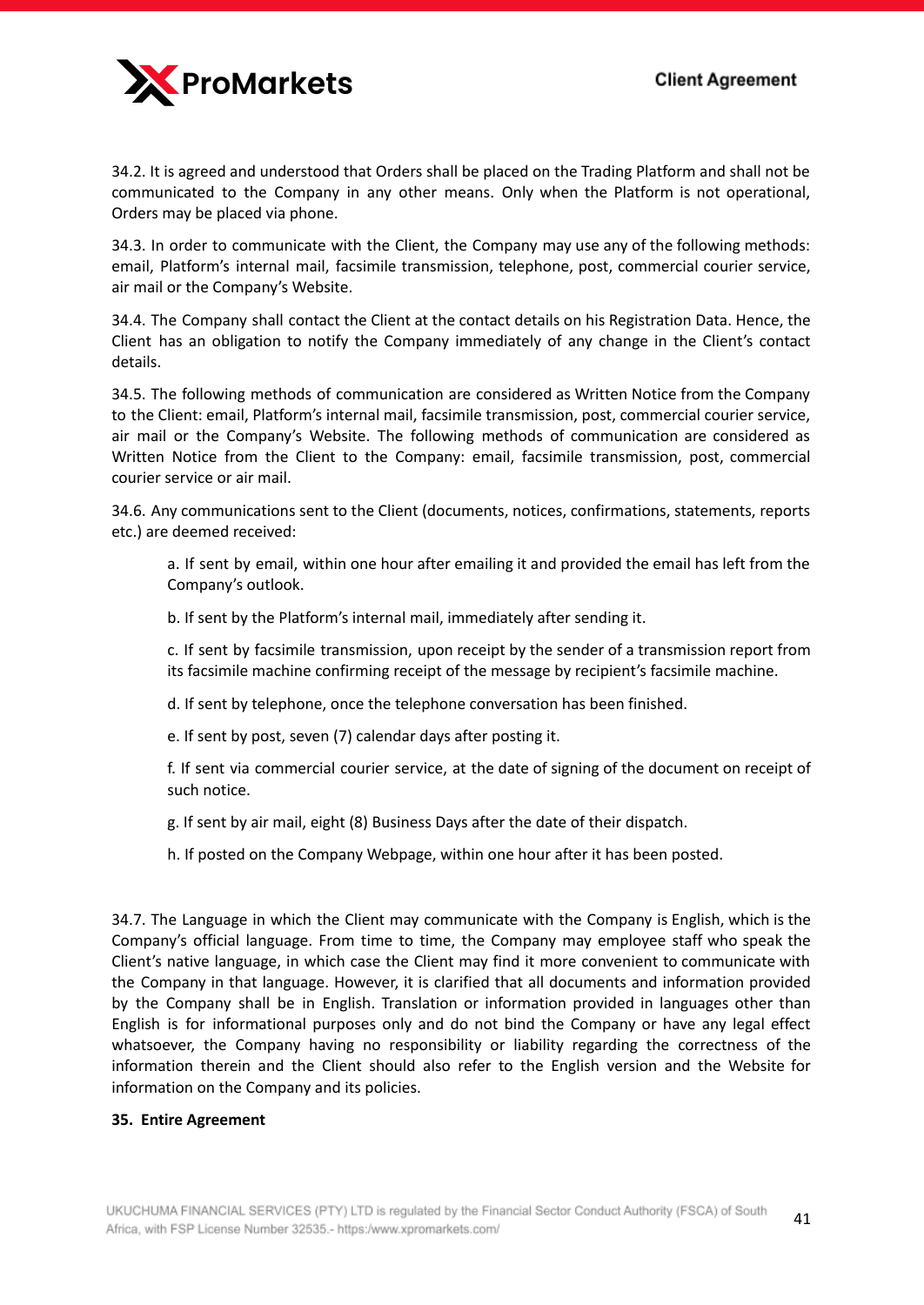

35.1. The Client Agreement set out the entire agreement and understanding between the parties in respect of the matters dealt with in them. They supersede any previous agreement or understanding between you and us in respect of their subject matter.

35.2. You represent and agree that in entering into the Client Agreement you do not rely on, and will have no remedy in respect of, any statement, representation, warranty or understanding (whether negligently or innocently made) of any person (whether party to the Client Agreements or not) other than as expressly set out in the Client Agreement.

#### **36. Severability**

36.1. Should any part of this Agreement be held by any Court of competent jurisdiction to be unenforceable or illegal or contravene any rule, regulation or by law of any Market or regulator, that part will be deemed to have been excluded from this Agreement from the beginning, and this Agreement will be interpreted and enforced as though the provision had never been included and the legality or enforceability of the remaining provisions of the Agreement or the legality, validity or enforceability of this provision in accordance with the law and/or regulation of any other jurisdiction, shall not be affected.

#### **37. Waiver**

37.1. Any failure to exercise or any delay in exercising a right or remedy provided by the Client Agreement will not constitute a waiver of the right or remedy or a waiver of any other rights or remedies. A waiver of a breach of any of the terms of the Client Agreement will not constitute a waiver of any other breach and will not affect the other terms of the Client Agreement.

37.2. The rights and remedies provided by the Client Agreement are cumulative and (except as otherwise provided in the Client Agreements) are not exclusive of any rights or remedies provided at law or in equity.

#### **38. Assignment**

38.1. You may not assign or transfer any of your rights or delegate any of your obligations under the Client Agreements, whether by operation of law or otherwise, either on a permanent or temporary basis to a third party without our prior written consent.

38.2. You acknowledge and agree that we may assign our rights or obligations under the Client Agreements or the entire Agreement to a successor of all or substantially all of our business or assets without prior written consent but subject to providing previous five (5) Business Days Written Notice to you. The Company may sell, transfer or otherwise share some or all of your assets, including among others your Registration Data, personal information and Log Data, in connection with a merger, acquisition, reorganization or sale of all or substantially all of our shares or assets, or in the event of our bankruptcy and may also transfer your Client money under the same circumstances.

38.3. Without derogating from the above, you acknowledge and agree that we may assign our rights or obligations under the Client Agreements or the entire Agreement, at our sole discretion, to any other licensed member company of our group, without prior written consent but subject to providing at least five (5) Business Days prior Written Notice to you. The Company may sell, transfer or otherwise share some or all of your assets, including among others your Registration Data, personal information and Log Data, in connection with such assignment/transfer and may also transfer your client money under the same circumstances.

#### **39. Introducer**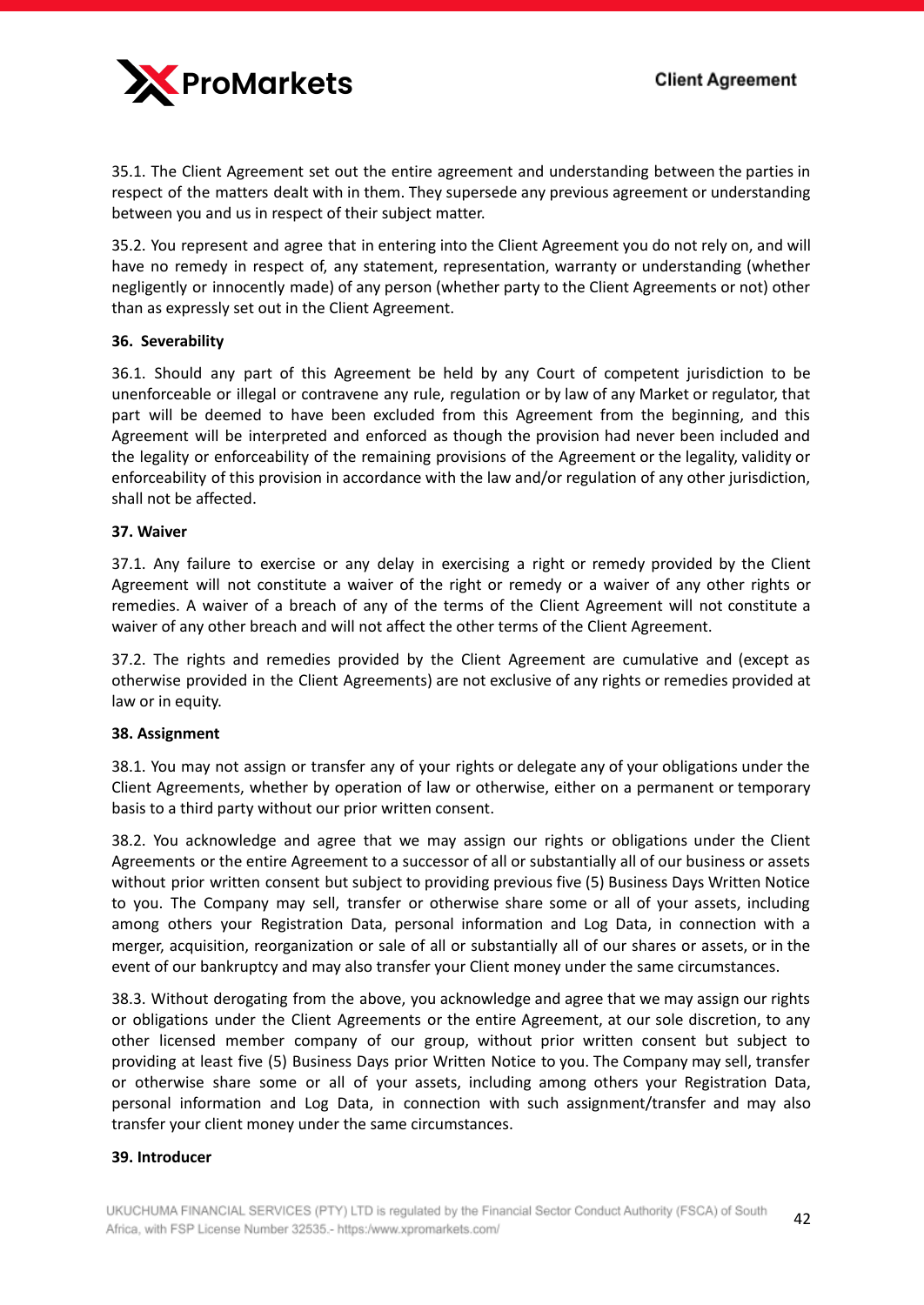

39.1. In cases where the Client is introduced to the Company through a third person such as a business introducer or associate network who performs marketing for the Company (both called "Introducer"), the Client acknowledges that the Company is not responsible or accountable for the conduct and/or representations of the Introducer and the Company is not bound by any separate agreements entered into between the Client and the Introducer. It is also made clear that the Introducers are not authorised to bind the Company in any way, to offer credit in the Company's name, to offer guarantees against losses, to offer investment services or legal, investment or tax advice in the Company's name.

39.2. The Client acknowledges and confirms that the Company may pay the Introducer with a fee. If such fees apply they will be disclosed to the Client according to Applicable Regulations.

# **40. Complaints and Disputes**

40.1. If the Client wishes to report a complaint, he should follow the Company's procedures, which can be found at [ukuchumaltd.com](http://ukuchumaltd.com/).

40.2. If a situation arises which is not expressly covered by this Agreement, the Parties agree to try to resolve the matter on the basis of good faith and fairness and by taking such action as is consistent with market practice.

40.3. The Client's right to take legal action remains unaffected by the existence or use of any complaints procedures referred to above.

# **41. Governing Law and Jurisdiction**

41.1. The interpretation, construction, effect and enforceability of the Client Agreements shall be governed by the Laws of South Africa, and you and we agree to submit to the exclusive jurisdiction of the South Africa courts for the determination of disputes. You agree that all Transactions carried out on the Trading Platform are governed by South Africa Laws regardless of the location of the Registered User.

41.2. The Company shall be entitled to take or omit to take any measures which it considers necessary to ensure compliance with the Applicable Regulations and the relevant market rules. Any such measures as may be taken shall be binding on the Client.

# **42. Multiple Account Holders**

42.1. Where the Client comprises two or more persons, the liabilities and obligations under the Agreement shall be joint and several. Any warning or other notice given to one of the persons which form the Client shall be deemed to have been given to all the persons who form the Client. Any Order given by one of the persons who form the Client shall be deemed to have been given by all the persons who form the Client.

42.2. In the event of the death or mental incapacity of one of the persons who form the Client, all funds held by the Company or its Nominee, will be for the benefit and at the order of the survivor(s) and all obligations and liabilities owed to the Company will be owed by such survivor(s).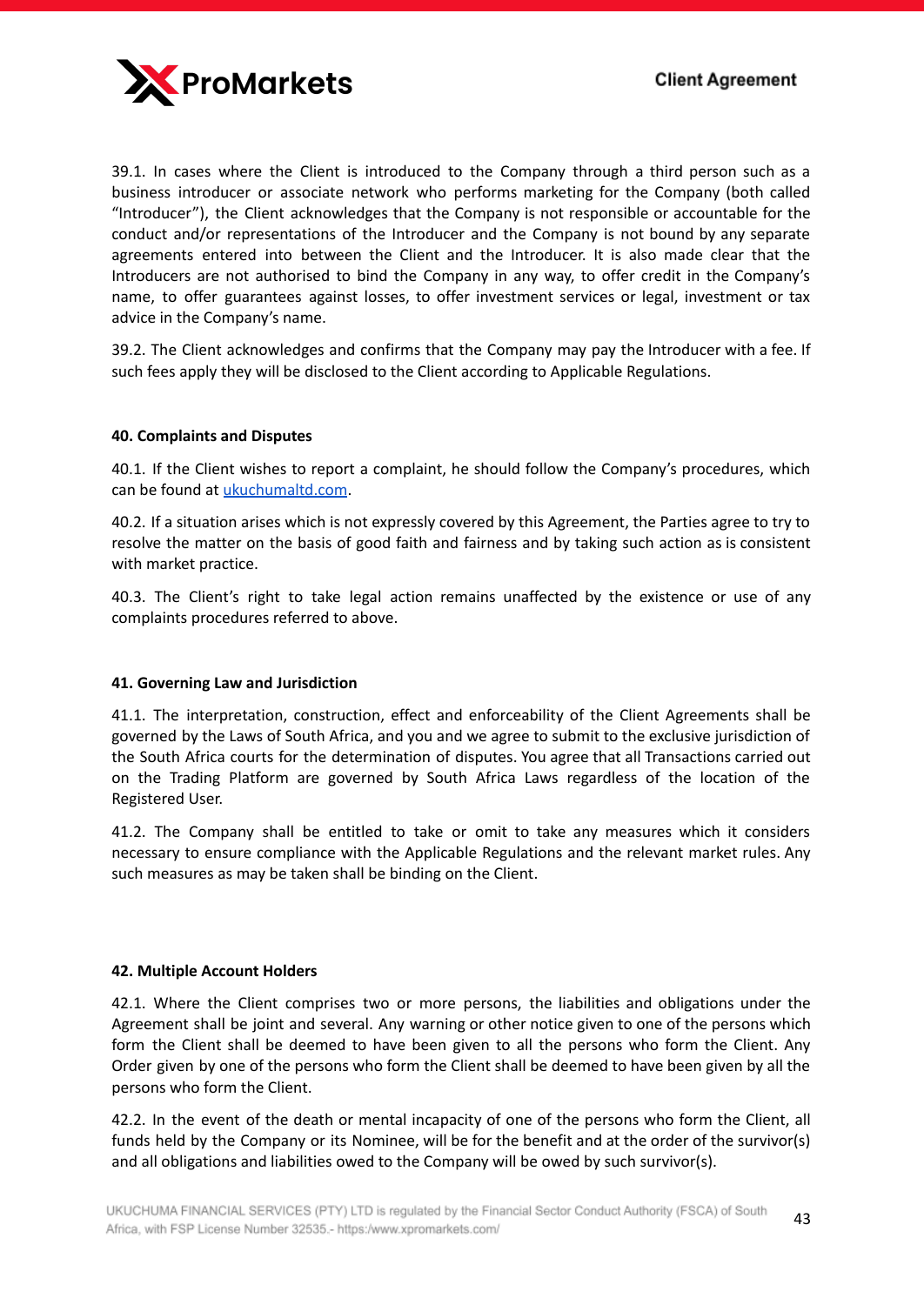

#### **43. Inducements and Conflicts of Interest**

43.1. It is understood that by entering into the Client Agreement, you consent that the Company is, without exception, the execution venue for all orders and acts as principal, and not as agent on the Client's behalf; contractually the Company is the sole counterparty to the Client's trades and any execution of orders is done in the Company's name.

43.2. In promoting and marketing our services, we may engage affiliates. The activities of such affiliates are solely to introduce you as potential client to us. They are not permitted to offer any form of investment advice, legal advice, inducement, recommendation or portfolio management to you or to handle any of your funds or cash. The Client is hereby informed that the Company pays the affiliates mentioned above on fixed commissions per referral and/or variable commissions calculated as a percentage of deposits and/or volume of Orders of referred clients. For more details on these commissions, you may contact the Company and the Company hereby undertakes to provide the relevant clarifications.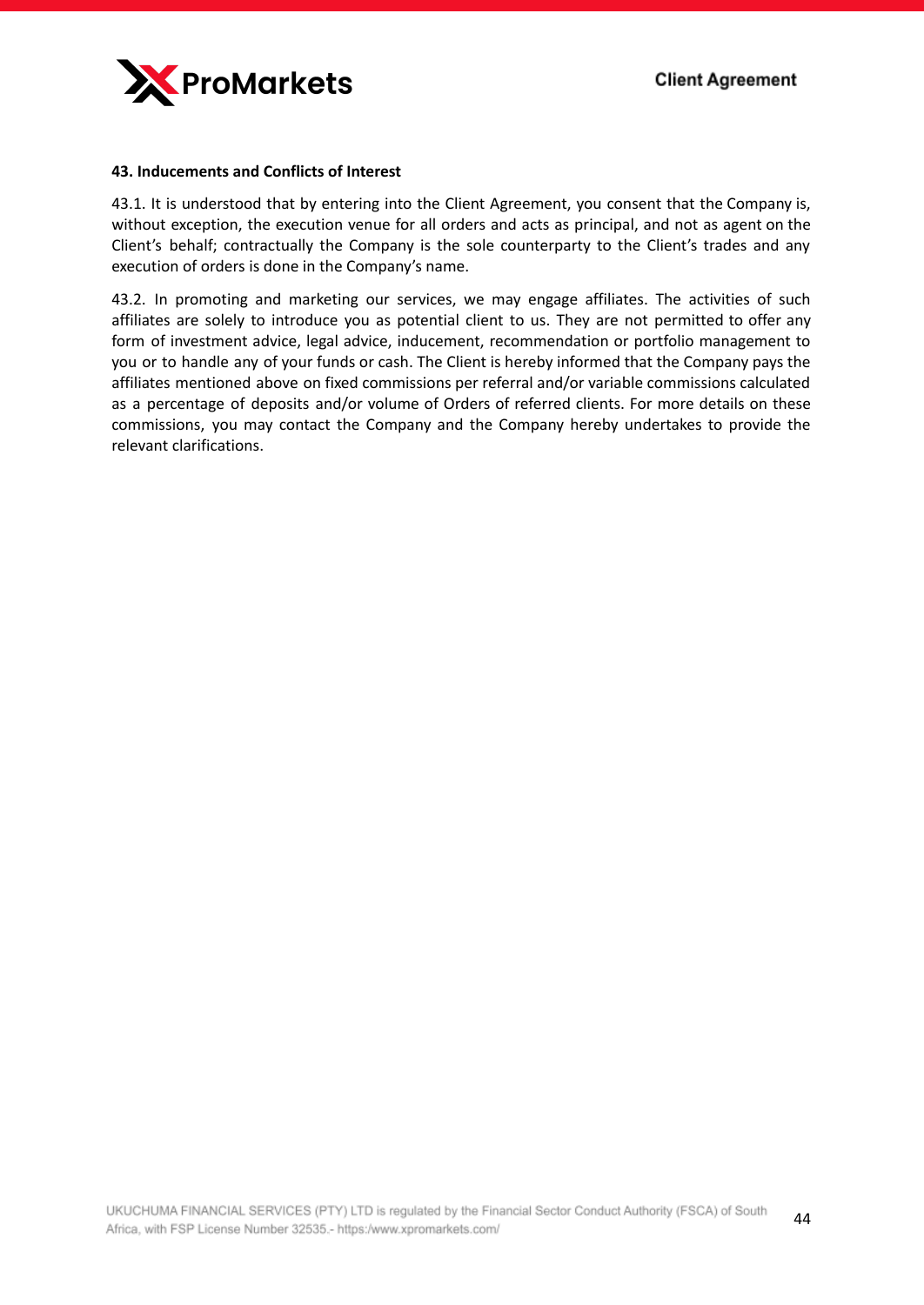

#### **Appendix 1 – FX and other CFD TRADING TERMS**

#### **1. Scope**

This Appendix 1 is applicable only to those Clients trading in the Financial Instruments of Contracts for Differences for all types of Underlying Assets available with the Company from time to time such as Currency Pairs (for FX Contracts), Equity Indices, base or precious Metals, Forwards, Commodities, Stocks, Shares Indices and Futures. Although the term FX / FX Contract is a type of a Contract for Difference, it is mentioned separately to mean the type of CFD where the Underlying Asset is a Currency Pair.

#### **2. Opening and Closing Orders/Transactions**

- 1. In order to open a Transaction in an FX and other CFD on the Trading Platform, you must either open a Buy or a Sell, at the price quoted by the Trading Platform at the time of such Transaction. In order to close a Transaction, you must either offer to sell (in the case of a Buy), or purchase (in the case of a Sell), the Underlying Asset covered by such open Transaction, at the price quoted by the Trading Platform at the time of such closing offer. Transactions or open positions cannot be transferred to other FX and CFD providers or their platforms. Full details of our Order Execution Policy can be found on the Website.
- 2. The Trading Platform will provide a Buy quote and a Sell quote for each Underlying Asset traded on the Trading Platform. You acknowledge that upon opening a Buy or closing a Sell, you may only do so at the price quoted by the Trading Platform to purchase such Underlying Asset. You further acknowledge that upon opening a Sell or closing a Buy, you may only do so at the price quoted by the Trading Platform for such Underlying Asset.
- 3. On the Trading Platform, you shall be entitled to make an offer to open a Transaction at the best available rate on the Trading Platform ("Market Order") at the time of opening such a Transaction, unless you specify a particular price in which to make an offer to open a Transaction ("Limit Order"). With respect to a Market Order, the price at which a Transaction is completed may not always be at the exact rate displayed when the order is submitted. You agree that your offer to open a Market Order may be accepted at a lower or higher price than the price indicated by you in your Market Order, within a certain range as specified on the Trading Platform from time to time. If you choose to open a Market Order, your offer will be accepted at the best possible rate offered on the Trading Platform.
- 4. With respect to a Limit Order, the price at which a Transaction is completed may not always be at the exact rate displayed when the order is submitted. You agree that your offer to open a Limit Order may be accepted at a lower price if a buy, or higher price if a sell, than the price indicated by you in your Limit Order as specified on the Trading Platform from time to time. If you offer to open a Limit Order, your offer may be accepted at the price indicated by you in your offer. At any time prior to acceptance of a Limit Order, you may cancel the Limit Order without any further liability. If you choose to open a Limit Order, your offer will be accepted at the best possible rate offered on the Trading Platform.
- 5. Orders can be placed and (if allowed) changed within the Trading Hours for each type of FX and other CFDs appearing on the Company's Website, as amended by the Company from time to time. The Client agrees that the Orders to open a position if accepted by the Company outside the Trading Hours may not be capable of execution should the market not trade at the price stipulated once Trading Hours commence.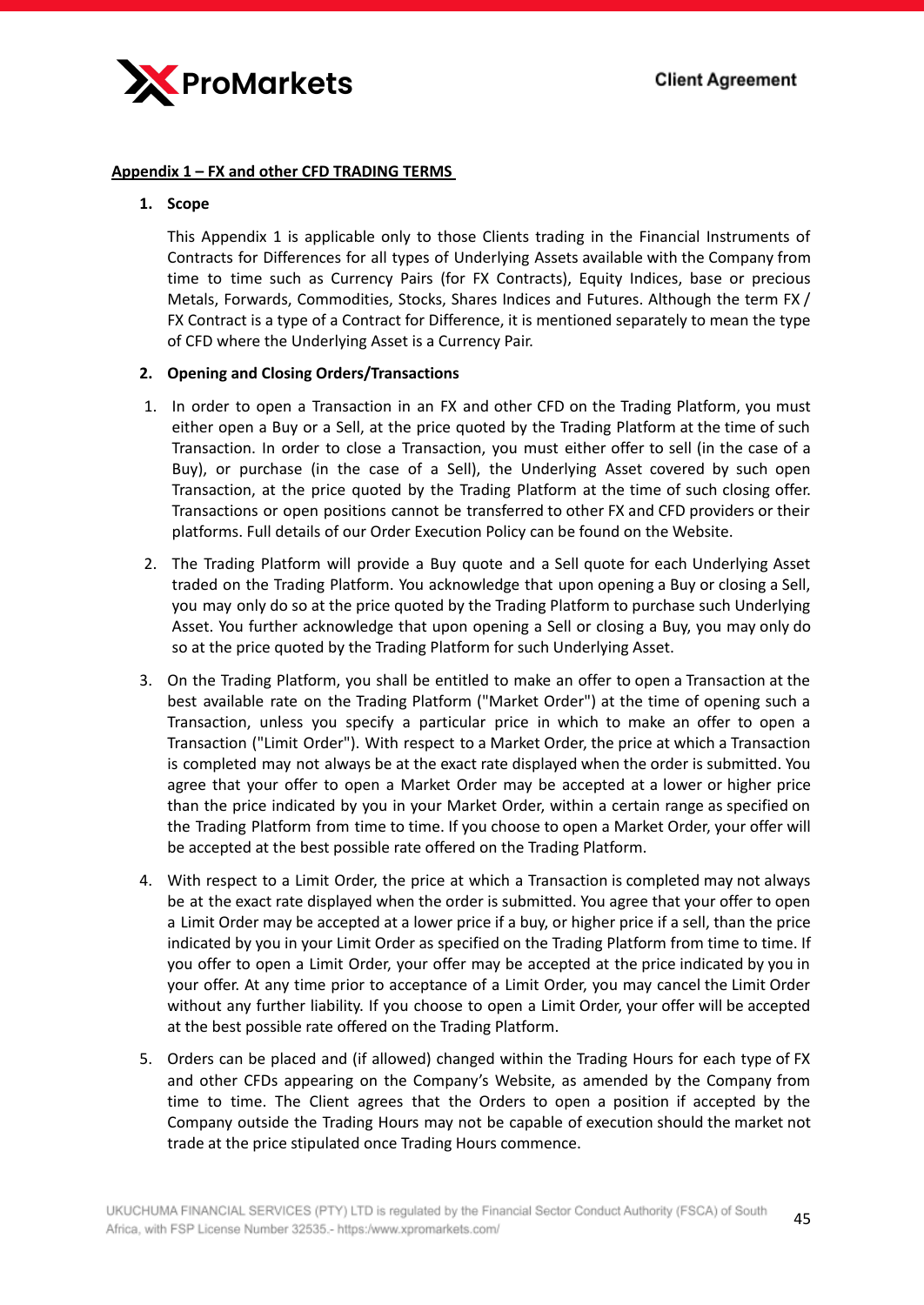

- 6. Pending Orders, not executed, shall remain effective through the next trading session (as applicable). All open spot positions will be rolled over to the next Business Day at the close of business in the relevant Underlying Market, subject to the Company's rights to close the open spot position. Any open forward positions will be rolled over at the expiry of the relevant period into the next relevant period subject to the Company's rights to close the open forward position.
- 7. Market Orders not executed because there is not enough volume to fill them, will not remain effective and will be cancelled.
- 8. Orders shall be valid in accordance with the type and time of the given Order, as specified by the Client. If the time of validity of the Order is not specified, it shall be valid for an indefinite period. However, the Company may delete one or all pending orders if the Trading Account Equity reaches zero.
- 9. Orders may be removed by the Client before they are executed.
- 10. Stop loss and Take Profit orders may be changed as long as they are higher in distance than a specific level (depending on the trading symbol).
- 11. The Client may change the expiration date of Pending Orders or delete or modify a Pending Order before it is executed. In order to change the expiry the Client will need to cancel the Order and place a new one.
- 12. FX and other CFD Orders on currencies are executed as follows:
	- Take Profit (T/P) orders are executed at stated prices.
	- Stop Loss (S/L) orders are executed at first market prices.
	- Stop Loss (S/L) orders set for lock positions are executed at first market prices.
	- Limit orders are executed at stated prices.
	- Buy Stop and Sell Stop orders for position opening are executed at first market prices.
- 13. The Client acknowledges and agrees that due to market volatility and factors beyond its control, the Company cannot guarantee that an Order will be executed at the level specified in the Client Order, for example, an Order may be closed at a worse price than as originally specified by the Client in such an Order. In such an event, the Company will close the Transaction at the next best price. For example, with respect to a Close at Loss, in the case of a Buy to close, the price of an Instrument underlying such Order may suddenly increase above the Close at Loss price, without ever reaching such price. In the case of a Sell to close, the price of an Instrument underlying such Order may suddenly decrease below the Close at Loss price, without ever reaching such price.
- 14. With respect to a Close at Profit where the price for an Underlying Asset moves to the Client's advantage (for example, if the price goes down as the Client Buys or the price goes up as the Client Sells), the Client agrees that the Company can pass such price improvement on to the Client.
- 15. In the event that the Company is unable to proceed with an Order, with regard to price or size or other reason, the Company will not send a re-quote to the Client (with the price it is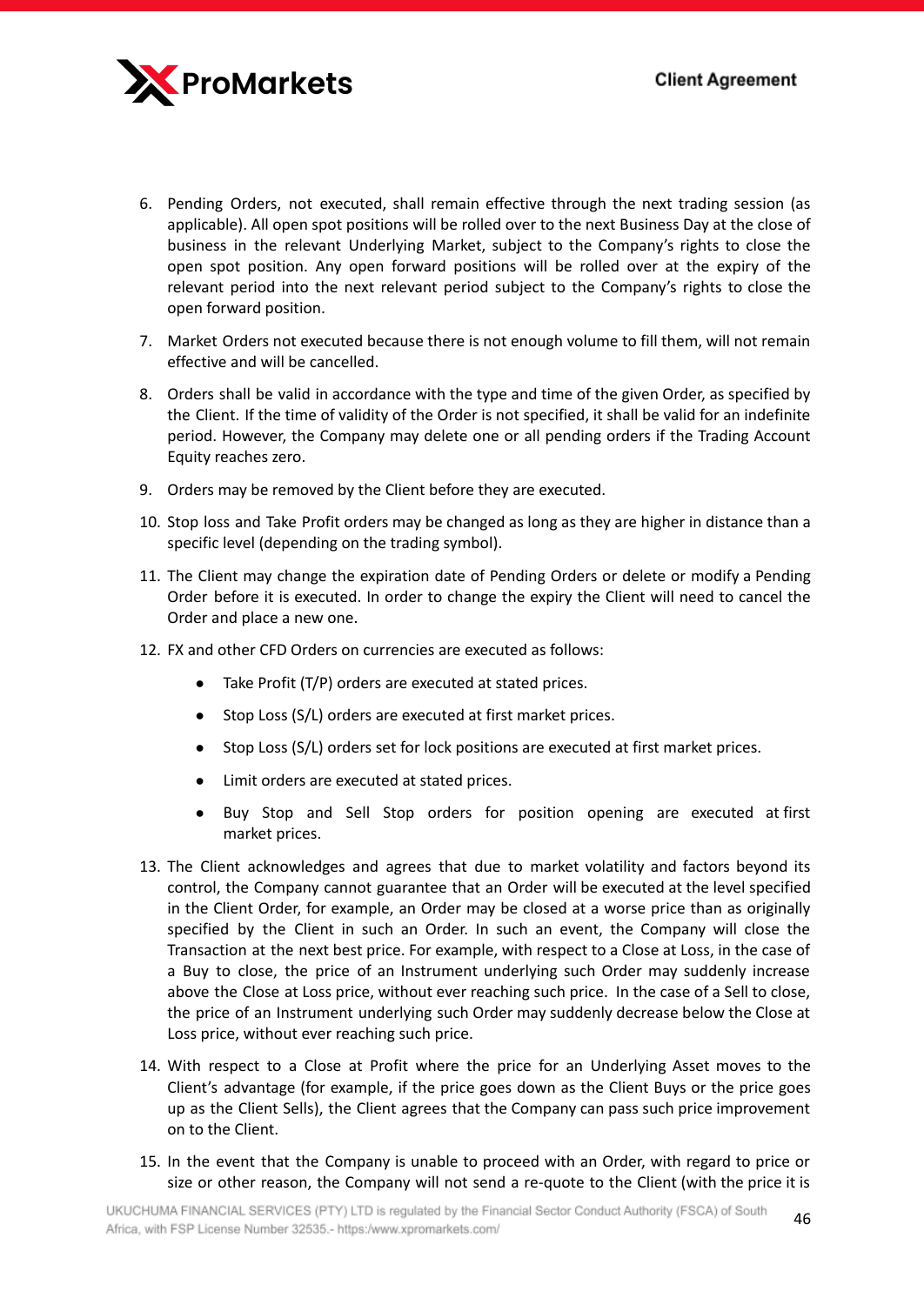

willing to deal until the price the Client asks is available). The Order will be rejected, and the Client will need to place another Order.

#### **3. Stop and Limits**

We may, in our sole discretion, allow you to specify a closing price for a Transaction through a "Close at Loss" and "Close at Profit" order, subject always to the terms of the Client Agreements and any other terms and conditions we may implement from time to time.

1. Upon your offer and our acceptance of your Order, you hereby authorize us to close the Transaction at the "Close at Loss" price or "Close at Profit" price, as applicable, and as agreed in the Order, without further instruction from or notification to you. We may, in our sole discretion, close the Transaction when the price quoted by us on the Trading Platform equals or exceeds the price accepted by us for such an Order. You acknowledge that we will not be required to close any Transaction if you are not in compliance with any of the factors set forth in paragraph 15.14 of this Client Agreement.

2. We may, in our sole discretion, allow you to request the opening or closing of a Transaction, including a "Close at Loss" and "Close at Profit" Order, within a specific time period determined by you. If we have accepted such a request, we may in our sole discretion, close the Transaction within such specific time period. You acknowledge and agree that we shall not be obliged to close such a Transaction outside such specific time period or which does not otherwise comply with any other limitations agreed upon with respect to such Transaction.

3. We may, in our sole discretion, accept an offer to place a Trailing Stop in relation to a "Close at Loss". You acknowledge that the original price level set forth in a Close at Loss may be amended as the market on the Trading Platform moves in your favor. Whilst your trailing "Close at Loss" is still in effect, you agree that each change in the market by at least one hundredth of a percentage point (referred to as "Pips" on the Trading Platform) in your favor shall constitute a new offer by you to raise the level of your trailing "Close at Loss" by one hundredth of one percentage point. Changes in a Pip will be rounded to the nearest absolute value in your base currency based on your country of origin, as shall be specified on the Trading Platform.

4. You acknowledge and agree that due to market volatility and factors beyond our control, we cannot guarantee that an Order will be executed at the level specified in your Order, for example, an Order may be closed at a worse price than as originally specified by you in such an Order. In such an event, we will close the Transaction at the next best price. For example, with respect to a Close at Loss, in the case of a Buy, the price of an Underlying Asset underlying such Order may suddenly decrease below the Close at Loss price, without ever reaching such price. In the case of a Sell, the price of an Underlying Asset underlying such Order may suddenly increase above the Close at Loss price, without ever reaching such price.

5. With respect to a Close at Profit where the price for an Underlying Asset moves to your advantage (for example, if the price goes down as you buy or the price goes up as you sell), you agree that we can (but do not have to) pass such price improvement on to you. For example, in the case of a Buy, the price of an Underlying Asset underlying such Order may suddenly increase above the Close at Profit price, without ever reaching such price. In the case of a Sell, the price of an Underlying Asset underlying such Order may suddenly decrease below the Close at Profit price, without ever reaching such price.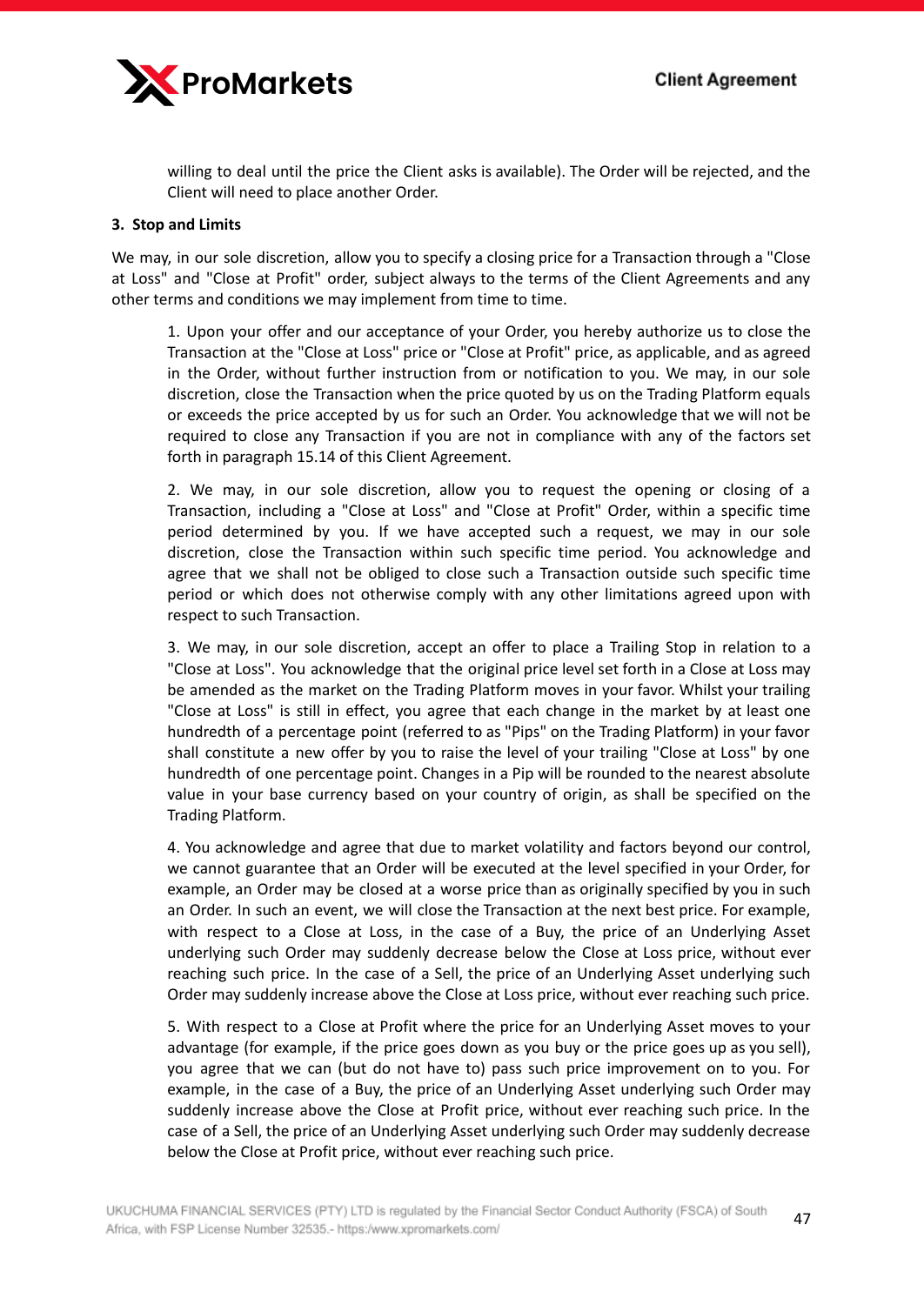

6. The Client agrees that placing a Stop Loss Order will not necessarily limit losses to the intended amounts, because market conditions may make it impossible to execute such an Order at the stipulated price and the Company bears no responsibility whatsoever.

7. The Company may, in its sole discretion, accept the Client's offer to place a Guaranteed Stop Order at an exact price determined by the Client. Guaranteed Stop Orders are only available on certain Underlying Asset, as indicated in the details tab for an Underlying Asset. If the Company accepts a Guaranteed Stop on a new Order the Company guarantees that when its bid or offer quoted price reaches or goes beyond the close at loss price specified by the Client, the Company will close the Client's open position at exactly the price the Client specifies in the Guarantee Stop Order. An Open Position can be closed in accordance with the Client Agreements prior to reaching the Guaranteed Stop Order price level.

8. A Guaranteed Stop Order is subject to the following additional conditions:

- a. A Guaranteed Stop Order can be requested only on a new Order and is only available on close at loss conditions.
- b. A Guaranteed Stop Order can be activated or edited only when there is trading and an eligible Underlying Asset is available on the Trading Platform;
- c. Once a Guaranteed Stop Order is accepted by the Company it cannot be removed only the price can be changed.
- d. A Guaranteed Stop Order must be placed a minimum distance (as determined by the Company) away from the current Underlying Asset price being quoted by the Company.
- e. As the Company guarantees the close out price, the spread is adjusted for the additional charge when placing the Guaranteed Stop Order. The adjusted spread is displayed in the Underlying Asset details tab for each eligible Underlying Asset at the time the Guaranteed Stop Order is placed.
- f. The Client agrees that trading operations using additional functions of the Client Trading Terminal such as Trailing Stop and/or Expert Advisor are executed completely under the Client's responsibility, as they depend directly on his trading terminal and the Company bears no responsibility whatsoever.

# **4. Premium (or Swaps)**

1. Any open Transaction held by you at the end of the trading day of the Underlying Market or over the weekend when the relevant Underlying Market is closed, shall automatically be rolled over to the next business day to avoid an automatic close. You acknowledge that when rolling such Transactions to the next Business Day, a Premium will be either added or subtracted from your Account with respect to such Transaction ("Rolling"). The Premium amount is a constant percentage of the position value and is based on a number of factors including among others, whether the Transaction is a Buy or a Sell, interest rates, Underlying Asset differentials, daily price fluctuations and other economic and market related factors. The Premium for each Underlying Asset is displayed in the "details" link for each specific Underlying Asset on the Trading Platform.

2. In deciding whether to open a Transaction for a specific Underlying Asset, you acknowledge that you are aware of the Premium.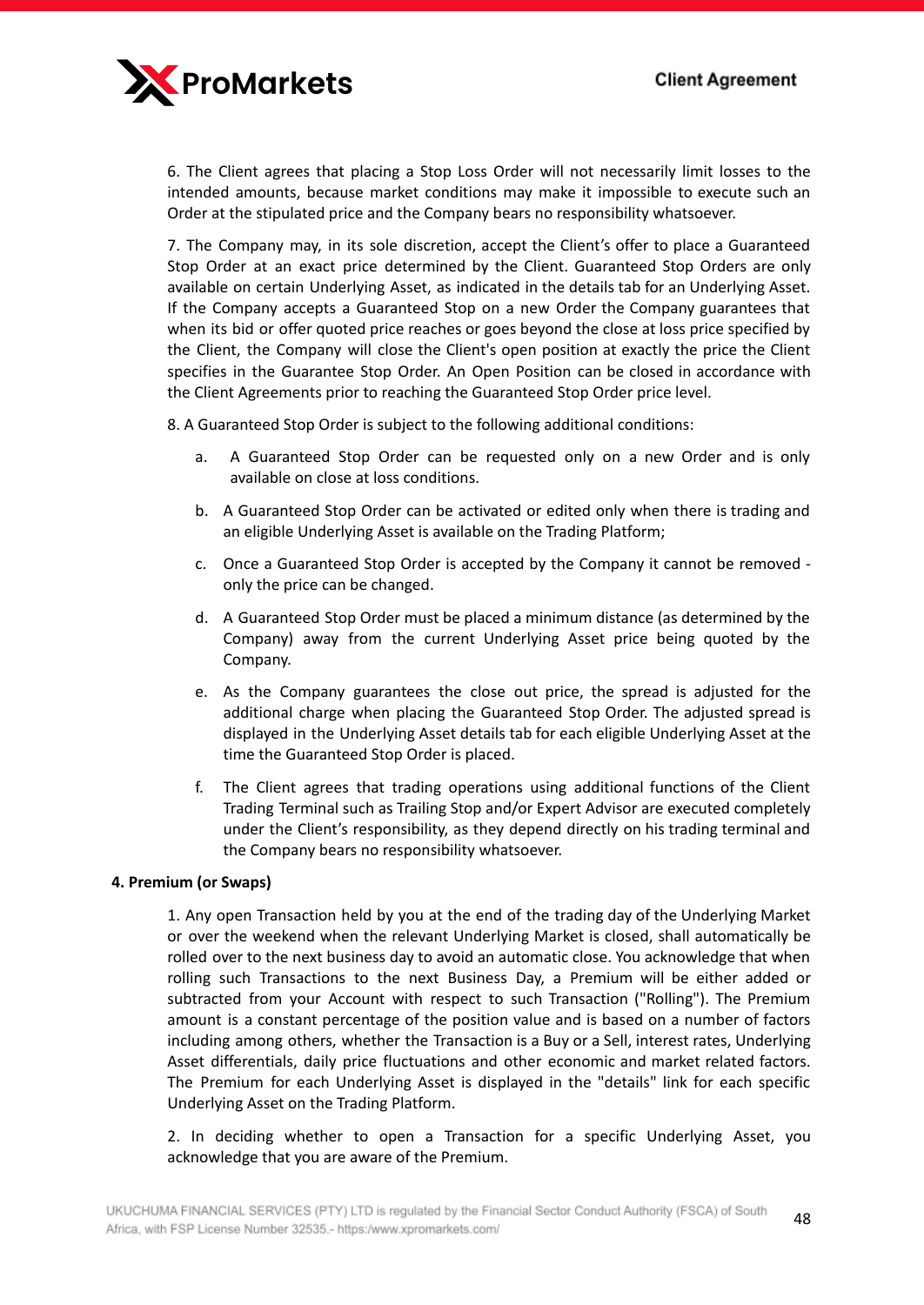

3. You hereby authorize us to add or subtract the Premium to or from your Trading Account for any open Transactions that have accrued a Premium, in accordance with the applicable rate thereto, each day at the time of collection specified on the Trading Platform for each individual Underlying Asset, as applicable.

# **5. Expiry Transactions and Rollover**

- 1. We may, in our sole and absolute discretion, set an Expiry Date and time for a specific Instrument.
- 2. In the event we set an Expiry Date for a specific Underlying Asset, it will be displayed on the Trading Platform in the details link for each Underlying Asset. It is your responsibility to make yourself aware of the Expiry Date and time.
- 3. For Futures Contracts on our Trading Platform we may, at our absolute discretion, set an automatic Rollover to the next tradable contract. Rollover dates are unique to each type of contract being traded and vary in duration and are notified to clients. Where an automatic Rollover occurs, the original position will remain open and continue trading on the next contract. In these cases, an adjustment will be made to your equity in order to reflect the difference between the rate of the expired contract and the rate of the new contract. Clients with open positions who do not wish to have their positions rolled over onto the next contract should close their positions before the scheduled Rollover.

We may, at our sole and absolute discretion, with respect to an Instrument which has an automatic Rollover, remove the automatic Rollover and set back an Expiry Date. Such a change will affect both new positions and existing open positions. In such circumstances, we will notify you by email prior to such change to any existing trade, however, you acknowledge that it is your responsibility to make yourself aware of the specific Instrument details available on the Trading Platform.

In respect of a Rollover of an open position, it is your responsibility to ensure that your trading account has sufficient cleared funds to meet the margin required on any relevant new trade to be entered into as part of a Rollover.

We reserve the right acting reasonably and in accordance with our regulatory obligations to require you to close out Transactions in a timely manner in the event that a trading instrument is removed from the Trading Platform. Where Transactions remain open for more than 7 (seven) days following our requirement for you to close them out, we reserve the right to close such Transactions on your behalf at the last available price.

# **6. Spreads**

1. All FX and CFDs available with the Company have spreads which appear on the Trading Platform and/or the Website. The Company has the right to amend its spreads in its discretion from time to time. Such changes shall be effected on the Trading Platform and/or the Website and the Client is responsible to check for updates regularly.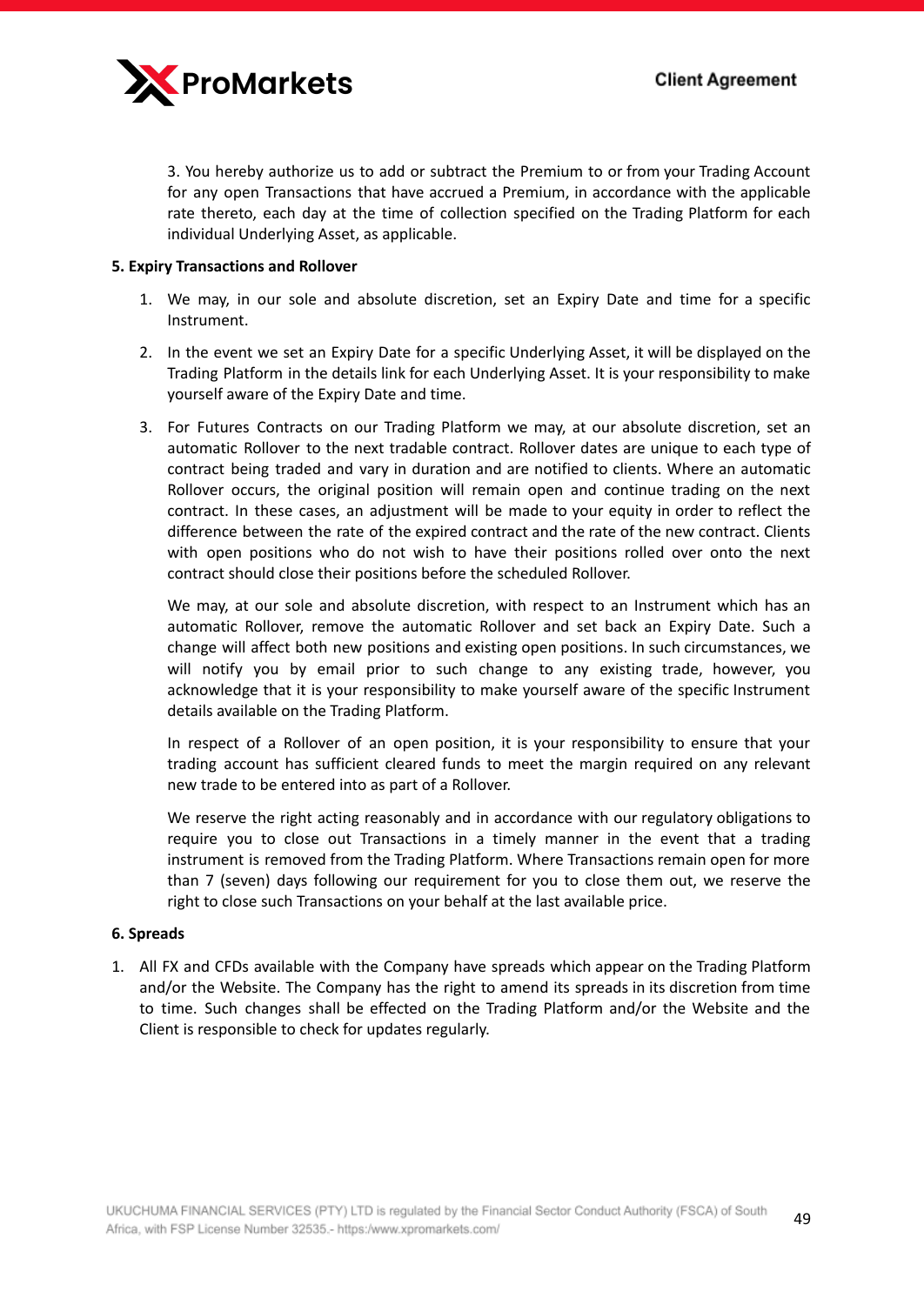

#### **Appendix 2 Islamic/Swap – free accounts**

1. The Company offers Swap Free Accounts (typically Islamic Client Accounts) for FX and other CFD trading, subject to the Company's internal requirements being fulfilled. Accordingly, in all instances where a request for an Islamic (Swap-free) Account is filed with us, we reserve the right to require an adequate justification for and/or proof of the necessity of any such request for any reason whatsoever, without being obliged to provide any explanation or justification.

If the Client has a Swap Free Client Account, no Swaps or roll over charges will be applied to trading positions held overnight, if trade is open for less calendar days than the grace period (free swap period) provided. Any charges applicable to Swap free Client Accounts appear on the Trading Platform or on the Company's Website.

- 2. Clients are not allowed to use Swap-free Accounts to make profits from Swaps and may not request the payment of any Swap amounts that have been lost as a result of converting their real trading Account(s) into one or more Swap-free Accounts for the period during which their real trading Account(s) has/have been converted into one or more Swap-free account(s).
- 3. We reserve the right to revoke the Swap-free status granted to any real trading Account at any time without being obliged to provide any explanation or justification. Furthermore, in the event that we detect any form of abuse, fraud, manipulation, cash-back arbitrage, carry trades or other forms of deceitful or fraudulent activity in regard to any Swap-free Account of any client, we reserve the right at any time:
- a. With immediate effect, to revoke the swap-free status from any and all real trading accounts of such client that have been converted to a Swap-free trading Account
- b. To correct and recover any un-accrued Swaps and any related un-accrued interest expenses and or costs pertaining to any and all of such client's Swap-free trading Accounts during the period for which such Accounts were converted into Swap-free trading Accounts and/or
- c. With immediate effect, to close all trading Accounts of such client with us, nullify all trades carried out in such client's trading Accounts with us and cancel all profits or losses garnered in such client's trading accounts with us.